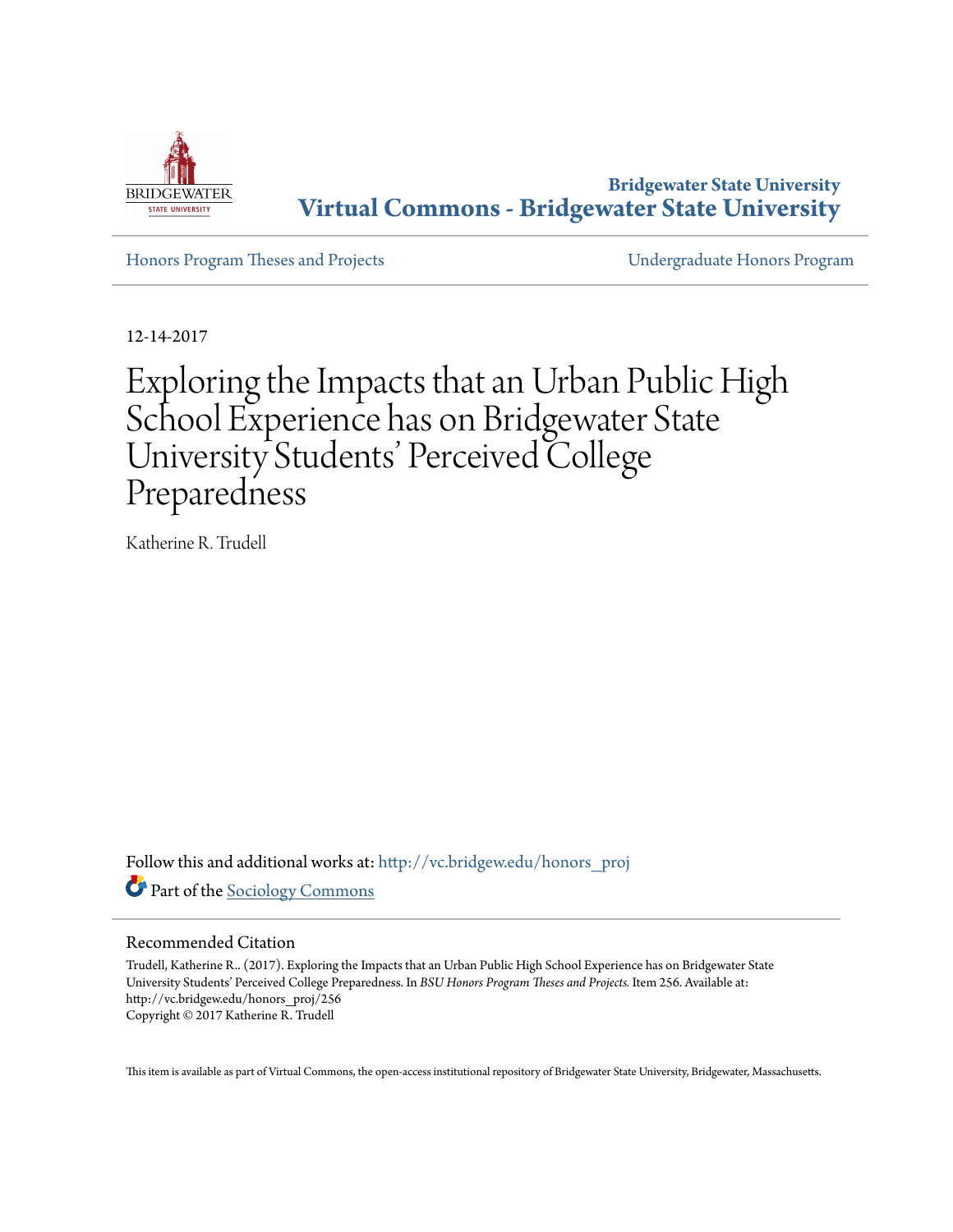Exploring the Impacts that an Urban Public High School Experience has on Bridgewater State University Students' Perceived College Preparedness

Katherine R. Trudell

Submitted in Partial Completion of the Requirements for Commonwealth Honors in Sociology

Bridgewater State University

December 14, 2017

Dr. Jodi Cohen, Thesis Director Dr. Meghan Murphy, Committee Member Dr. Walter F. Carroll, Committee Member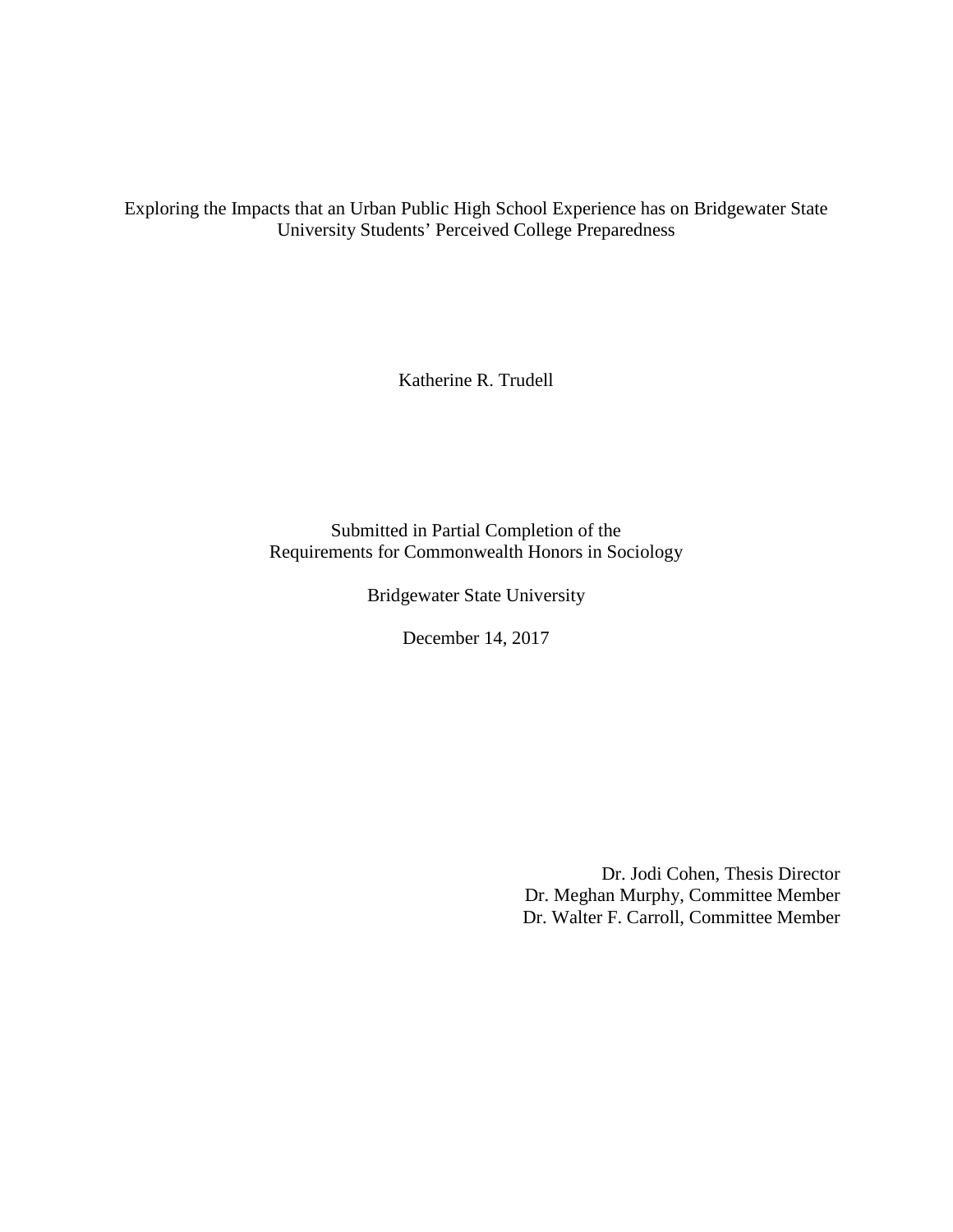Exploring the Impacts that an Urban Public High School Experience has on Bridgewater State University Students' Perceived College Preparedness

> Katherine R. Trudell Sociology Honors Thesis December, 2017 Advisor: Dr. Jodi Cohen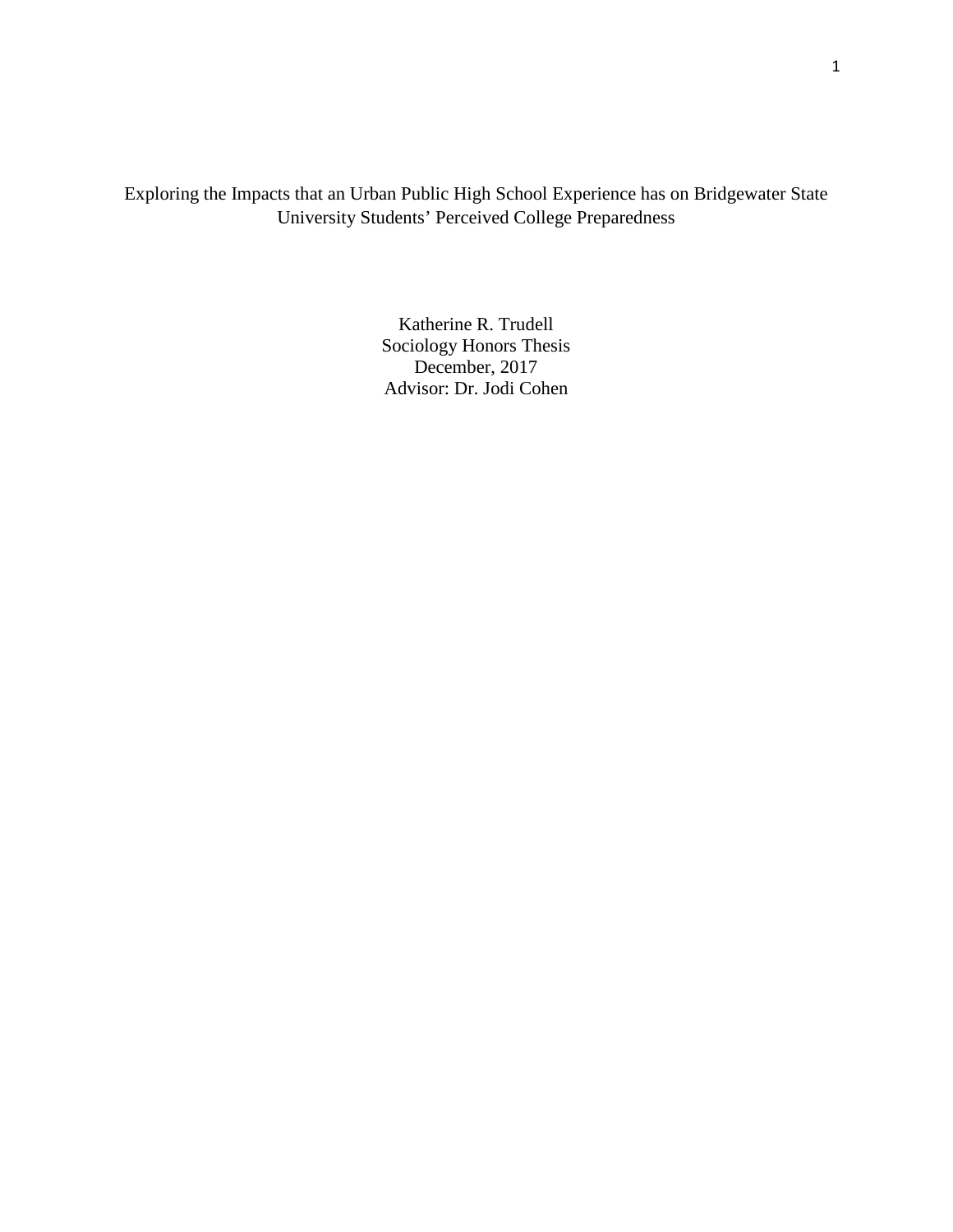Exploring the Impacts that an Urban Public High School Experience has on Bridgewater State University Students' Perceived College Preparedness

# **Abstract**

College preparedness is a widely researched topic within education. Previous research has found that an individual's college readiness is primarily determined by the rigor of their high school academics, their involvement in extracurricular activities, and their knowledge of the higher educational system (Conley 2008; Glater 2016; Glennie *et al*. 2015; Holles 2016). The purpose of this project was to investigate whether or not Bridgewater State University students felt that these factors affected their individual preparedness for college. For this project, I interviewed 18 students who attended urban public high schools in Southeastern Massachusetts in order to explore whether or not their high school experiences adequately prepared them for college-level academics. College preparedness is important to explore in urban communities specifically because research has shown the important role that an individual's socioeconomic status, race, and previous academic experiences can have on one's ability to matriculate and succeed in higher education (Glater 2016). Brockton, Fall River, Taunton and New Bedford are urban communities with a large proportion of low income and minority students, and it is important to add their experiences to the conversation surrounding college preparedness. During in-depth interviews, subjects discussed their coursework, extracurricular involvement, and employment in high school. In addition, the subjects described their college application process, their college coursework and their college employment. The data collected from these interviews shows the importance of mentorship for students preparing for college. Many interviewees cited a specific mentor who used their knowledge about college to assist their students. Additionally, those students who did not feel prepared experienced a lack of support and guidance as they were looking into pursuing higher education.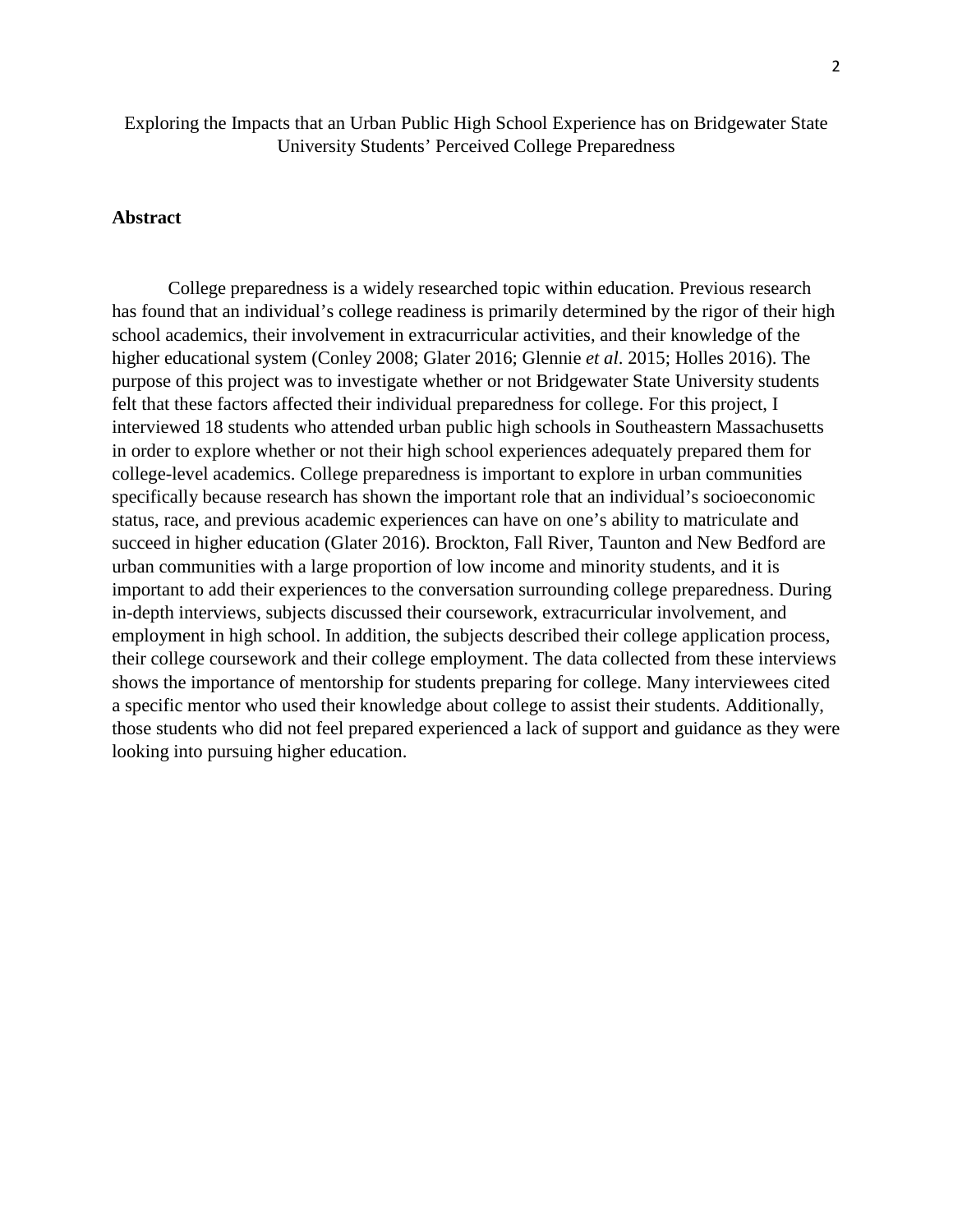#### **INTRODUCTION**

College preparedness is an important topic within educational research. Scholars have not yet come to a consensus on how college preparedness should be defined, but it is clear that whether or not an individual is ready to matriculate and succeed in higher education is central to debates around high-stakes testing, longer school days, and federal and state education policies. Previous research has noted the significant impact that an individual's high school experience can have on their ability to prepare for college (Farmer-Hinton 2008; Glater 2016; Holland 2006; Reid and Moore 2008; Wimberly and Noeth 2004). Often students who are involved in extracurricular activities and complete advanced coursework in high school are more prepared to transition into higher education (Conley 2008; Farmer-Hinton 2008; Glater 2016; Reid and Moore 2008).

Previous research has also shown that students require sufficient knowledge about college in order to successfully apply and matriculate (Conley 2008). Furthermore, low income and first generation students require additional support from their high schools because they often do not receive information about college from their family members (Farmer-Hinton 2008; Glater 2016; Gullatt and Jan 2003; Holland 2009; Reid and Moore 2008; Wimberly and Noeth 2004). Therefore, it is important that high schools provide students with the academic and social skills that they need to successfully apply to and enroll in college. Unfortunately, Holland (2009:25) reports:

According to the United States Department of Education (2006), close to 70 percent of all twelfth graders expected to go on to earn a four-year degree or graduate degree and these aspirations were consistent across gender, race, ethnicity, and class. Yet, many African American and Latino students and students from low socioeconomic backgrounds continue to be underprepared for, and underrepresented in, four-year colleges and universities.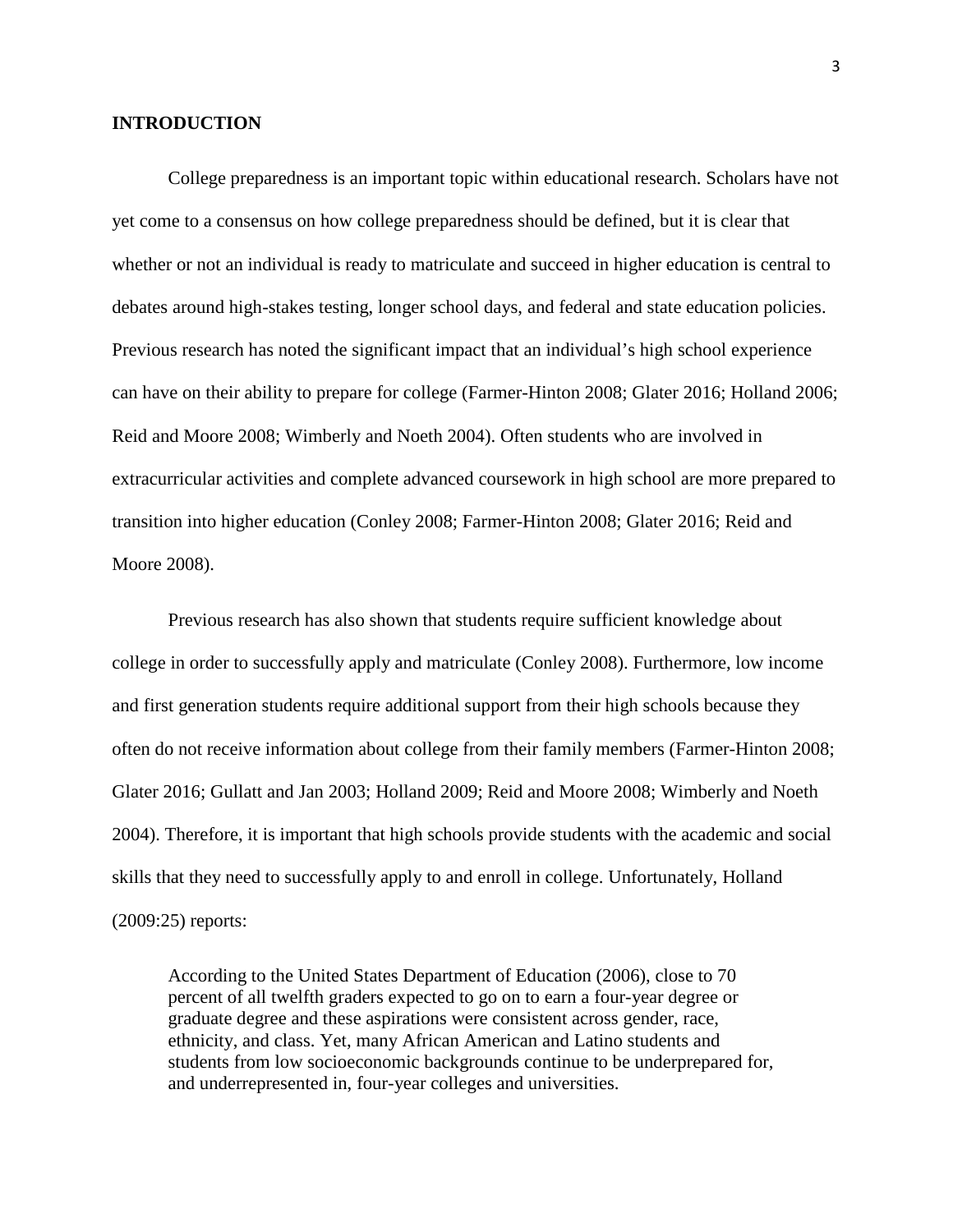Holland (2009) notes that underrepresented students are often dependent solely on their secondary schools to provide them with the information and assistance that they need for college. Therefore, it is important to examine the ways that high schools support or fail to support students as they prepare for college.

In this study, I interviewed 18 Bridgewater State University students from Brockton, Taunton, Fall River, and New Bedford, four small cities in southeastern Massachusetts. The purpose of this research is to identify whether or not participants felt that their high school experience adequately prepared them for college. The data collected from these interviews emphasizes the significant role that extracurricular involvement, advanced coursework, and college preparedness programs have on preparing students to transition into college. Students who have the opportunity to develop one on one relationships with faculty and staff that provide them with academic and social assistance are often better prepared to transition into college. Therefore, the data collected in this research reinforces the significant role that high schools can play in preparing students for the transition into higher education.

#### **LITERATURE REVIEW**

#### **Defining and Understanding College Preparedness**

Previous research has shown that college readiness is best examined through multiple lenses, including a student's academic coursework in high school, his or her involvement in enriching extracurricular activities, and his or her understanding of the college process (Glater 2016; Glennie *et al.* 2014; Holles 2016). Because there are many factors which impact a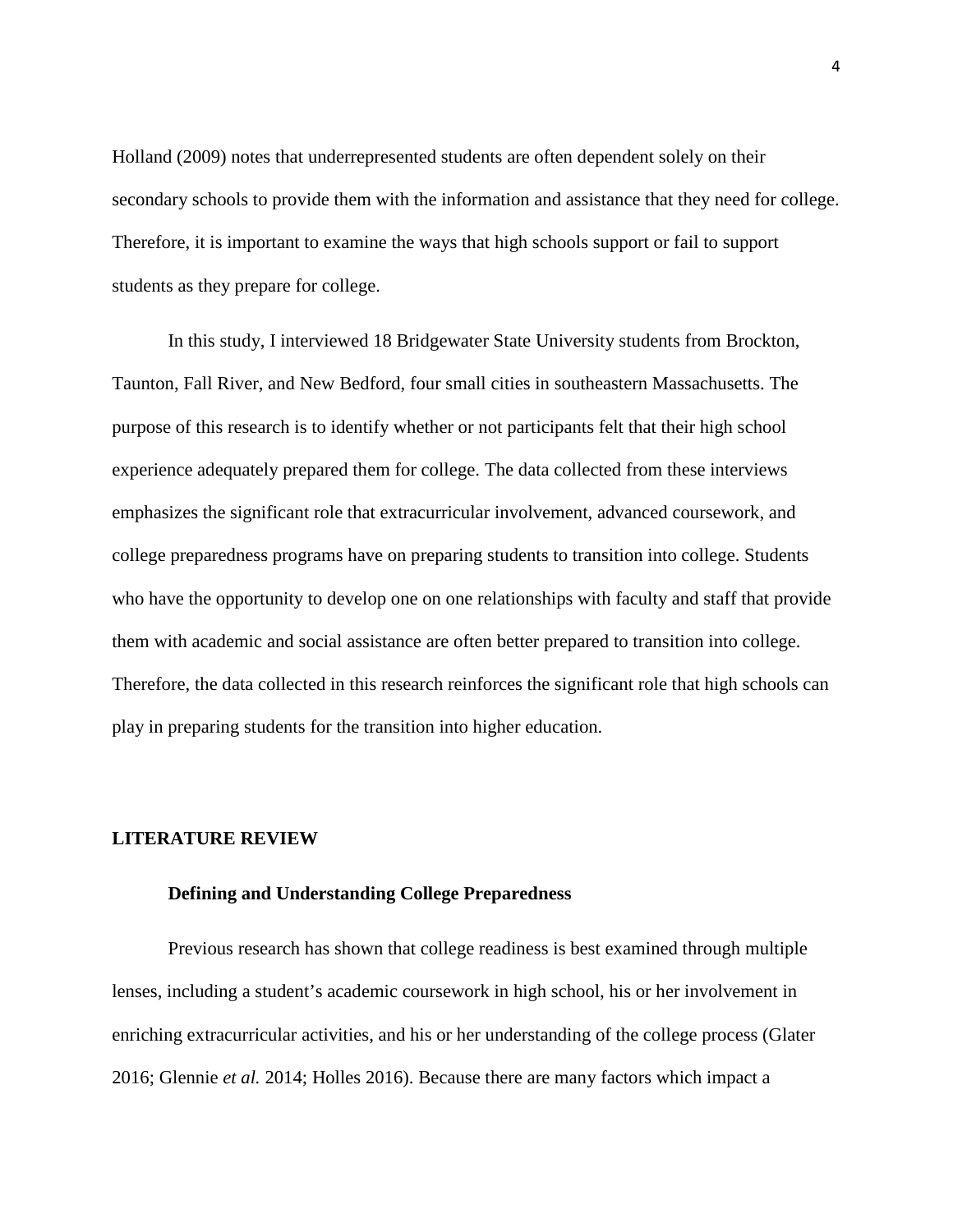student's preparation for college, researchers argue that a simple quantitative examination of standardized testing scores does not provide enough of an in depth analysis (Conley 2008; Holles 2016). Rather, research on college preparedness should consider both students' academic and social preparation for college (Conley 2008; Glater 2016; Gullatt and Jan 2003; Holland 2009; Reid and Moore 2008)

Recent studies have concluded that a student's preparedness for college cannot be determined solely by their scores on a standardized test such as the SAT or the ACT. While these are fairly good indicators of college success, these tests do not reflect the social and cultural capital that a student needs in order to successfully complete a postsecondary education (Holles 2016). Bourdieu (1986) defined cultural capital as the knowledge and skills that an individual possess which can assist their social mobility. While academics are certainly important, students preparing for college must also have knowledge about how college is structured so that they will be prepared to succeed. Conley (2008) argues that students must have sufficient knowledge about "college culture" in order to succeed in higher education. They need to understand the application process, financial aid, and how to choose a school that fits their needs. Once they are enrolled, they must understand how to communicate with their professors, how to access academic resources, and how to manage their time in order to achieve academic success. Conley (2008) summarizes four categories of knowledge which a student must possess in order to successfully transition into college. Conley (2008) argues that students need: key cognitive strategies, key content knowledge, academic behaviors, and contextual skills and knowledge. Therefore, not only do students need to have academic knowledge that could be quantified on a standardized test, they also need study-based skills, such as time management, so that they have the ability to manage the increased workload that collegiate academics demand independent of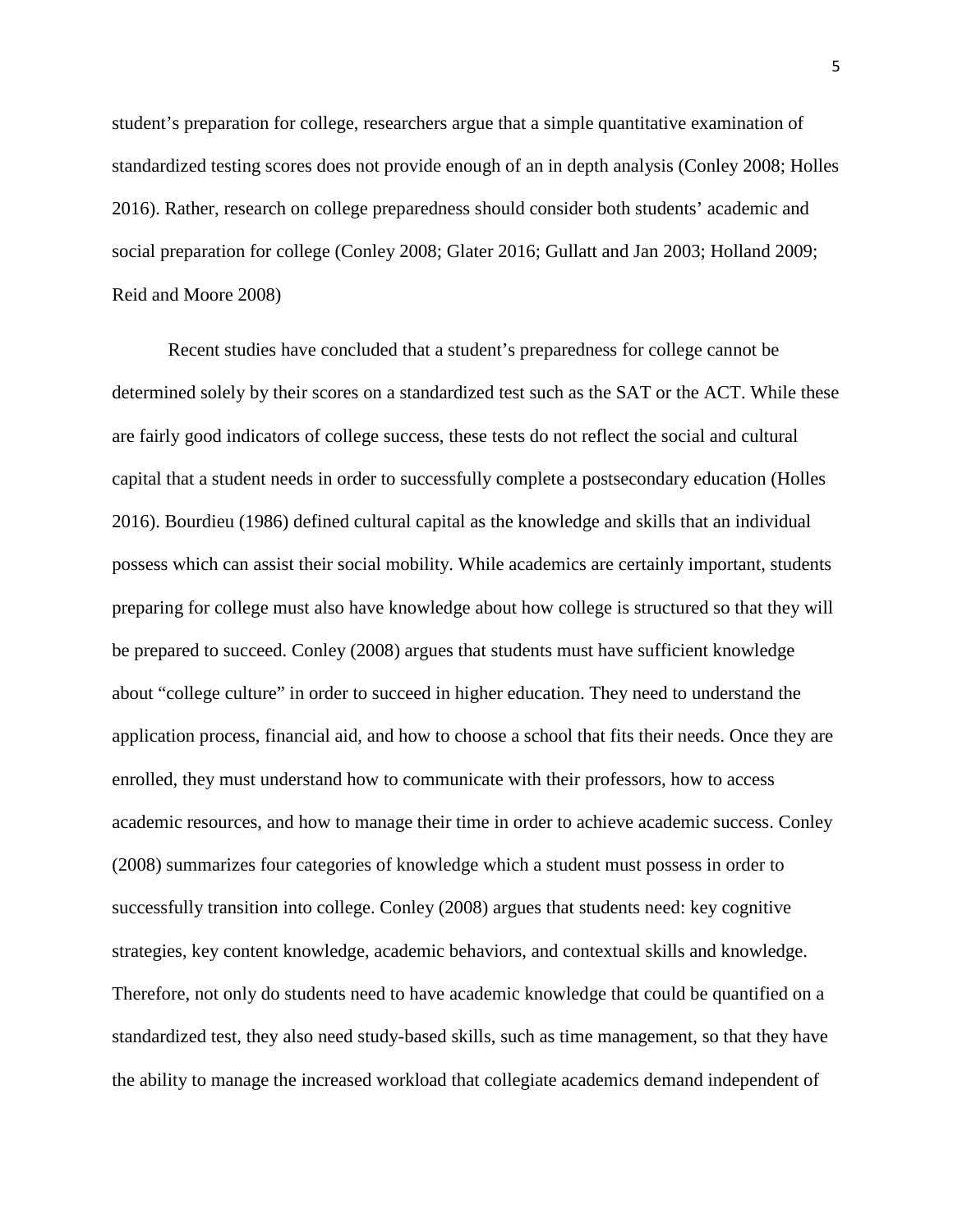their parents/ guardians and high school support systems. Therefore, college readiness cannot merely be measured through an individual's academic ability, because one's preparedness for college is impacted by multiple factors including academic performance, social and cultural capital, and college knowledge (Conley 2008).

Arnold *et al.* (2012:vii) found that "college readiness" was best defined as "the multidimensional set of skills, traits, habits and knowledge that students need to enter and succeed in college". While academics are certainly important, students must also possess sufficient social skills and knowledge about the college culture in order to succeed in higher education. These additional skills are often learned from family members or from one's experiences in high school. Conley (2008:3) explains that college preparedness can be understood by exploring "the degree to which previous educational and personal experiences have equipped [students] for the expectations and demands they will encounter in college". Therefore, it is important to examine the ways in which high schools help or hinder their students' academic and social preparation for college.

#### **College Information and the Role of High Schools**

Previous research has shown that preparing for college is particularly challenging for low income and first generation students. First generation students often do not receive assistance from their parents when preparing for college because their parents have had limited experience with college planning, as well as the application and financial aid processes. Holland (2009:25) found that "underrepresented students rely [solely] on their secondary schools for college preparation and guidance because they often have parents who have not completed college". Because low income and first generation students depend on their high schools to provide them with essential information about how to apply, enroll, and succeed in college, it is important to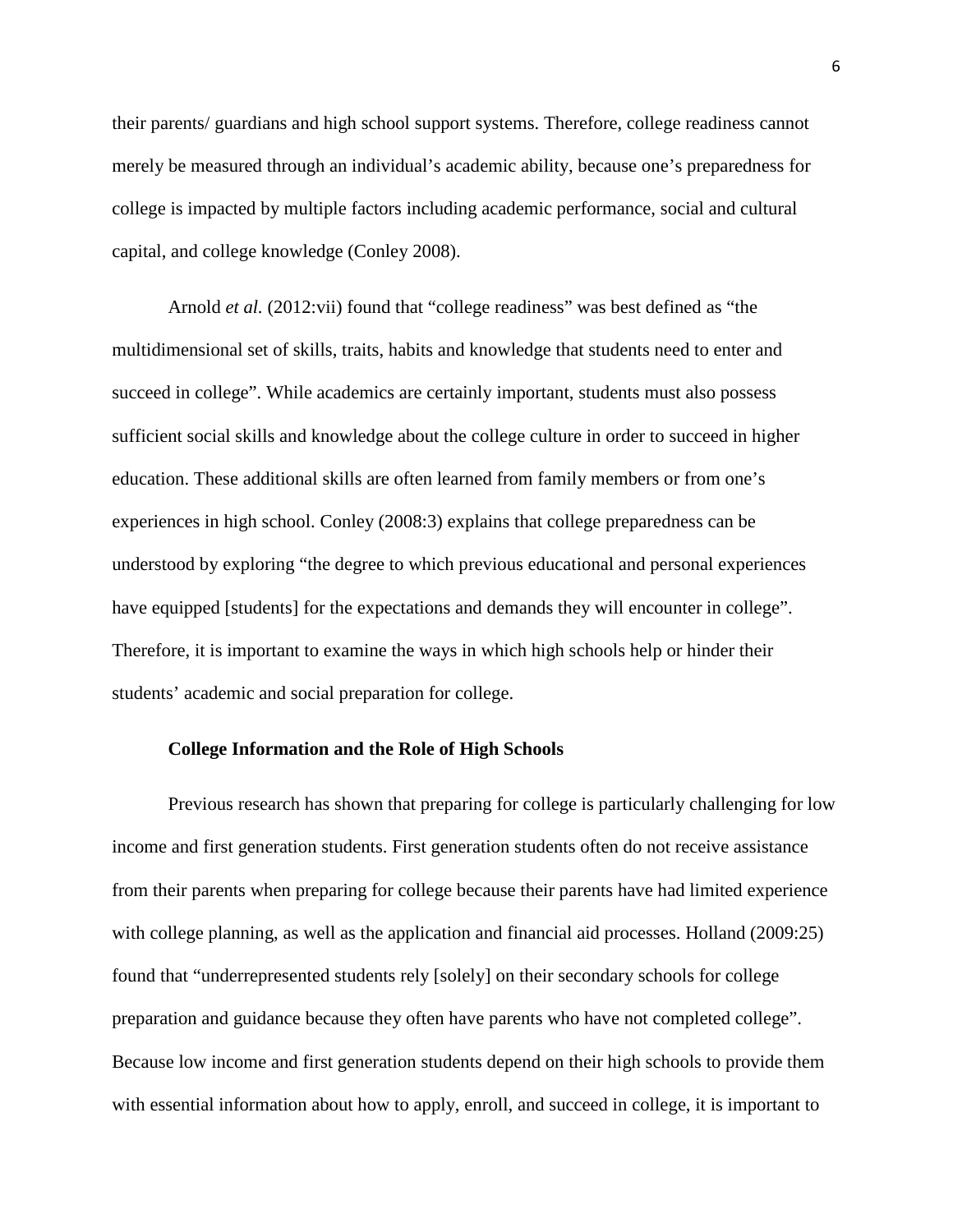further understand what these high schools offer to their students. For these students, their secondary schools are one of the only resources that is available to educate them about collegiate opportunities and support them through the college application process.

Wimberly and Noeth (2004:2) summarize the resources which high schools should be providing their students and families:

Part of the school's role is to provide postsecondary planning information, resources, and tools to assist students and their parents with educational and career plans. Parents who are unable to provide knowledgeable guidance to their children must rely primarily on the school to provide these resources. Schools, then, must assume a responsibility to help these parents at each stage of the high school-to-college transition process by providing timely and user-friendly information and guidance.

When students do not have immediate family members who have attended college, it is imperative that their high schools provide them with the information and support that they need to understand their options as well as how to navigate the college application process. It is important that high schools provide guidance for first generation students so that they can make informed decisions about their post-secondary education and take full advantage of the opportunities that are available to them.

Reid and Moore (2008) argue that first generation students also rely on their high schools to educate them about the social skills that they need for college. Because first generation students do not have parents who have attended college, these students are often unaware of the culture that exists in college. Reid and Moore (2008:243) identified the importance of "the interrelationship of the family and school in providing students with the social capital they will need for academic transitions." Bourdieu (1986) defined social capital as the social networks that connect individuals and allow for the transmission of information. First generation students must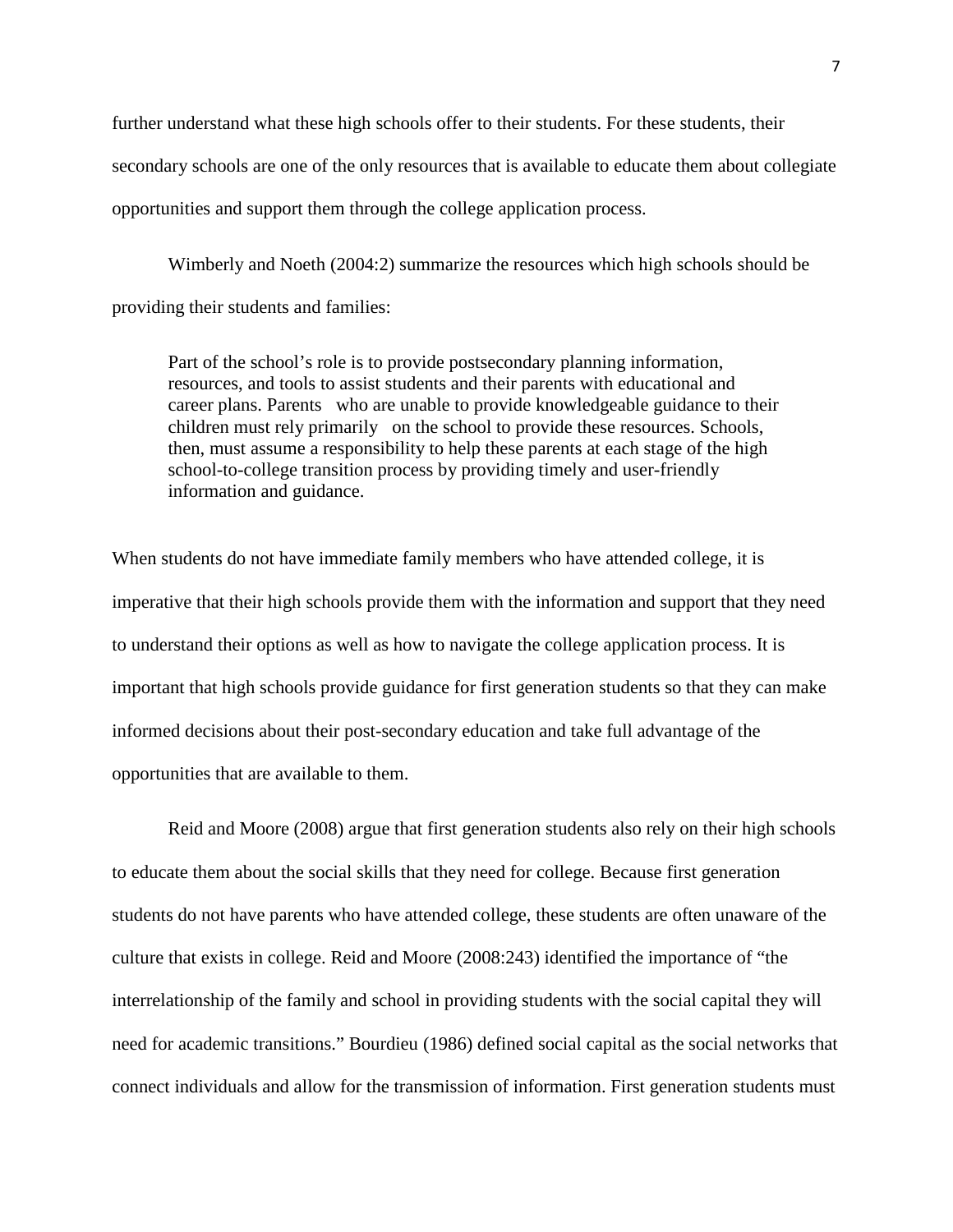develop relationships with individuals in their secondary schools so that they can learn important information about college. It is important that high school personnel educate first generation students and their families about the way that college is structured and provide them the tools that they need to navigate it successfully. Conley (2008:5) explains the importance of equipping students with the social skills that they need in college as he explains:

The pupil-teacher relationship changes dramatically [from high school to college], as do expectations for engagement, independent work, motivation, and intellectual development. All of this occurs when, for the first time, many young people are experiencing significant independence from family and from the role of child. It is no wonder that the transition from high school to college is one of the most difficult that many people experience during their lifetime.

As Conley (2008) notes, the culture in college is different from what many students experience in high school. First generation students are particularly at risk because they cannot rely on their parents to educate them about the social skills that are necessary for success in college. These students need to be educated not only on how to apply to college, but also on the important social skills that they will need to be successful academically at the college level. First generation students rely on their high schools to provide them with this preparation. Therefore, it is important to examine the ways in which high schools prepare or fail to prepare their students for the difficult transition between high school and college.

# **College Preparation Organizations**

One key component of college preparedness is helping students to develop a clear understanding of what college entails. Glennie, Dalton, and Knapp (2015:963) examined the role that pre-college access programs played in student success across the nation. They found that these programs provided students with the opportunities to "seek more information about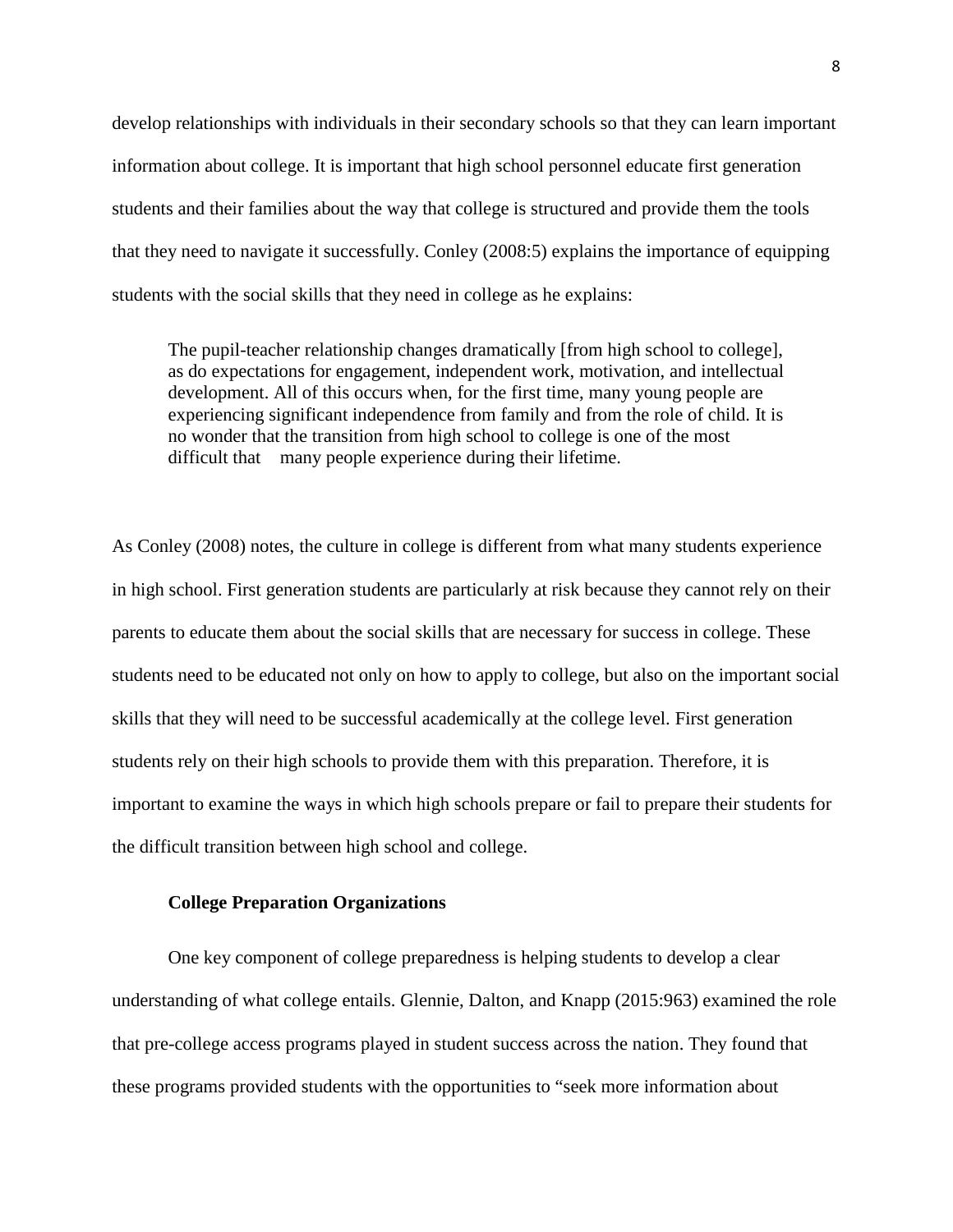college, apply to college and receive financial aid [than] non-participants". Research such as this clearly demonstrates the noteworthy role that high school programs—especially programs geared specifically towards educating students about college expectations— can have on college preparedness.

Gullatt and Jan (2003:9) further explain the benefits that pre-college access programs can have for first generation and low income students. They explain that "these programs [are designed] to provide a student with high potential, but limited resources, with the support necessary to reach his/her individual academic goals, including college admission and enrollment". College preparation organizations provide first generation and low income students with the academic and social support that they need to apply and matriculate in college. For first generation students who cannot rely on their parents for college support, these preparation organizations are invaluable resources. By explaining the college application process and providing students with academic support, these programs facilitate students' transition from high school to college. Gullatt and Jan (2003:23) also argue that "exposure to college level work on college campuses gives disadvantaged students a vision of themselves undertaking and succeeding in postsecondary education". Early exposure to college is particularly beneficial for students who may not know someone who has attended college. These programs provide students with access to college and the support that they need to make college a possibility for themselves.

Gullatt and Jan (2003) claim that college preparation organizations also provide students with important social support. Throughout high school, this mentorship can help students develop the academic and social skills that they need to successfully apply for and matriculate in college. First generation students are given the opportunity to develop a "close, caring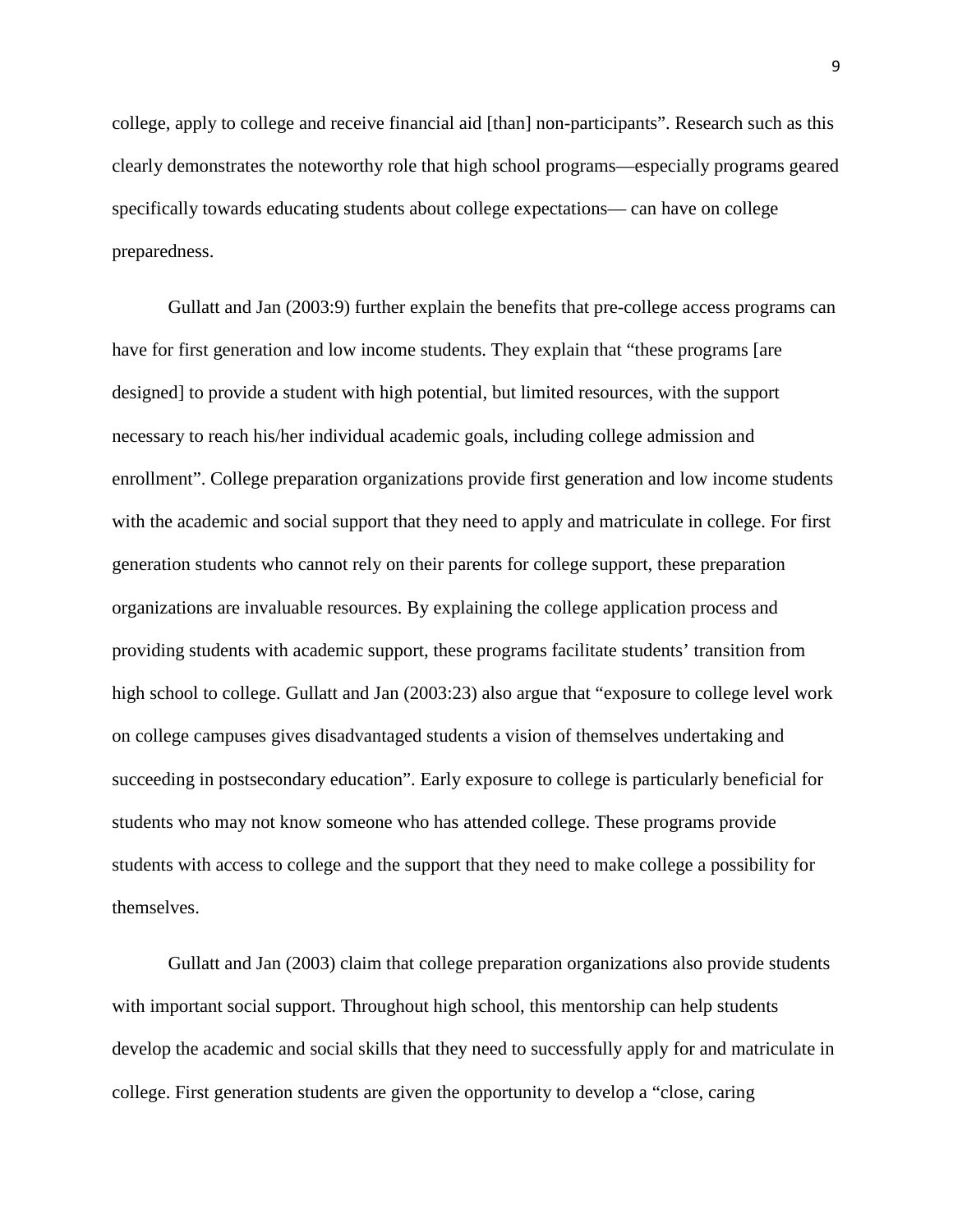relationship with a knowledgeable adult who monitors the student's progress" (13). Because first generation students cannot rely on their parents to provide them with information about college, it is important that students have the opportunity to develop these mentoring relationships so that they can be knowledgeable about the college application process as well as the academic and social skills that are necessary for success in college. When high schools offer these college preparation organizations, they provide their students with the opportunity to visit universities, receive academic, social, and financial assistance, and receive support through the application process (Glennie, *et al.*, 2015; Gullatt and Jan, 2003). By providing these pre-college access programs, high schools contribute to the future academic success of their students.

Talent Search, Upward Bound, and GEAR UP are federally funded college preparation organizations that are available to low income and first generation students in Brockton, Taunton, Fall River, and New Bedford. These programs were established as part of Higher Education Act of 1965. These programs are designed to provide assistance to students from disadvantaged backgrounds so that they can successfully apply for and enroll in college. The Talent Search program specifically targets disadvantaged students who demonstrate academic promise. The program offers academic assistance, career counseling, exposure to college campuses, financial aid assistance, and support to students through the college application process. Upward Bound provides students with additional instruction in core high school subjects. This additional education is a mandated part of the program, and it helps students develop the academic skills that they will need in order to be successful in college. Upward Bound programs can also offer students financial aid assistance and counseling throughout the college research and application process. Finally, GEAR UP is a discretionary grant program that is designed to increase the number of low income students who enroll in college. Those who are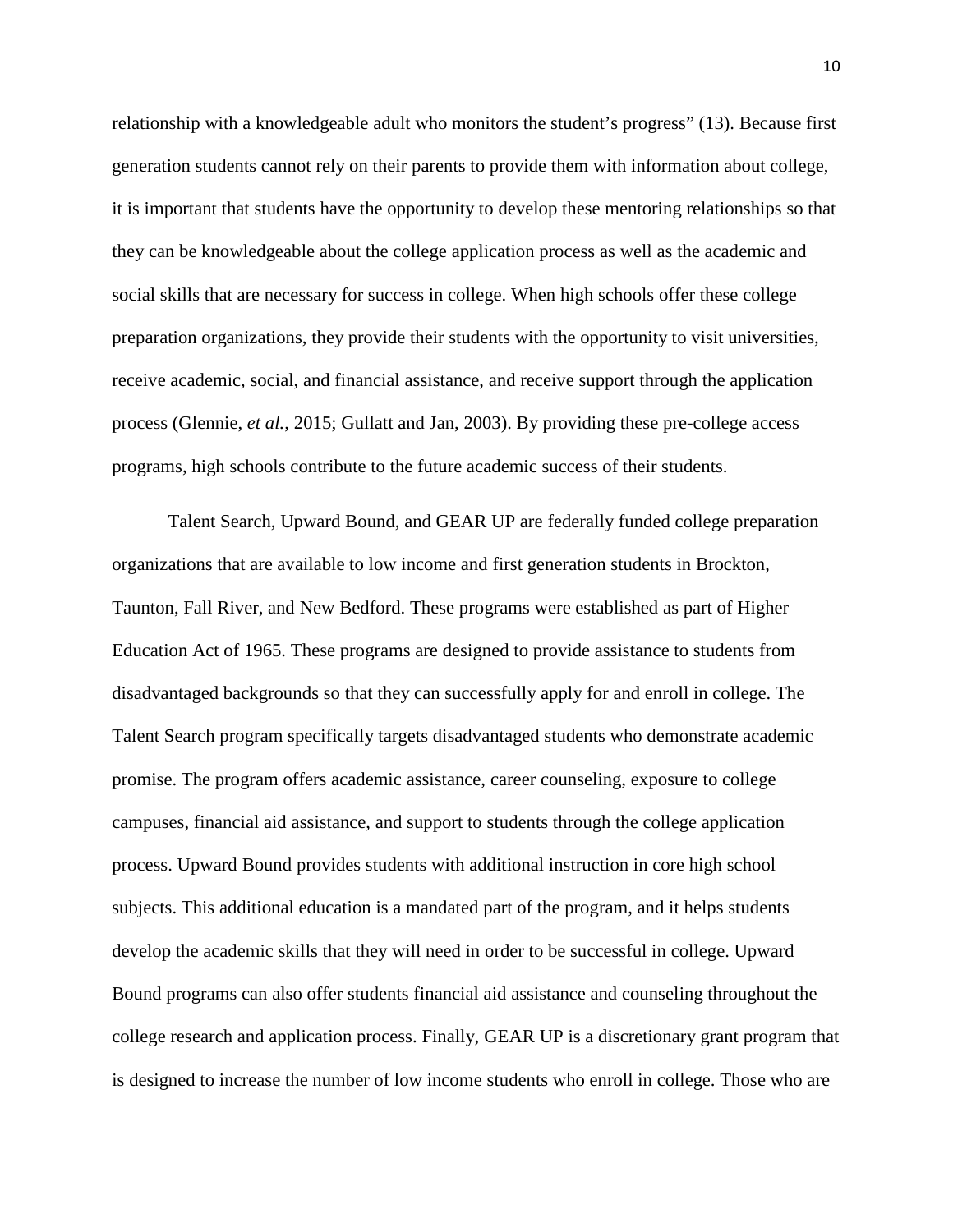awarded grants are able to provide support systems for students at the middle and high school level as well as scholarship money to make college more attainable for students (U.S. Department of Education). These college preparation organizations are extremely beneficial because they provide low income and first generation students with the support and assistance that they need to apply for and succeed in college. Because these students often cannot rely on their families as college resources, these programs offer students the opportunity to develop the knowledge and skills that they need to ensure that college is within reach.

# **The Benefits of Extracurricular Involvement**

Glater (2016:106) also discusses the significant influence that other extracurricular experiences have on college preparedness as he discusses the role that debt and merit have on higher education access. He argues that "enrichment opportunities [are often] enjoyed by students whose families have greater resources". Affluent parents have the financial capital to offer their children academic and social extracurricular opportunities which can impact their achievement on standardized tests, as well as their development of academic and professional skills that are integral to college success. Therefore, it is important that students who cannot afford private enrichment experiences have the opportunity to participate in activities provided by their high schools. Glater (2016) argues that extracurricular involvement helps students to develop important leadership and interpersonal skills which are key components of college success. Students who are involved in clubs and organizations in high school also build relationships with high school staff and faculty who can provide them with important information about college.

Conley (2008) argues that extracurricular involvement also helps students to develop important time management skills which facilitate success in college. Conley (2008:10) claims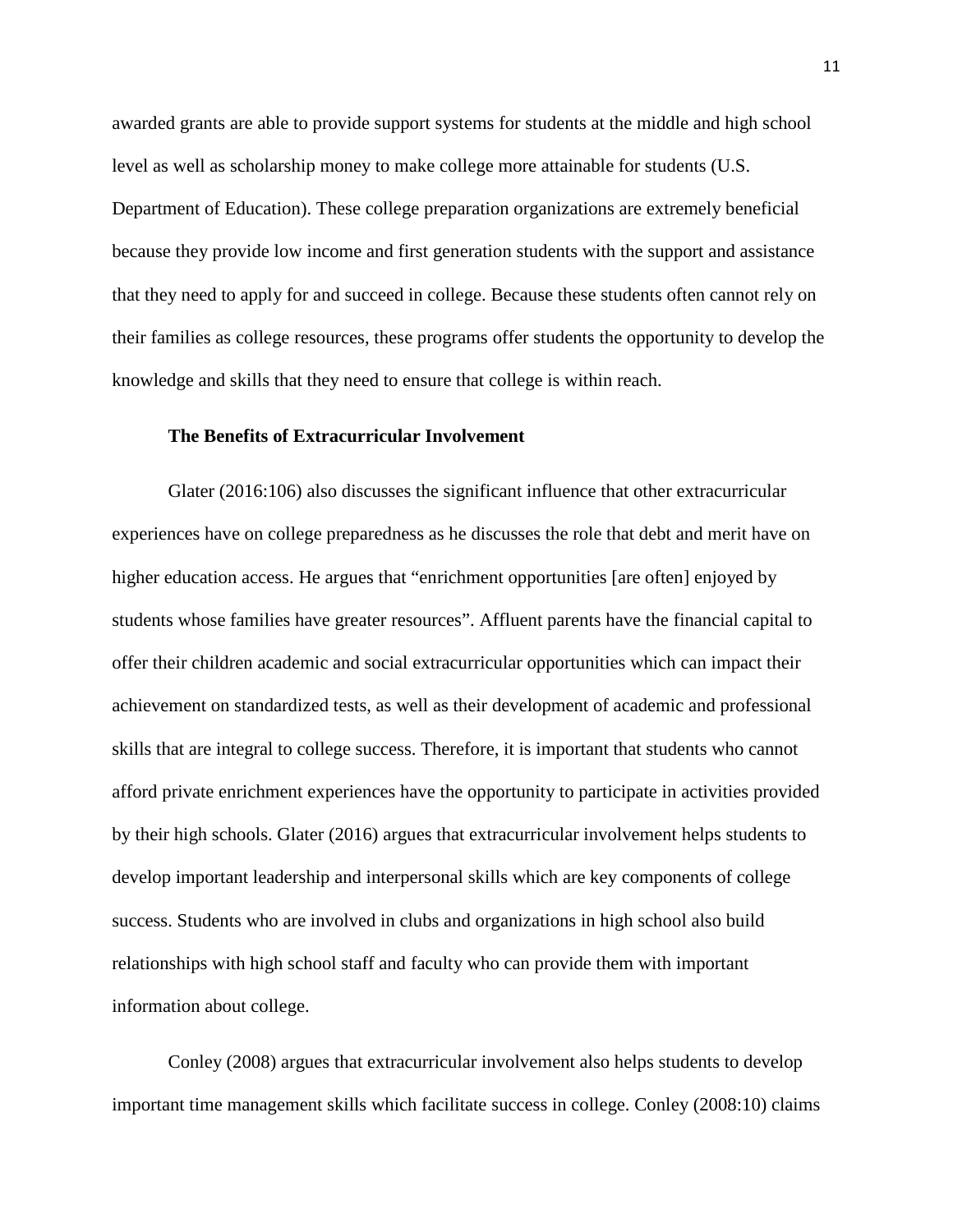that "time management is perhaps the most foundational of all self-management and study skills". Students who are involved in high school learn to balance their academic and social responsibilities which equips them to manage a heavier course load in college. Therefore, students who are involved in extracurricular activities will have the opportunity to develop academic, social, and study-based skills which will benefit them in college.

#### **Mentorship**

Holland (2009:25) notes the important role that "social support" plays in helping students to prepare for college. She defines social support as "an organizational dynamic that fosters personalized relationships between students and staff so that frequent communication, academic norms, and the sharing of valuable resources exist". These personalized relationships can be extremely beneficial for first generation college students. One on one relationships with high school staff and faculty provide students with the opportunity to ask questions about college and receive personalized assistance through the application process. Because first generation students cannot rely on their families for post-secondary educational assistance, high school mentors can be instrumental in helping students prepare for higher education. High school mentors can provide students with the social and cultural capital they need to enroll and succeed in college. Reid and Moore (2008:243) concur as their research concluded "that strong social and academic support networks are necessary for successful transition from high school to college, especially for first-generation students". Therefore, students who develop relationships with high school staff and faculty will have important social and academic supports to help them successfully transition into post-secondary education.

Farmer-Hinton (2008:128) argues that these mentoring relationships are particularly important for first generation students: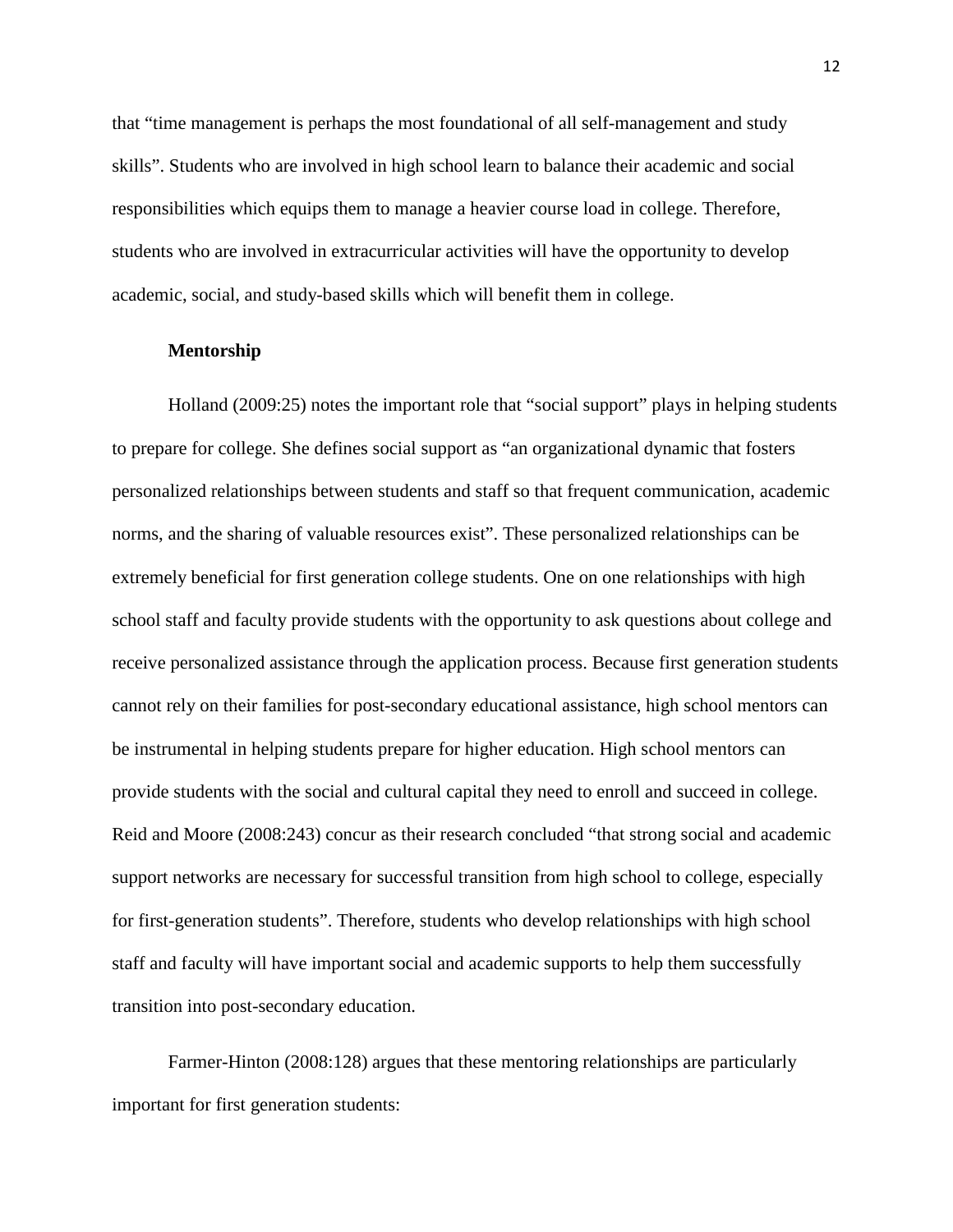Since students of color are less likely to have adults at home or adults residing in their neighborhood to help shape their college-planning activities, students will need to rely on their school networks where school leaders and teachers with collegiate experiences can supplement familial and local networks that have limited collegiate experiences. Besides the appropriate courses and academic support, students of color need the benefit of school networks to reinforce college expectations and provide college-planning tools and resources.

Therefore, first generation students benefit greatly from relationships with high school staff and faculty who can supplement the knowledge about college that students cannot receive from family members. In her research, Farmer-Hinton (2008) found that students who lacked important knowledge about the college application process and college expectations were able to achieve their academic goals with the support of their high school social networks. Students who received guidance from teachers, counselors, and other school staff shared that their mentors made post-secondary education attainable. Farmer-Hinton (2008:133) shares the results: "The focus group students reported that an interested adult considered them as having the ability to go to college and that adult helped to monitor their college-planning activities". First generation students stand to benefit the most from high school staff and faculty mentoring relationships because they often rely exclusively on their high school to provide them the information and preparation that they need to succeed in college.

Wimberly and Noeth (2004:1) claim that postsecondary planning is often influenced by an student's relationship with other "individuals, institutions, programs, activities, and experiences [that] provide students with information about school and college success, expand awareness of college and career options, increase educational expectations, identify educational opportunities, and help students make the transition to college". Because college readiness is a multifaceted concept, there are many ways in which high school personnel and programs can assist students. Students who receive the supports outlined by Wimberly and Noeth (2004) will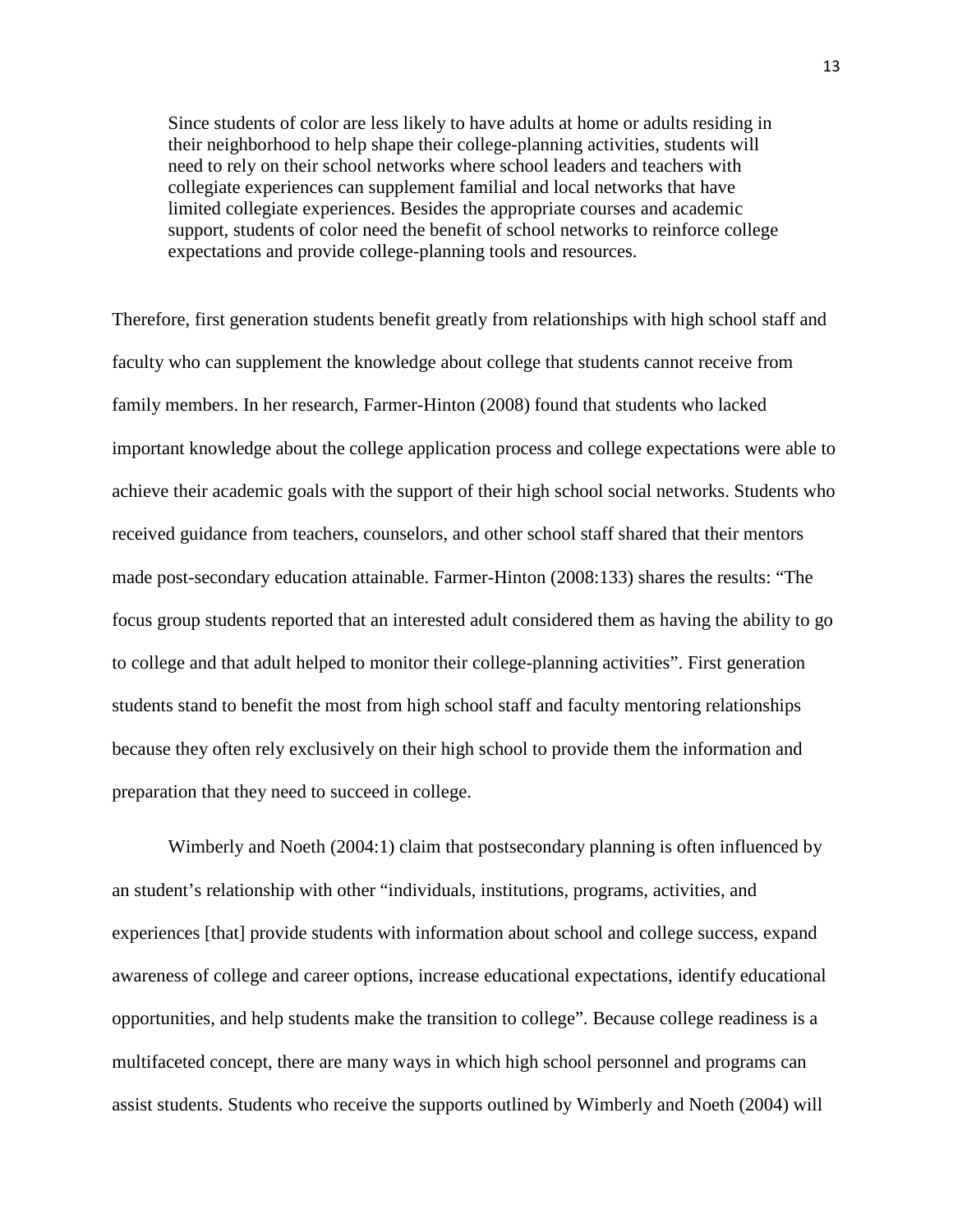be better prepared for the transition to college because they have been guided through the process.

Farmer-Hinton (2008) also notes the role that mentors can have in assisting students through the college application process. For first generation students specifically, high school staff and faculty are invaluable college resources. Farmer-Hinton (2008:133) reports that in her research "students relied on mentoring staff members for hands-on college planning support such as access to extensive knowledge about taking courses for college admission, preparing and taking college entrance exams, and getting financial aid for college costs". Because first generation students cannot rely on family members for support and guidance through the college application process, Farmer-Hinton (2008) finds that students are dependent on high school resources to educate them about their post-secondary education options and to guide them through the application process. This research highlights the important role that high schools can play in preparing their students for college.

#### **Urban High Schools**

College preparedness is important to explore in urban communities specifically because research has shown the important role that an individual's "socioeconomic status, race and ethnicity, and prior academic experiences" can have on one's ability to matriculate and succeed in higher education (Glater, 2016:101). Holland (2009:25) explains:

Research has repeatedly reported that in very large schools, schools in urban areas, and schools that disproportionately serve African American and Latino students and students from low socioeconomic backgrounds, students are less likely to have access to the human and material resources that are critical for college preparation. These students are less likely to be enrolled in academically rigorous courses or college preparatory tracks; and, the schools that many of these students attend have been less likely to provide students with sufficient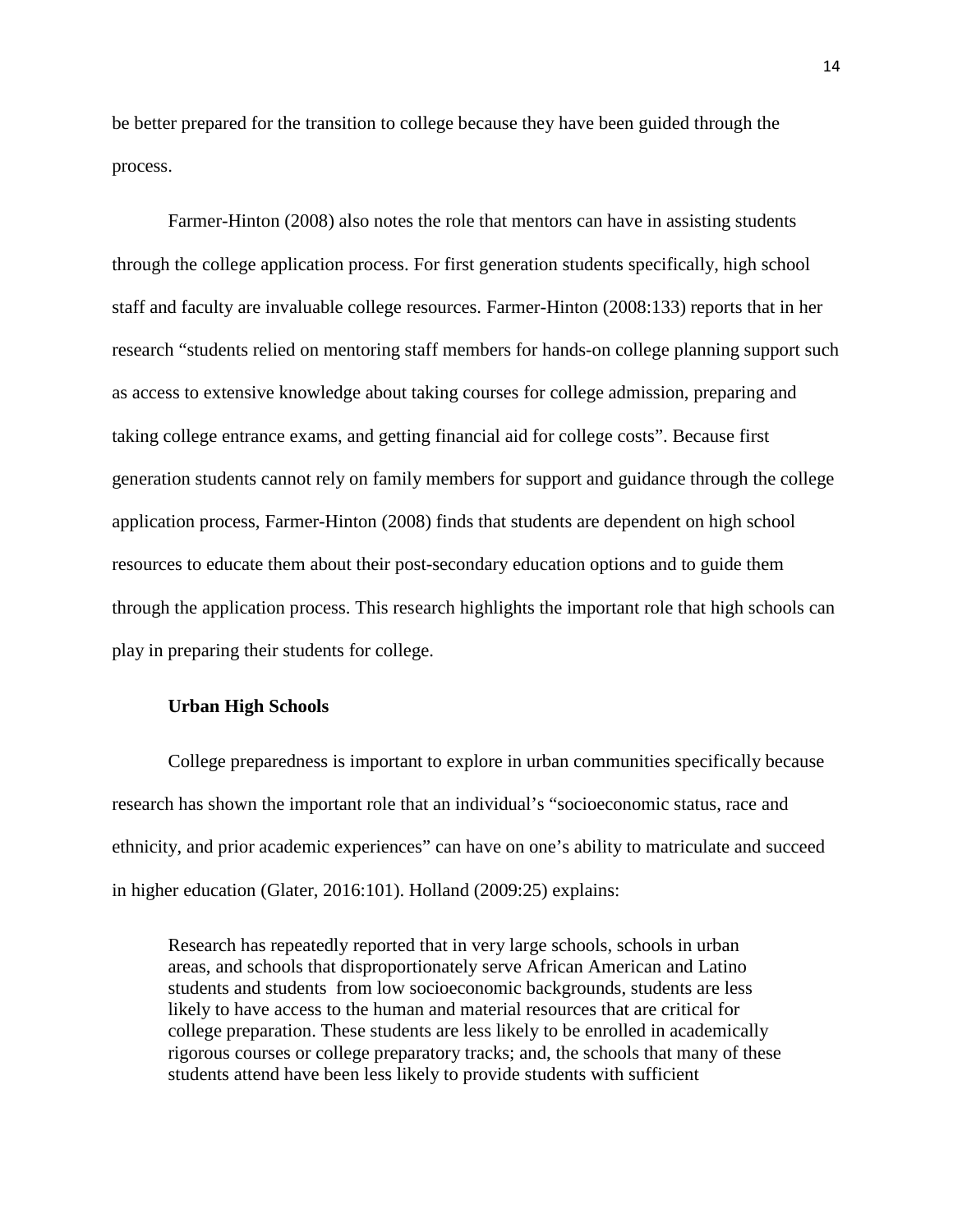opportunities to develop relationships with high school personnel who are solely responsible for guiding students through postsecondary planning activities.

According to Holland (2009), urban high schools often have a high proportion of low income and minority students, and it is important to examine what college preparation services are provided in these environments. Holland (2009) argues that students who attend urban high schools are at a disadvantage because the school often cannot provide the same access to critical college resources that smaller suburban schools can. Researchers have noted the significant role that extracurricular involvement, academically rigorous coursework, and access to college information plays in helping students to prepare for college. However, Holland (2009) also notes that students in urban high schools are typically disadvantaged on all of these fronts. Therefore, it is important to understand how students navigate this high school environment and what impact their high school experience has on their ability to prepare for college.

#### **METHODOLOGY**

#### **The Importance of Qualitative Inquiry**

In order to understand whether or not students felt that their high school experience prepared them for college, it is first important to understand their experiences directly. Some researchers have advocated for a qualitative approach to the conversation surrounding college preparedness as it allows us to understand further each individual's experience. Holles (2016:121) explains that "college readiness is often studied with statistical data, but knowing how students perceive their readiness can reveal how their particular circumstances and experiences impact their sense of preparedness for college". It is clear that an individual's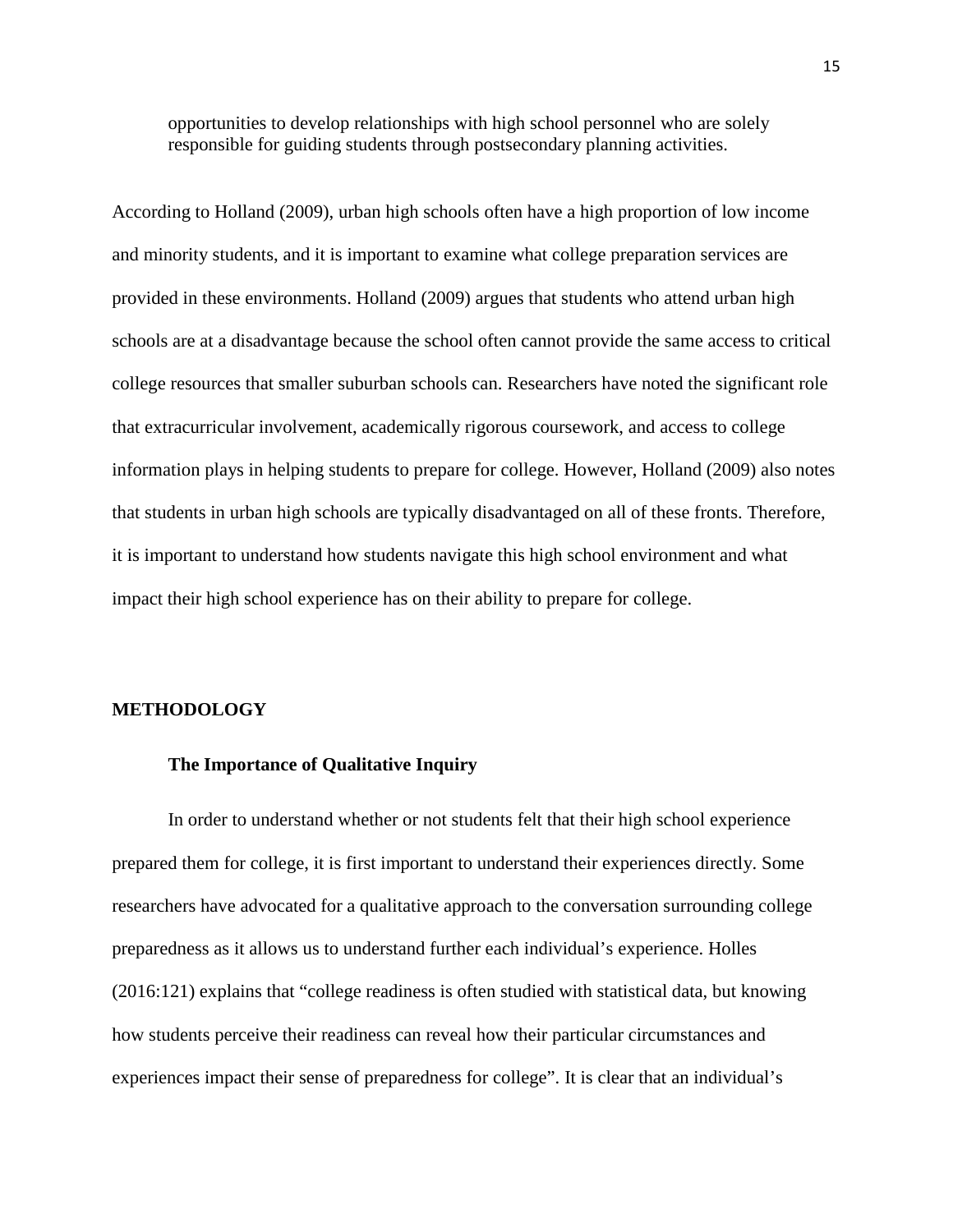preparation for postsecondary education is multifaceted as it is impacted by one's high school academics, extracurricular involvements, knowledge of the college application process, and whether or not one possesses the social and cultural capital necessary to succeed in a college environment.

Taking a qualitative approach allows me to gather a more in-depth understanding of what factors individuals identify as having significantly impacted their ability to prepare themselves for college level academics (Holles 2016). Qualitative research such as this is important to add to the growing literature on college readiness as it allows us "to investigate the meaning of social phenomena as experienced by the people themselves" (Malterud, 2001:398). Furthermore, Reid and Moore (2008:243) note that "there is little research [on college preparedness] from the perspective of the students, especially those who have already matriculated and are attending college". Therefore, interviewing students about how they perceive their own level of preparation can provide great insight into the ways in which students conceptualize college readiness in their lives.

#### **Subjects/ Sample**

For this qualitative study, 18 in depth interviews were conducted with Bridgewater State University (BSU) students who graduated from an urban public high school in either Brockton, Taunton, Fall River, or New Bedford. These specific communities were chosen for this study because many students who matriculate at BSU are residents of these nearby cities. In addition, these four small cities were chosen because this research focuses on the impact that urban public high schools have on students' preparation for college.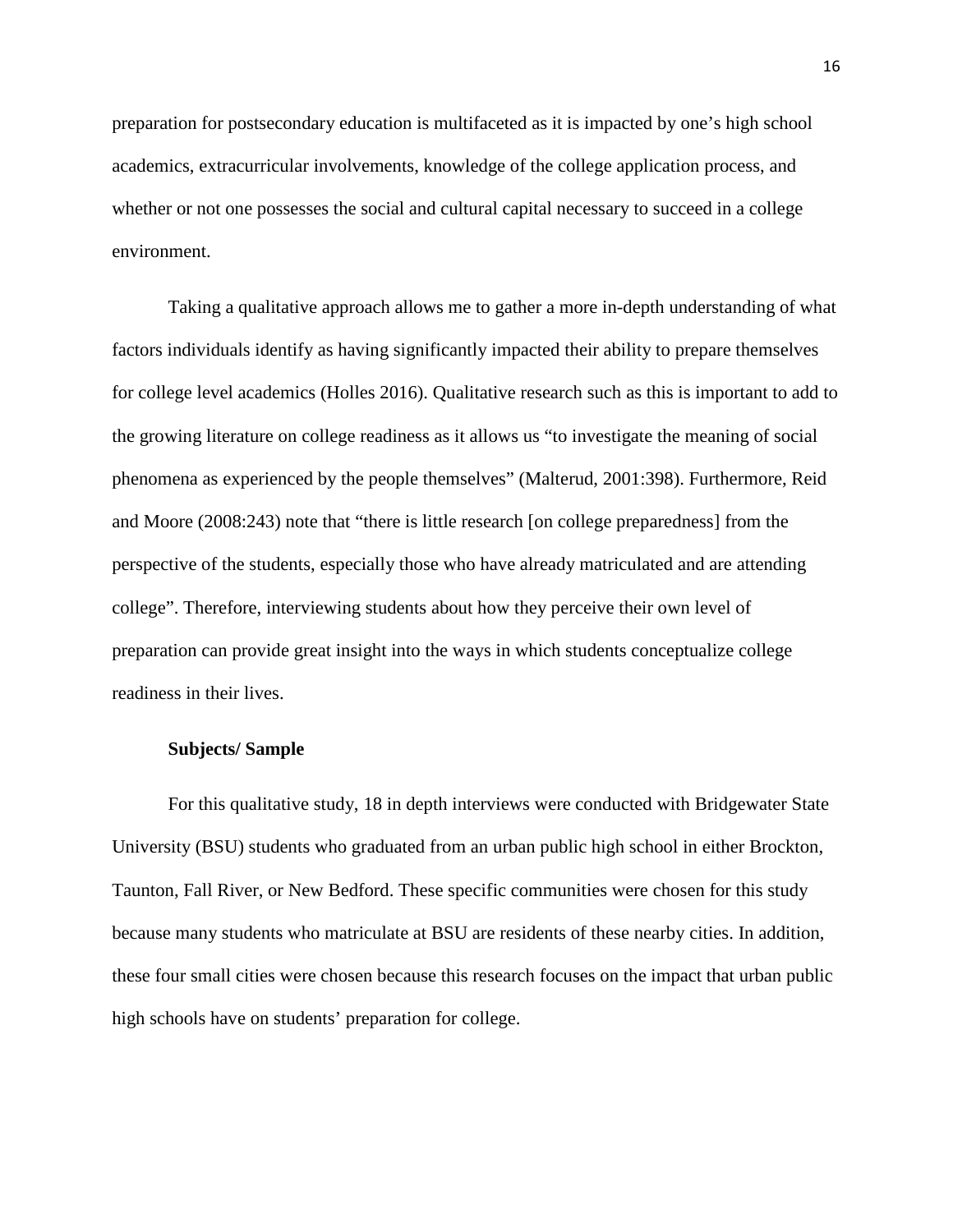Participants for this study were recruited primarily through convenience and snowball sampling methods. Because only specific urban communities were targeted for this study, I used convenience sampling methods to contact potential interviewees whom I knew personally though my involvement with different organizations on campus. I knew certain students who were residents of the cities that I was interested in, and I contacted them via email to invite them to participate (Appendix 1). Information about the study was also published on the BSU class pages on Facebook in an effort to access additional participants. There is a Facebook page designated for each graduating class, and information about the study was posted on each of the pages for students currently enrolled. Any student who was currently enrolled at BSU and had attended a public high school in either Brockton, Taunton, Fall River, or New Bedford was invited to participate. Once some participants had agreed to be interviewed, snowball sampling methods were used to gain access to additional participants. At the conclusion of each interview, the participants were asked if they knew any other BSU students who would be interested in being contacted for an interview.

#### **Participants**

The demographic characteristics of the 18 interviewees who participated in this study are listed in Table 1. The names of all interviewees have been changed in order to protect their identity. This sample consisted of 18 total participants, 12 of whom identified as female and 6 who identified as male. 10 interviewees graduated Brockton High School, 1 graduated from Taunton High School, 2 graduated from B.M.C Durfee High School in Fall River, 4 graduated from New Bedford High School, and 1 interviewee graduated from a public vocational school in New Bedford. When asked to identify their race, 8 respondents identified as white, 7 identified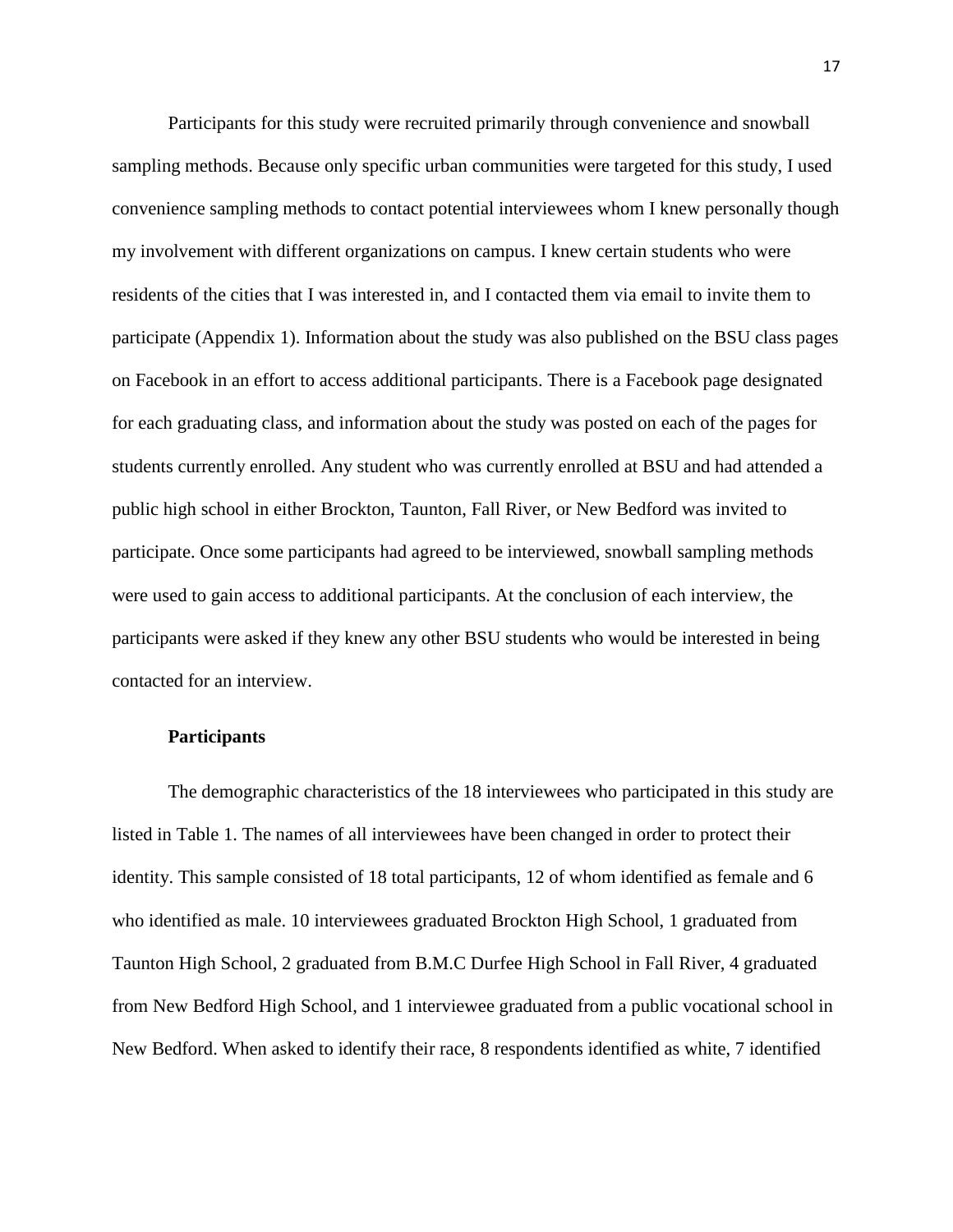as black or African American, 2 identified as Asian, and 1 participant identified as Dominican. In this sample, 15 out of the 18 participants identified as first generation students.

| \B]<br>1 J N |
|--------------|
|--------------|

# **Sample Demographics**

| Pseudonym | <b>Sex</b> | <b>Race/Ethnicity</b>  | <b>First</b>      | <b>High School (where</b>   | Year at    |
|-----------|------------|------------------------|-------------------|-----------------------------|------------|
|           |            |                        | <b>Generation</b> | graduated)                  | <b>BSU</b> |
| Dianne    | Female     | Black/Haitian          | Yes               | <b>Brockton High School</b> | Senior     |
| Benjamin  | Male       | White                  | Yes               | New Bedford High School     | Senior     |
| Nicole    | Female     | White                  | Yes               | <b>Brockton High School</b> | Junior     |
| Liam      | Male       | Black/Haitian          | Yes               | <b>Brockton High School</b> | Senior     |
| Ruth      | Female     | African                | Yes               | <b>Brockton High School</b> | Senior     |
|           |            | American               |                   |                             |            |
| Jessica   | Female     | White/                 | Yes               | <b>Brockton High School</b> | Junior     |
|           |            | Caucasian              |                   |                             |            |
| Kim       | Female     | White                  | Yes               | B.M.C. Durfee High          | Junior     |
|           |            |                        |                   | School                      |            |
| Samantha  | Female     | Caucasian              | Yes               | New Bedford High School     | Senior     |
| Ryan      | Male       | <b>Black/African</b>   | N <sub>o</sub>    | <b>Brockton High School</b> | Junior     |
|           |            | American               |                   |                             |            |
| Rachel    | Female     | Dominican              | Yes               | <b>Brockton High School</b> | Junior     |
| Fiona     | Female     | Black/African          | Yes               | Taunton High School         | Senior     |
|           |            | American               |                   |                             |            |
| Claire    | Female     | White                  | Yes               | New Bedford High School     | Sophomore  |
| Lawrence  | Male       | <b>Southeast Asian</b> | Yes               | B.M.C. Durfee High          | Senior     |
|           |            |                        |                   | School                      |            |
| Charlie   | Male       | <b>Black</b>           | Yes               | <b>Brockton High School</b> | Junior     |
| Kaitlyn   | Female     | African                | N <sub>o</sub>    | <b>Brockton High School</b> | Junior     |
|           |            | American               |                   |                             |            |
| Megan     | Female     | White                  | Yes               | Greater New Bedford Reg.    | Senior     |
|           |            |                        |                   | Voc. Tech. High School      |            |
| Faith     | Female     | White                  | Yes               | New Bedford High School     | Sophomore  |
| Allen     | Male       | Asian                  | N <sub>o</sub>    | <b>Brockton High School</b> | Senior     |

# **Setting**

Bridgewater State University (BSU) is a public state university with approximately 10,000 undergraduate students. A majority of BSU students are residents of the surrounding towns and cities in Southeastern Massachusetts. The interviews took place at Bridgewater State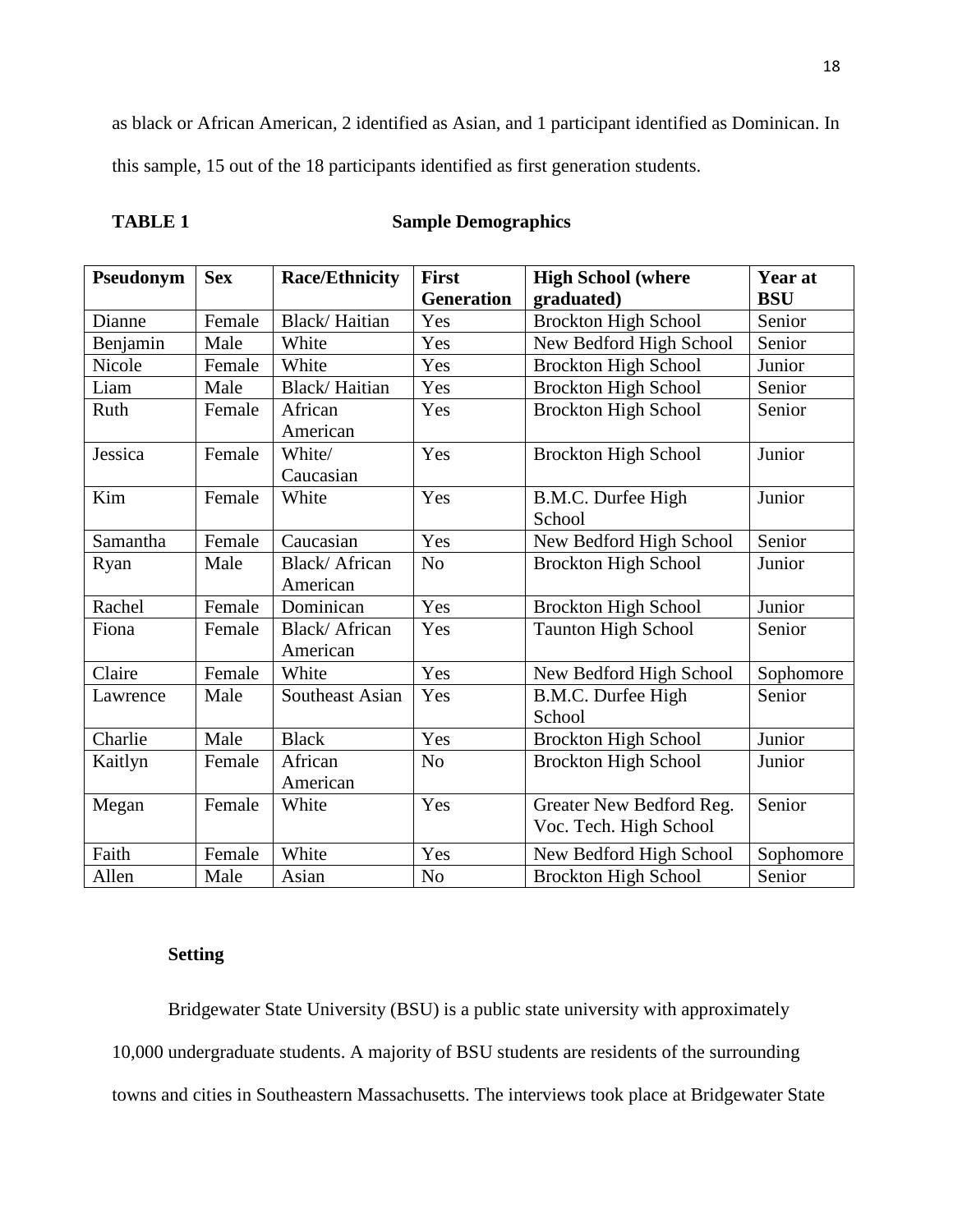University (BSU) in Bridgewater, Massachusetts between June and October 2017. The interviews were conducted in BSU's Maxwell Library. The length of interview varied between participants but lasted no more than 1 hour. Interviews were scheduled based on participants' availability.

# **Research Statements:**

1. Students who were involved in extracurriculars in high school will report feeling more prepared for the transition into college than those who did not report being involved in extracurriculars in high school.

2. Students who felt supported through the college application process by their guidance counselors and teachers will report feeling more prepared for higher education.

3. Students who took Honors and Advanced Placement classes as part of their high school coursework will report feeling more prepared than those who did not enroll in higher level classes.

4. Students who were involved in college preparation organizations will report feeling more prepared to transition into college than those who did not join such organizations.

#### **Instruments**

The data collection method utilized in this study was semi-structured interviews. Collecting qualitative interview data provides a richer understanding of how the participants interpreted the social phenomena that they experienced and allows for their narratives to explain their personal perceptions (Holles 2016). Before each interview, participants signed a consent form (Appendix 2) which explained the nature of the research and ensured that the data collected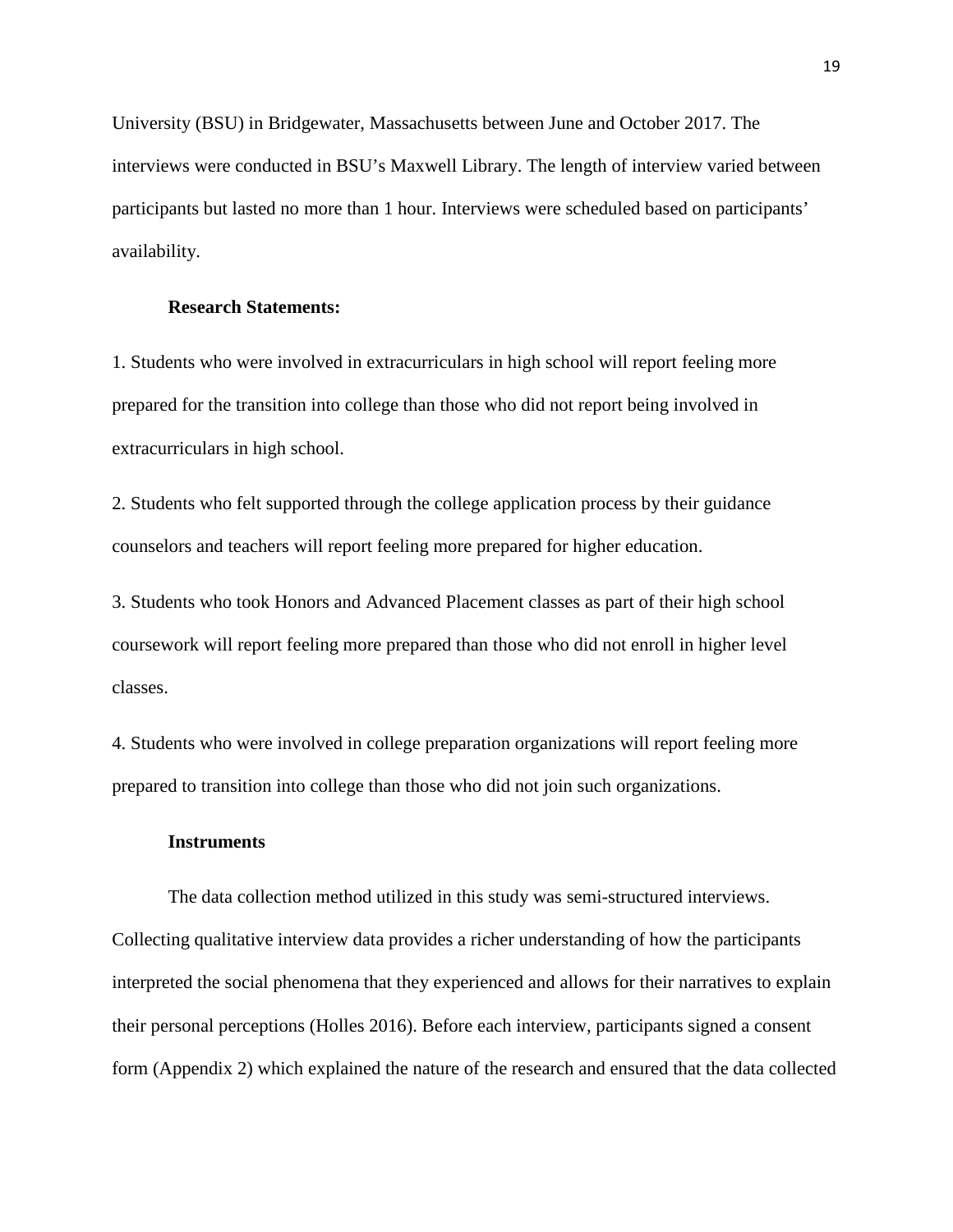in the interview would remain confidential and the participants' identities would not be disclosed. The consent form also stated that participation in the study was voluntary and participants could leave at any time. All participants voluntarily agreed to be interviewed and allowed their interview data to be analyzed and reported in this study. During the interview, the participants' responses were audio recorded so that they could be accurately transcribed. The transcribed data was then coded for key phrases and organized by theme for further analysis.

The semi-structured interviews consisted of both descriptive and reflective open-ended questions which were designed to give the interviewees the opportunity to explain their high school experience in depth and comment openly on how it impacted their preparation for college. In the interviews, participants discussed their coursework, extracurricular involvement, and employment in high school. In addition, the subjects described their college application process, their college coursework and their college employment (full interview guide is available in Appendix 3).

#### **Definitions**

*College Readiness*— A multifaceted concept which includes the academic and social skills that an individual needs in order to apply for and succeed in college (Arnold *et al.* 2012). Within the scope of this study, college readiness will also be defined as the degree to which a participant's high school experience has prepared them for college (Conley 2008).

*Mentorship*— Relationships with individuals who are knowledgeable about college and are able to expand students' awareness of different college options, provide guidance and support which make college attainable, and help students to develop the skills that they will need to be successful in college (Wimberly and Noeth 2004).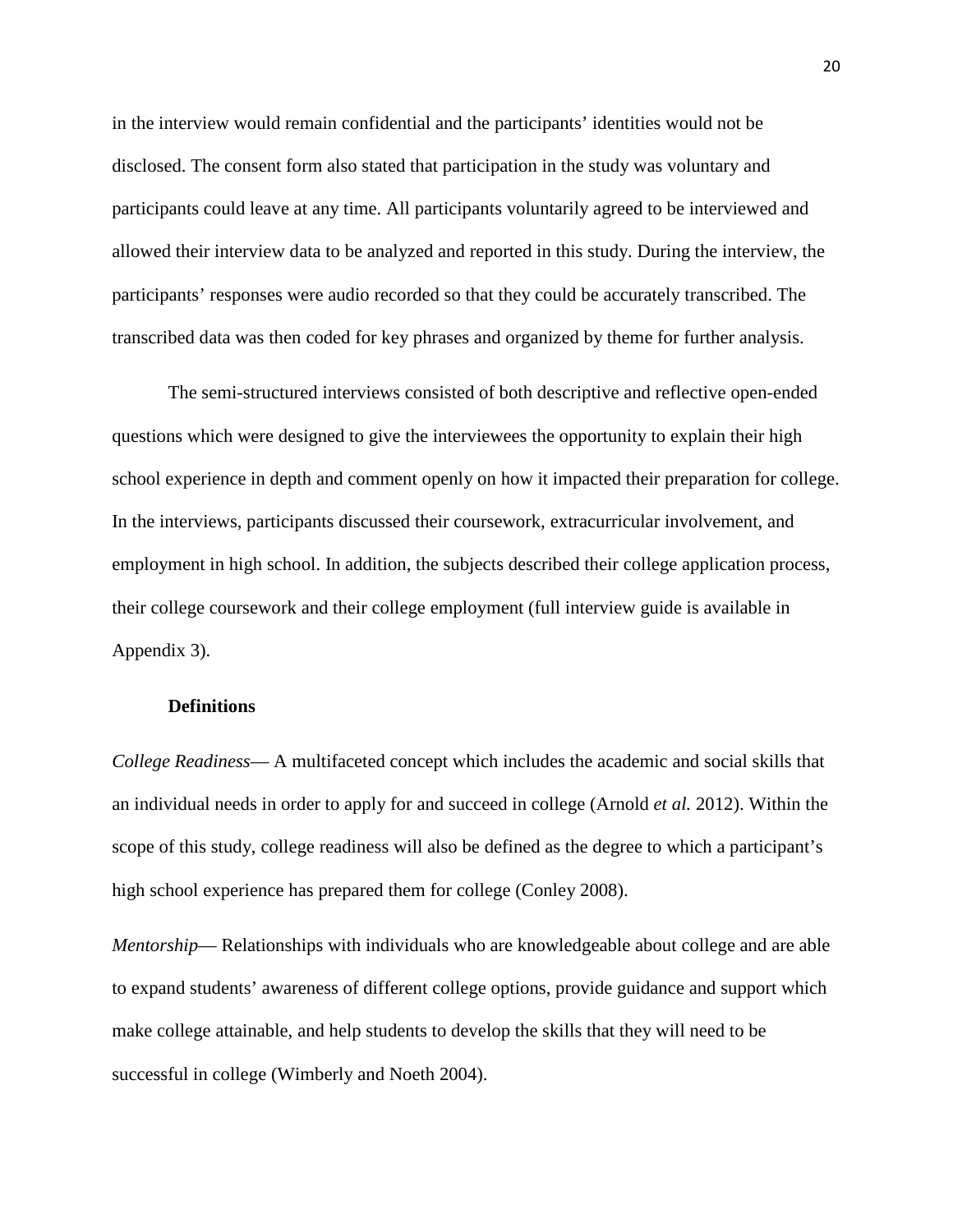*College Preparation Organizations*— Federally funded outreach programs designed to provide support to low income and first generation students so that they will be prepared to apply for and matriculate in college (U.S. Department of Education 2017).

*Talent Search*— "The program provides academic, career, and financial counseling to its participants and encourages them to graduate from high school and continue on to and complete their postsecondary education. The program publicizes the availability of financial aid and assist[s] participant[s] with the postsecondary application process" (U.S. Department of Education 2017).

*Upward Bound*—This program "provide[s] academic instruction, tutoring, counseling, mentoring, cultural enrichment, [and] work-study programs, [as well as] education or counseling services designed to improve the financial literacy of students" (U.S. Department of Education 2017).

# *Gaining Early Awareness and Readiness for Undergraduate Programs (GEAR UP)* — This discretionary grant program is designed to increase the number of low-income students who are prepared to enter and succeed in postsecondary education. GEAR UP provides six-year grants to states and partnerships who provide services at high-poverty middle and high schools. GEAR UP funds are also used to provide college scholarships to low-income students" (U.S. Department of Education 2017).

*Cultural Capital*— An individual's knowledge or skills which can facilitate social mobility (Bourdieu 1986:244).

*Social Capital*— Social networks that connect individuals and allow for the transmission of material goods, knowledge, and skills (Bourdieu 1986:250).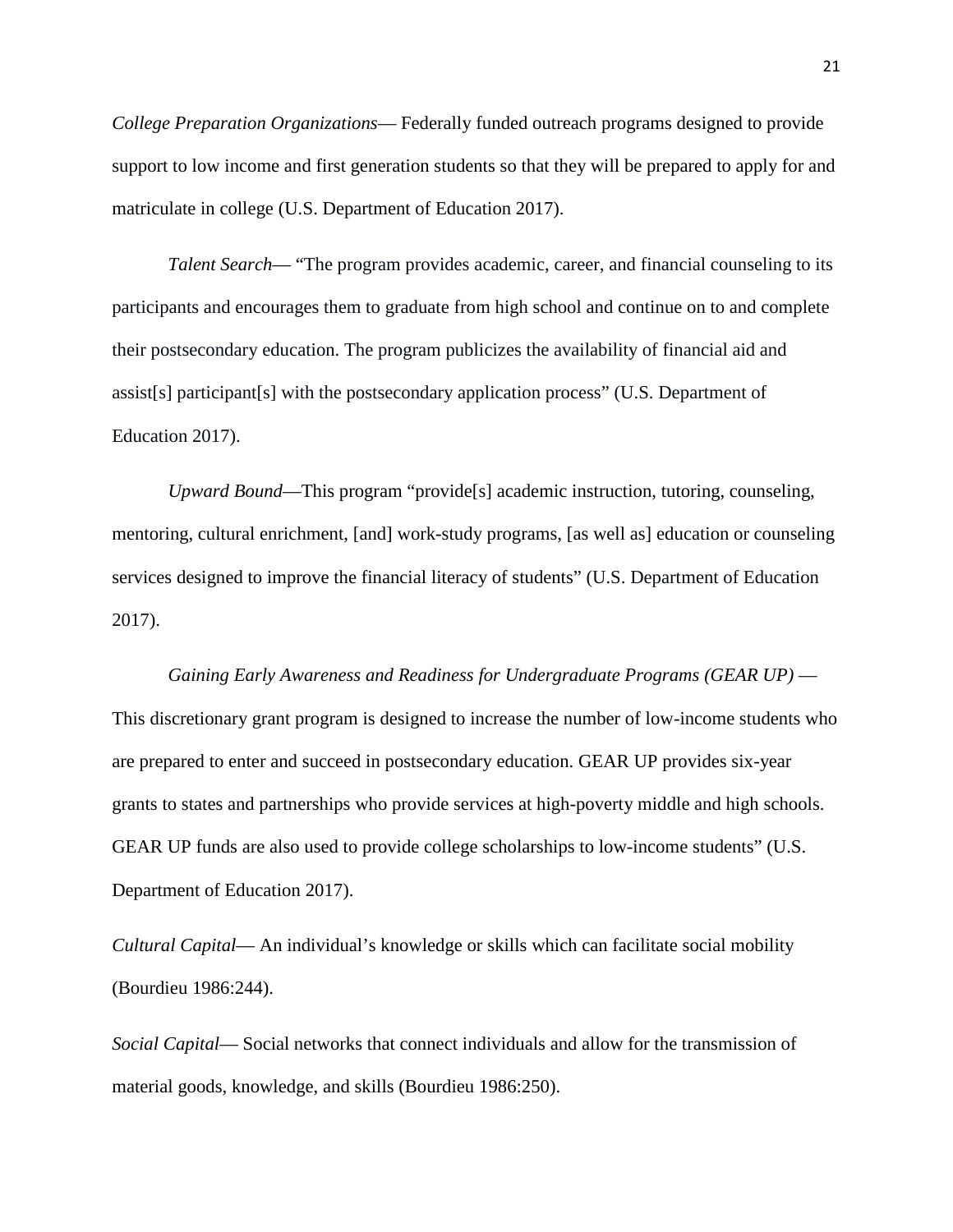#### **Limitations**

Because of nonprobability research methods used in this study, the generalizability of this data is limited. The sample of 18 students in this study is not representative of the larger population of students who are currently enrolled at Bridgewater State University who graduated from a public high school in either Brockton, Taunton, Fall River, or New Bedford.

The data collected in the study is also limited because of the possibility of interviewer effect. Interviewer effect is when participants' responses or behaviors are altered because of the person that is interviewing them. Because convenience sampling methods were used in this study, the personal contact that I had with a number of the participants could have influenced the data that was collected from their interviews. Other limitations in this study may include participants misunderstanding questions, or misremembering past experiences which can impact the data collected in qualitative interviews.

#### **FINDINGS AND DISCUSSION**

**Research Statement 1:** Students who were involved in extracurriculars in high school will report feeling more prepared for the transition into college than those who did not report being involved in extracurriculars in high school.

# **Extracurricular Involvement**

Many interviewees remembered their involvement in high school extracurriculars as a support system which helped them significantly as they prepared for college. For Ben, from New Bedford, college became a reality for him as a result of his relationship with the Yearbook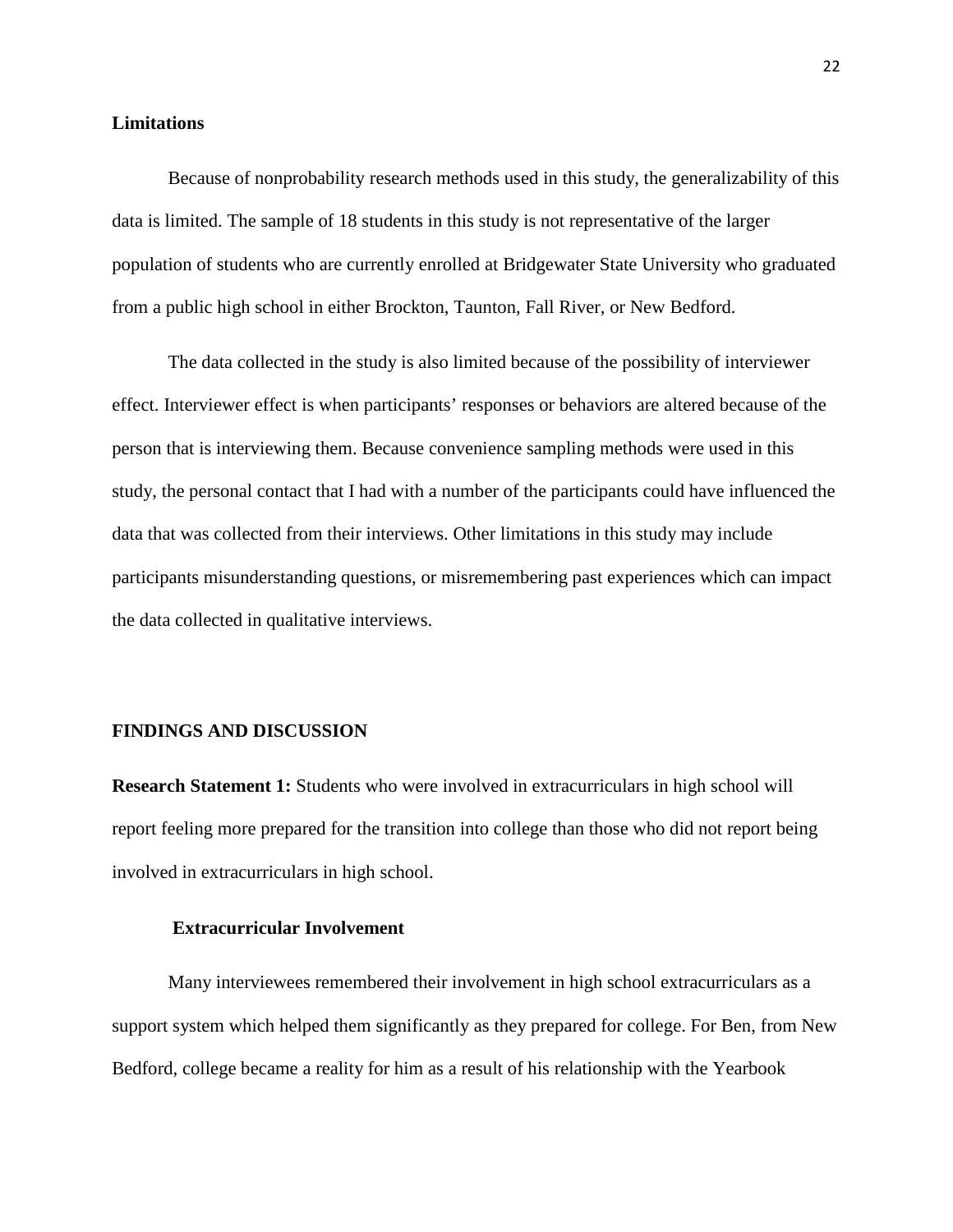advisor. Ben explains that his advisor "really pushed [him] to go to college [because he] hadn't really thought about it much before that" (Ben, New Bedford HS). Similarly, Samantha, from New Bedford, recalls the Yearbook advisor being "like a second mom" who helped her with everything from understanding financial aid to picking out college classes (Samantha, New Bedford HS). Like many participants in this study, both Ben and Samantha identify as first generation college students, which meant that their family members were less able to offer advice about how to navigate the college application process. When family members were unable to assist, these high school mentors were an invaluable resource. The one-on-one relationships that club advisors often developed with the students in this study allowed them to share information about college and answer their students' questions about college access and planning.

15 out of the 18 participants in this study reported being involved in at least one extracurricular organization throughout their high school experience. The interviewees who were involved in multiple organizations remember their involvement teaching them time management which they cited as an important skill that prepared them to balance the academic work load in college. When asked if being involved in clubs and organizations in high school was beneficial either academically or socially, Jessica from Brockton responded that "being in Honors classes in high school [as well as]…being in extracurriculars taught me…how to time manage" (Jessica, Brockton HS). Many of the students who reported being heavily involved in high school felt supported through the college application process by their club advisors and felt that their involvement in high school activities prepared them to balance multiple responsibilities at the college level.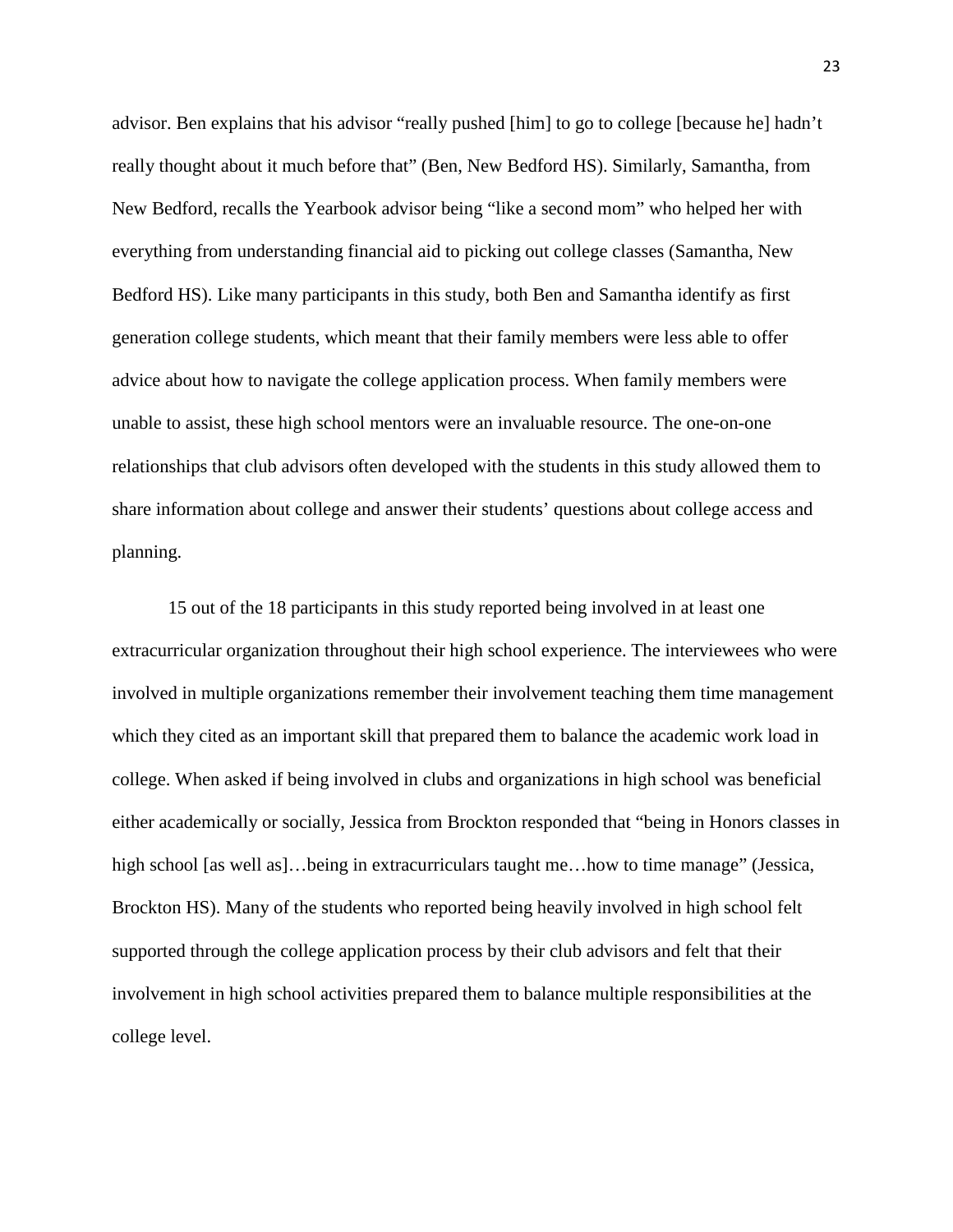These findings mirror what Glater (2016) found in his research concerning the benefits of extracurricular activities. He argued that involvement in extracurricular activities in high school facilitated one's success in college because students were able to build relationships with staff and faculty who could educate them about college expectations. The data collected in this study supports that finding as Ben and Samantha both report receiving beneficial assistance in the college application process from a club advisor. Ben and Samantha's reflections also reinforce the important role mentorship plays for first generation students. Both Ben and Samantha identify as first generation college students, and they both discussed the significant role that their yearbook advisor played in helping them apply for college. Similarly, previous research has found that one on one mentorship is particularly beneficial for first generation students as they cannot rely on their parents to provide them information about college (Holland 2009; Farmer-Hinton 2008; Reid and Moore 2008). The data collected in this study on the importance of one on one mentorship through an individual's involvement in high school activities supports what has been found in previous research.

Furthermore, Conley (2008) argues that involvement in extracurricular activities provides students the opportunity to develop interpersonal and organizational skills which facilitate one's success in college. In this study, Jessica noted that her involvement in high school activities taught her time management which she found to be an important skill in college. Conley (2008) notes that time management is an important skill for success in college as students must be able to independently balance academic, social, and financial responsibilities. Therefore, the data collected in this study reinforces what previous research has found: students who are involved in extracurricular activities develop beneficial relationships with staff and faculty, as well as personal skills which are integral to their success at the college level.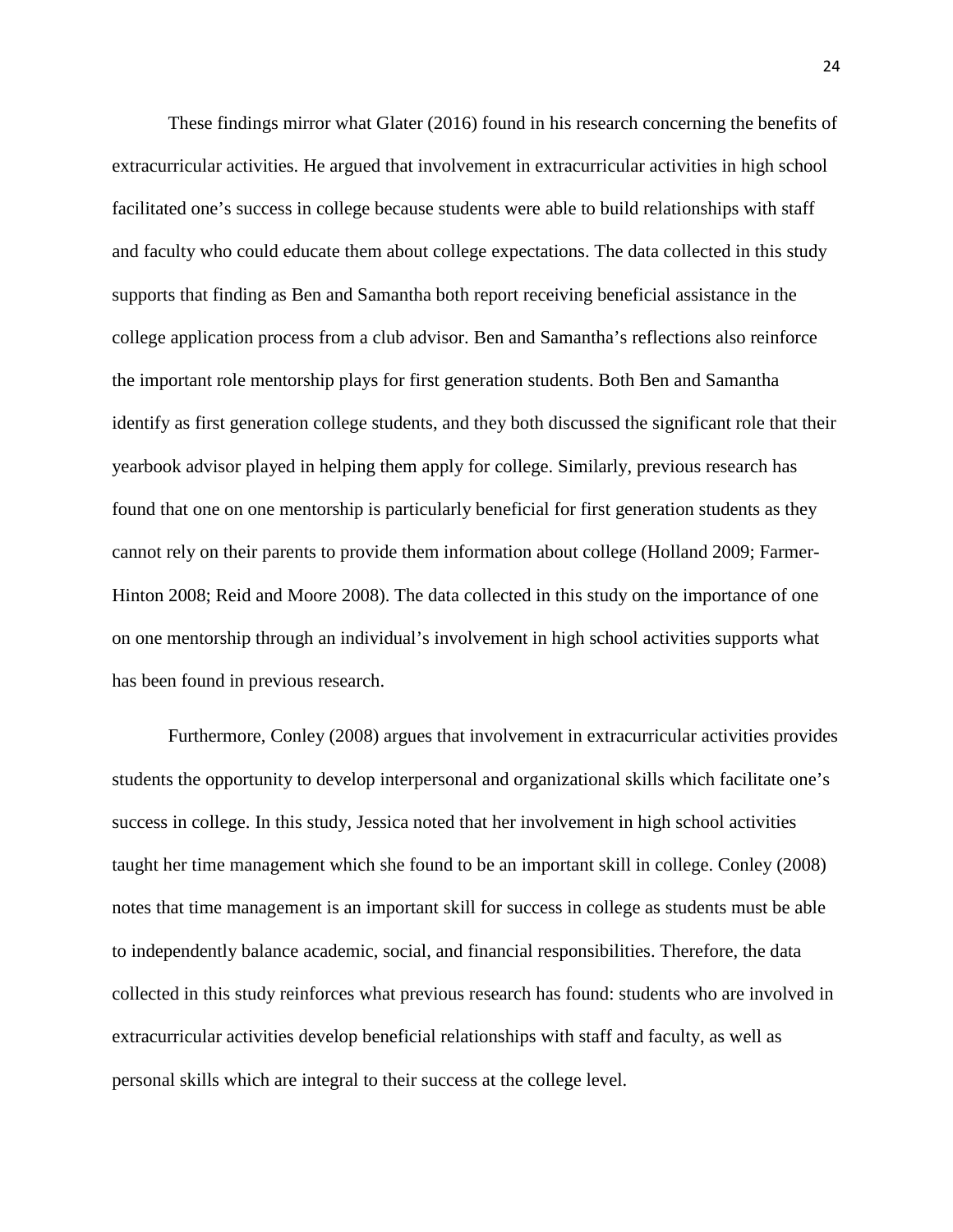#### **Lack of Involvement**

3 out of the 18 interviewees reported that they were not involved in any extracurricular activities offered by their high school. One interviewee, Ryan, did not feel adequately prepared for college and looking back, Ryan expressed that he was at a disadvantage because he was not heavily involved in high school extracurricular activities. He explains that he "did not take applying to college seriously. I applied to one college just because I looked it up. I did not even [do] other research" (Ryan, Brockton HS). Reflecting back, Ryan believes that if he had made more connections with the staff and faculty in his high school, he would have had more knowledge about different college opportunities. Furthermore, Ryan saw the benefits of extracurricular involvement when he enrolled at Massasoit Community College (MCC). Ryan reported that he "knew about internships because [he] was involved, [and] because [he] was talking to people. [He] knew about opportunities." (Ryan, Brockton HS). Ryan's regret reinforces the important role that building relationships with high school faculty and staff has on a student's preparation for college.

Ryan identifies as a first generation student, and previous research has noted the importance of mentorship for first generation students (Farmer-Hinton 2008; Holland 2009; Reid and Moore 2008). Ryan recognized after enrolling at MCC that building relationships with staff and faculty could provide him access to additional opportunities. In high school, Ryan did not get involved in extracurricular activities and he did not develop one on one relationships with the staff and faculty. As a result, he did not receive much advice or guidance through the college application process. As he explains, he only applied to one school and he did not explore other options because he did not know how to navigate the college application process. As a first generation student, without the aid of the staff and faculty or his parents as college resources,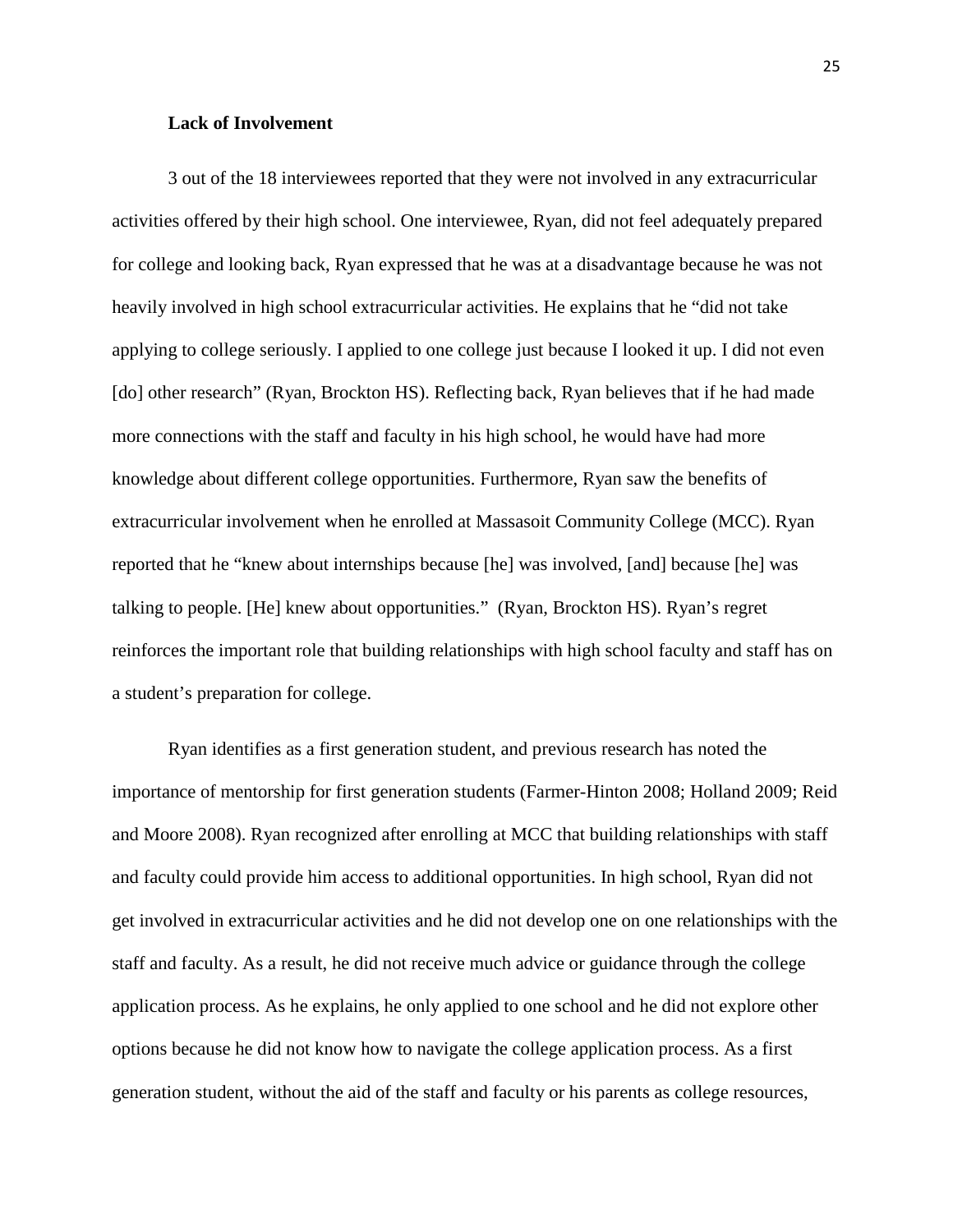Ryan did not take the college application process seriously and did not take full advantage of the opportunities that were available to him. Farmer-Hinton (2008) notes that first generation students often do not have enough information about college to successfully complete the college application process without the assistance of high school personnel, and Ryan's reflections evidence a similar conclusion. Ryan regretted not being more involved in extracurricular activities while in high school which reinforces the important role that the one on one relationships developed through clubs and organizations can have on students preparing for college.

**Research Statement 2:** Students who felt supported through the college application process by their guidance counselors and teachers will report feeling more prepared for higher education.

#### **Guidance Counselors**

Subjects in this study viewed guidance counselors as important mentors who helped them to prepare for college. Many interviewees who identify as first generation students noted the significant role that knowledgeable guidance counselors played in helping them apply for and prepare for college. First generation student Jessica from Brockton explains that she went into the application process "completely clueless… because neither of [her] parents knew much about how to apply...So, it was all through [her] guidance counselor" (Jessica, Brockton HS). Because Jessica could not rely on her parents' assistance in the application process, it was vital that knowledgeable guidance counselors were available to educate her on how to apply for colleges, and how to navigate the process.

Liam from Brockton also reiterated the important role that guidance counselors play in helping students to prepare for college. Liam emigrated from Haiti as a child, and he also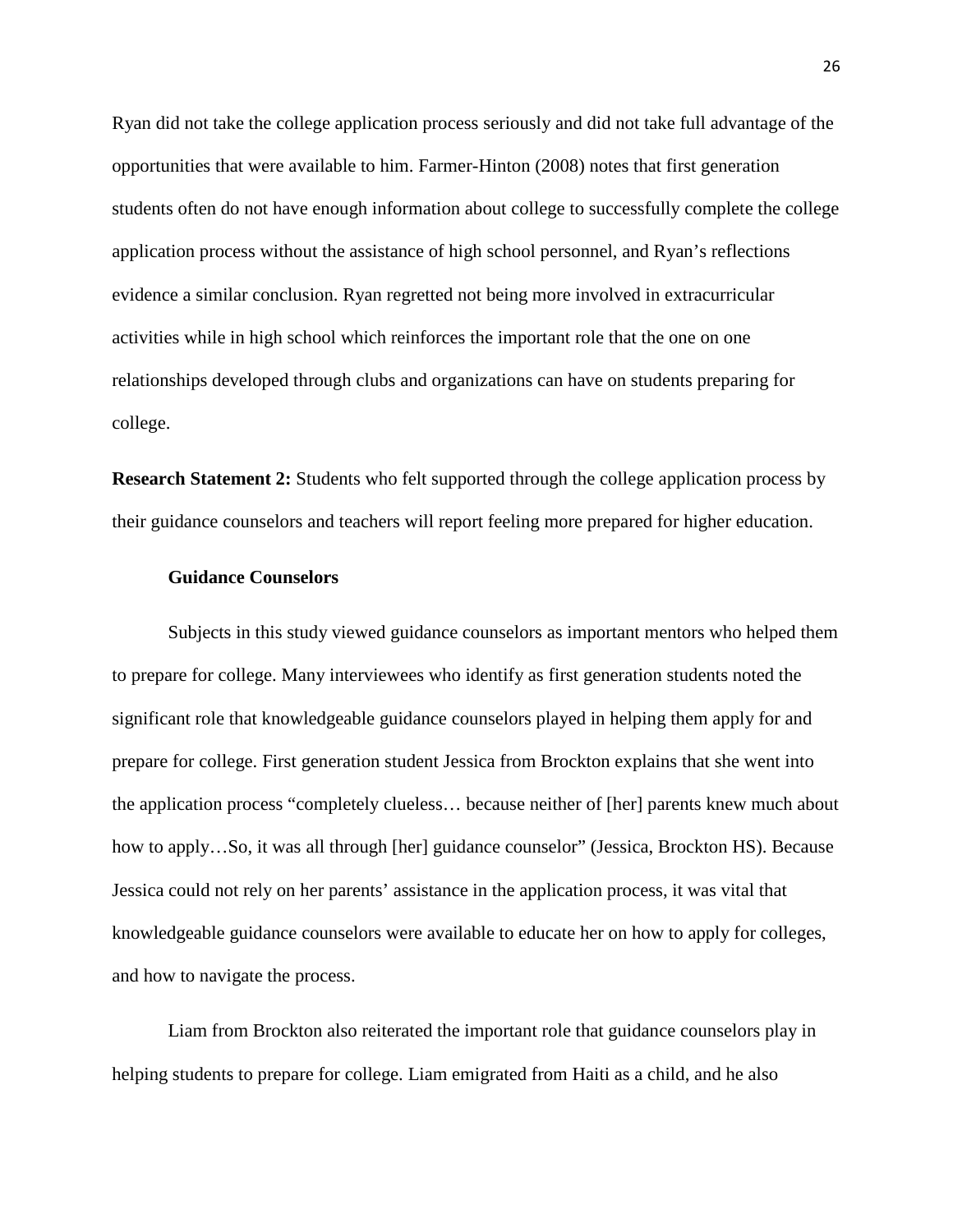identified as a first generation college student. Therefore, Liam was reliant on his high school to provide him information and support throughout the college application process. Liam explained that the application process was "nerve-wracking [because he had] never seen [an] application before. [The guidance counselor had to] help me with everything...[and] tell me what to do." (Liam, Brockton HS). Liam reported feeling stressed by the college application process because he had never seen an application like it before, and he could not rely on his parents to provide him any assistance. Liam was completely dependent on his guidance counselor to ensure that the applications were filled out properly, and even in college, Liam still remembers the impact that his guidance counselor had on him. By walking him through the application process, Liam's guidance counselor made college more attainable for Liam.

Wimberly and Noeth (2004) argue that it is a high school's responsibility to ensure that students have the proper information about how to apply for college. They note that this is particularly important for first generation students who cannot receive this support outside of their high school experience. Liam's gratitude towards his guidance counselor for supporting him through the application process evidences the integral role that high school staff play in preparing students for college. Students who felt supported by their high school guidance counselors remembered how important that assistance was in helping them to apply for college.

Kim from Fall River fondly recalled activities that her guidance counselor planned to help prepare her and her peers for higher education. Kim explained that they were given a semester budget and with assistance from the guidance counselors, the students had to budget for college expenses and decide how many hours in a week they would allocate for study and work. Kim also explained that "mandatory meetings" were set up between B.M.C Durfee students and academic advisors from Bristol Community College where students discussed "what applications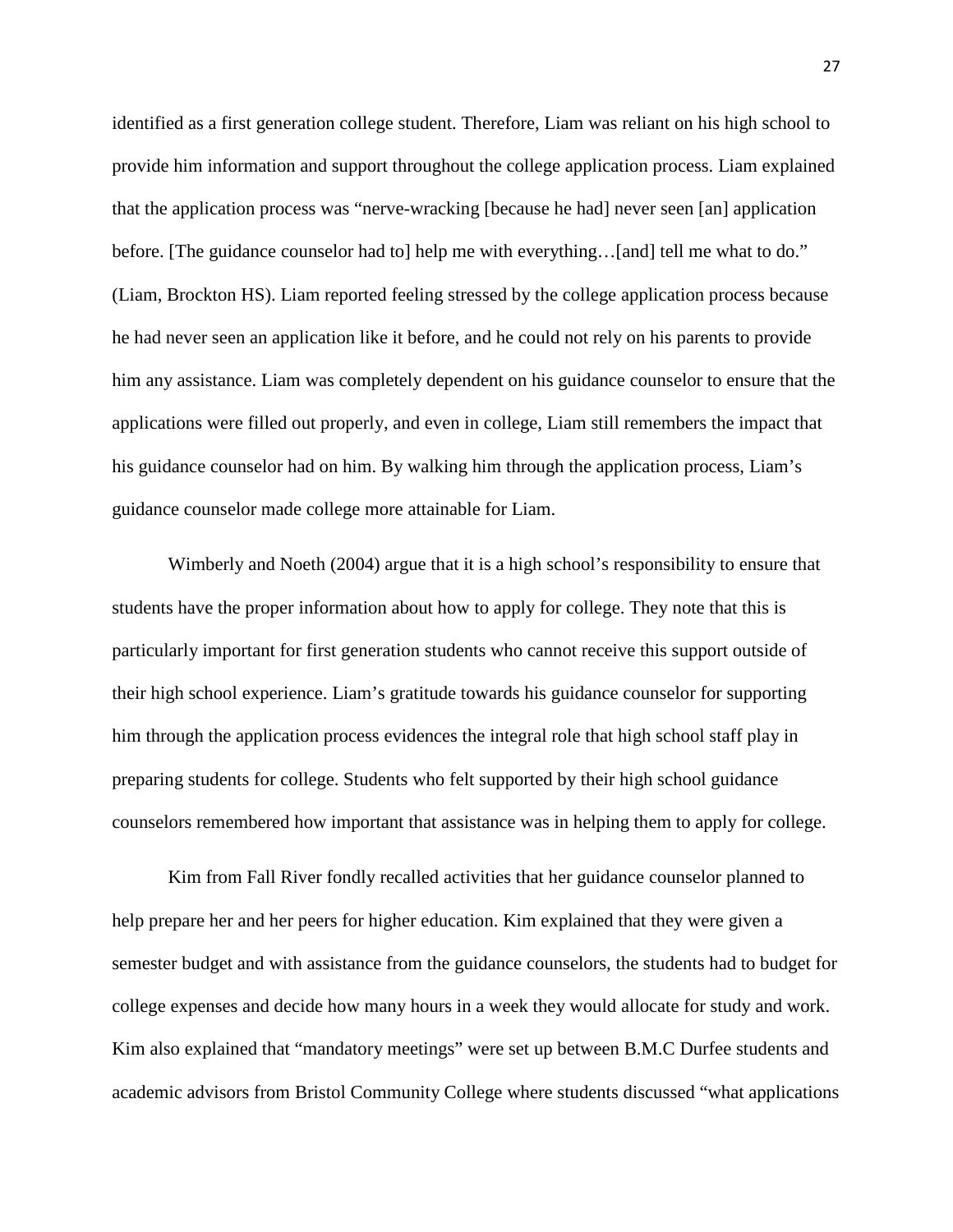we wanted to fill out and what GPA we needed to have" (Kim, B.M.C. Durfee HS). Kim remembers these activities and meetings as extremely helpful because they helped her to understand how to make college a reality, and taught her how she could set herself up to succeed in higher education.

Previous research has shown that it is important for students to not only understand the college application process, but to also understand how to succeed once they enroll in college. Activities such as the one that Kim reports are extremely beneficial to students as they educate them about the importance of budgeting both finances and time in college. Conley (2008) argues that students who are adequately prepared for college need to have sufficient knowledge about college culture. Guidance counselors who provide their students with educational activities concerning finances in college help their students to understand how to navigate important aspects of college culture.

#### **Lack of Knowledge about College**

Other interviewees felt that they did not receive the support they needed from their high school guidance counselors. Without the proper mentorship, or knowledge about college from family members or high school staff, these students were easily frustrated by the application process. Rachel, from Brockton, explains:

I didn't know the questions that needed answers. I didn't know [anything] about college because no one really spoke about college, and the application process or what you should be looking for… And it was definitely overwhelming because I didn't have that skill or that level of preparation to go into these applications and fill everything out correctly (Rachel, Brockton HS).

Rachel was a first generation student who relied on her high school to provide her with the information she needed about college. When guidance counselors and other high school staff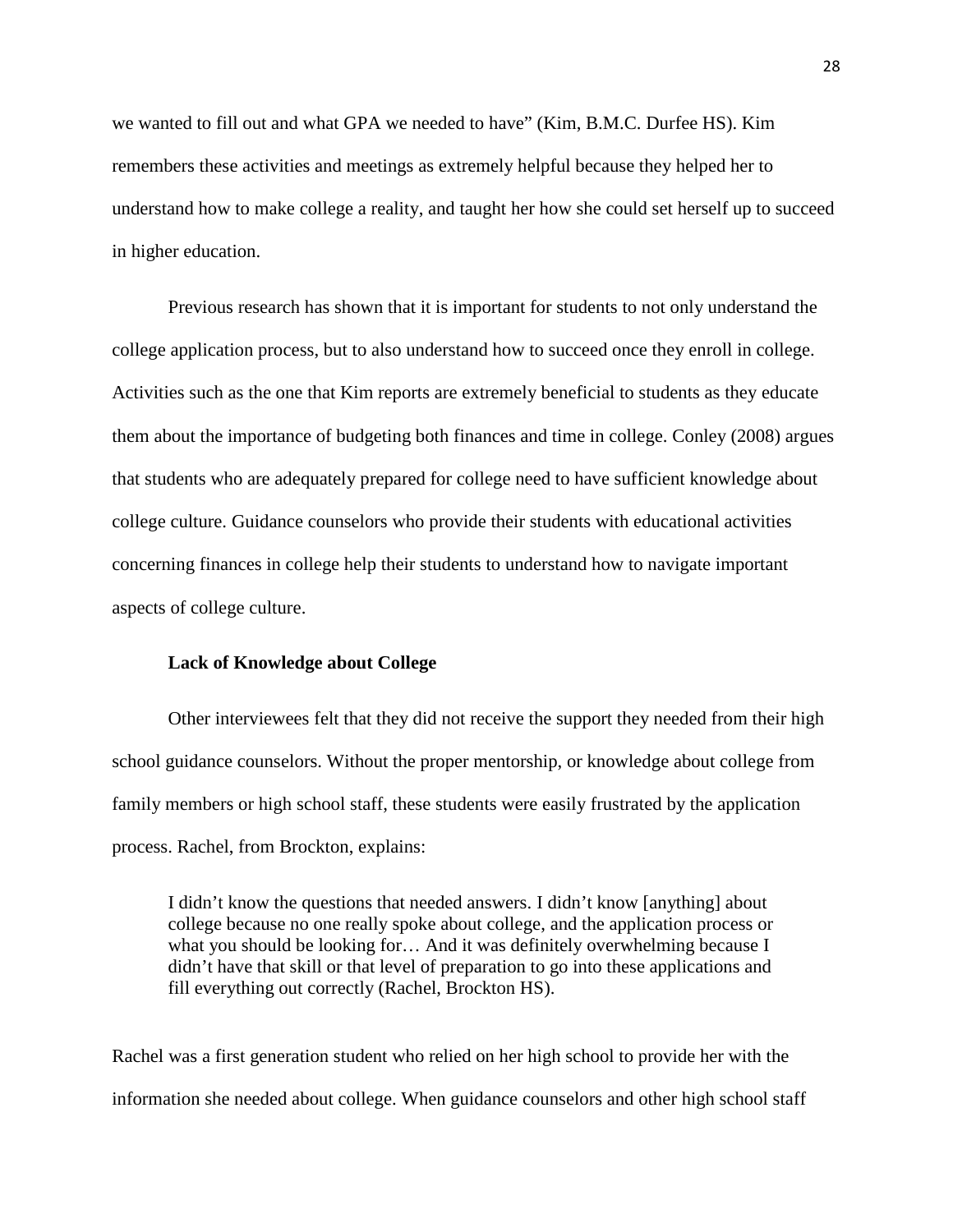failed to offer the support she needed, Rachel struggled to get through the application process and take full advantage of potential opportunities. Farmer-Hinton (2008) argues that first generation students are able to achieve their academic goals with sufficient support from high school staff. However, when that support is lacking, first generation students such as Rachel report experiencing a considerable amount of frustration. Rachel believed that she did not know enough about college to go through the application process without support. As a first generation student, her parents were not able to assist her in the application process, and she was reliant on her high school to provide her the support that she needed. When that support was lacking, she struggled to even complete the application process successfully.

Fiona from Taunton shared similar frustrations as she feels she could have made a more informed decision about what college to attend if she had received the proper support from her guidance counselors. She reports:

I didn't know about any schools. As a senior, I was just like 'I don't even know where I want to go [and] I don't know what I want to do'. Usually guidance counselors should be helping you [but]... I really didn't have a sense of what schools were out there (Fiona, Taunton HS).

Reflecting on her college application process, Fiona was frustrated that her guidance counselors did not offer her more support. She felt that she did not have enough information to make an informed decision about college, and she felt that the guidance counselors in her high school failed to provide her the support that she needed. Looking back, Fiona complains:

I wish I had more information when I was applying, because I could've gotten into other schools focused on my major. I feel this school focuses a lot on education. So, I feel like if I went to a school that focused more on medicine or Biology or nursing, then that would have been like a better choice for me. (Fiona, Taunton HS).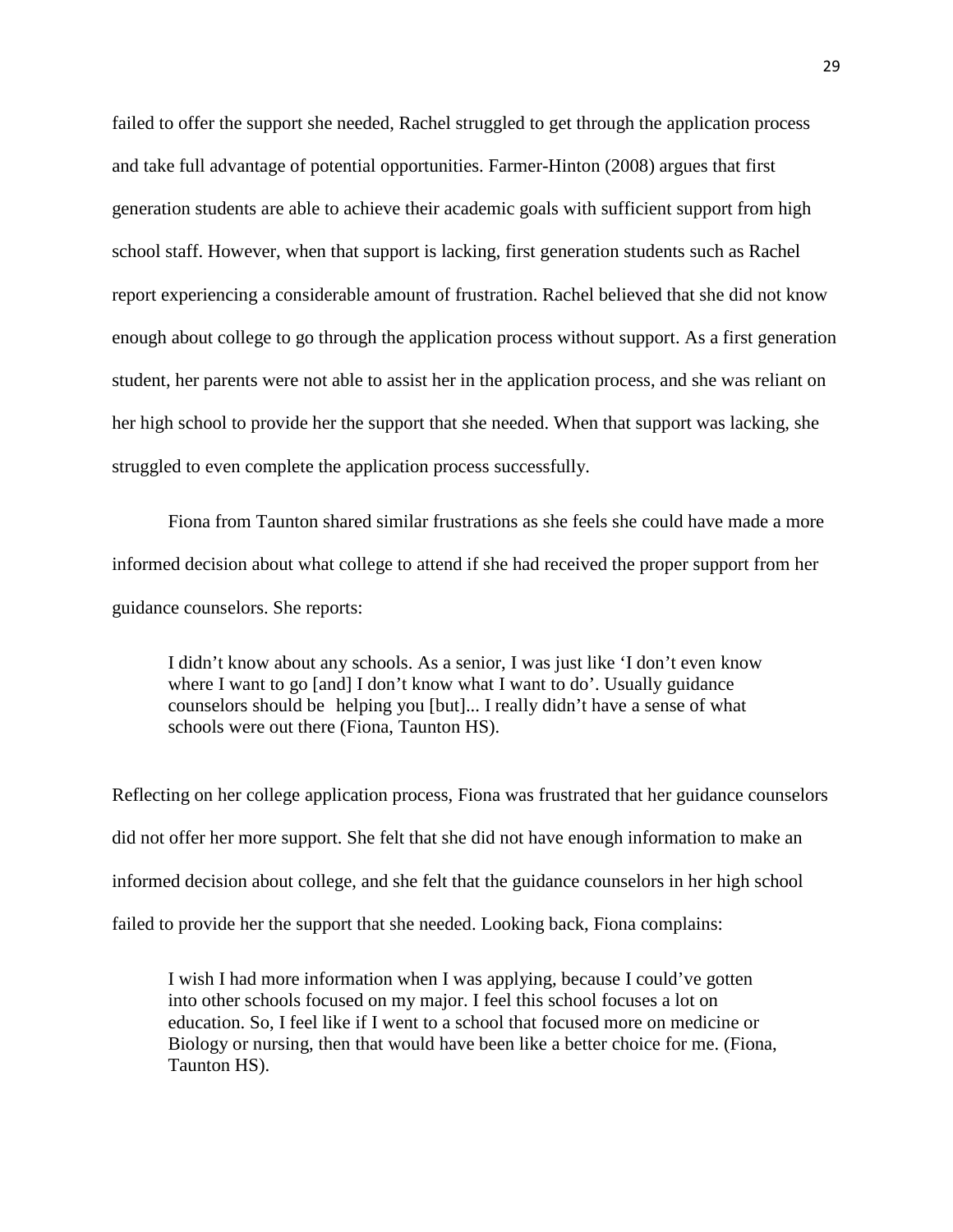While Fiona reported feeling academically prepared for college, she regrets not applying to universities that were better suited to her major. As a first generation student, Fiona wishes that her high school had provided her more opportunities to learn about a variety of different schools. She felt that she was not educated enough about the different college options that were available to her, and in hindsight she believes she would have had more success if she had attended a different university.

Fiona's experience evidences the importance of understanding college culture when preparing for college. Conley (2008) argues that students should not only be academically prepared to succeed in college, but they also must have enough knowledge about college to truly understand the application process and choose a school that best fits their needs. Fiona did not receive enough support from her high school guidance counselor and ended up regretting the school that she chose to attend. As a first generation student, Fiona had to rely on her high school to provide her with the guidance and support that she needed to successfully navigate the application process. Without the proper support from her guidance counselor, Fiona reported feeling frustrated by the application process and disappointed that she did not have even information to make a more informed decision.

Finally, Nicole from Brockton resented her high school guidance counselor as she believes that her guidance counselor "messed up a lot with things [and] miss[ed] half the deadlines" (Nicole, Brockton HS). Nicole did not have any family members who had attended college, so she was dependent on her high school to provide her the information and support that she needed to make higher education a reality. Therefore, Nicole was infuriated when her guidance counselor's negligence limited her opportunities. She explains in her interview that she was often left in applicant waiting pools or deferred until the spring semester because her high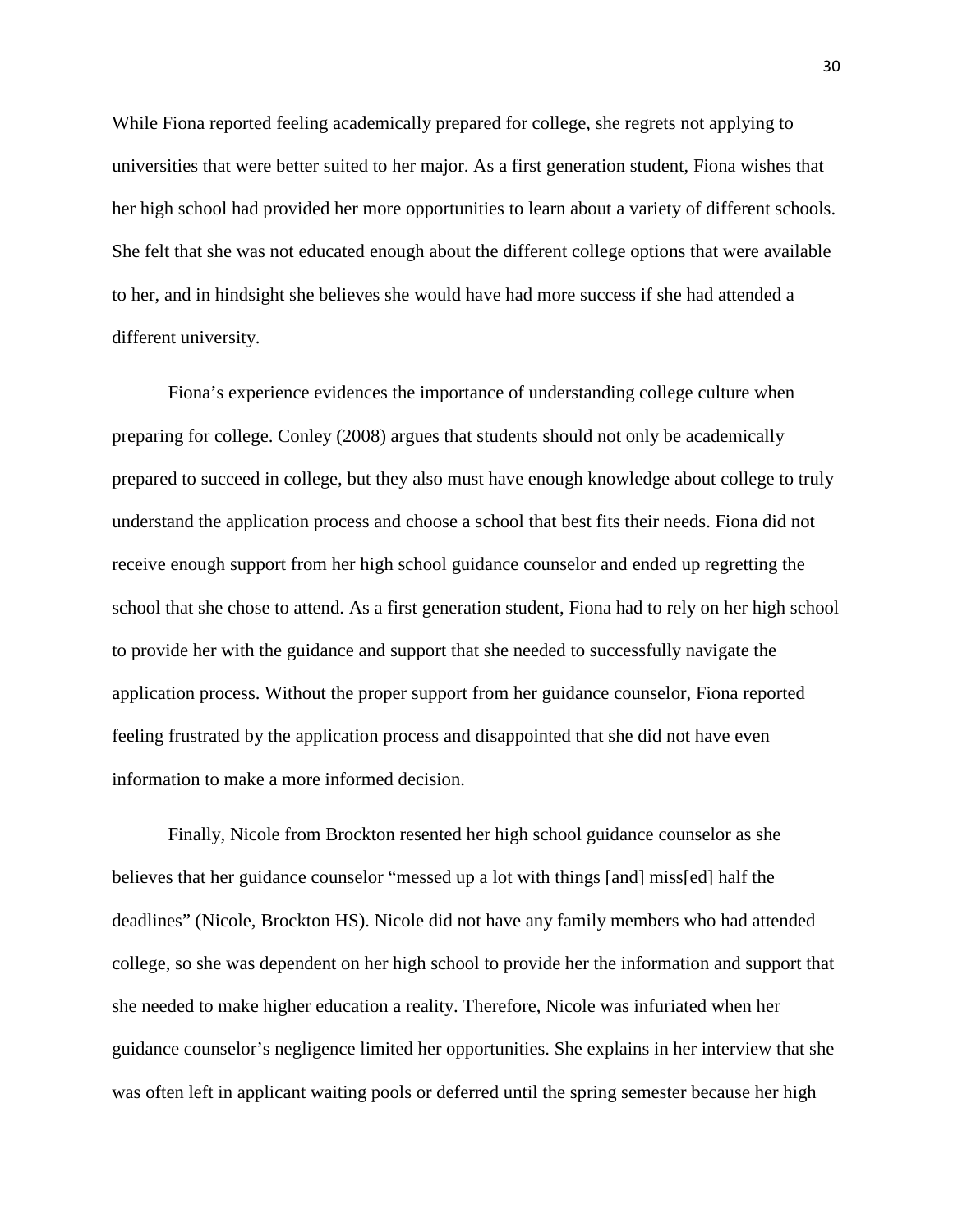school transcripts were not sent on time. After high school, Nicole decided to enroll at Massasoit Community College in a "spur of the moment" decision because "it was the summer after [she] had graduated, and [she] still didn't know where [she] was going" (Nicole, Brockton HS). When high school students are reliant on guidance counselors to send the proper paperwork to colleges, it is important that they are knowledgeable and organized enough to assist their students. When students lack that assistance, they often find themselves struggling to even get into college. Rachel, Fiona, and Nicole are all first generation students, and as a result, they are much more dependent on their guidance counselors because their family members are unable to assist them in the application process. These interviewees' accounts evidence the important role that guidance counselors can play in helping students to prepare for college.

Holland (2009) explains that first generation students must depend on their high school for college preparation and guidance because they cannot utilize their parents as college resources. Therefore, it is imperative that high school staff are equipped to support their students through the college application process. When guidance counselors fail to support their students, first generation students like Nicole struggle to navigate the college application process. Nicole explains that she applied to Massasoit simply because she did not know where else to go. Without support from her guidance counselor, Nicole was not able to take full advantage of her college opportunities. Rachel, Fiona, and Nicole's frustrations reinforce the important role that high school staff play for first generation students who are reliant on them for support through the college application process.

# **The Role of Teachers**

Multiple interviewees also noted the important role that classroom teachers played in helping them prepare for college. Beyond providing them the necessary academic skills, many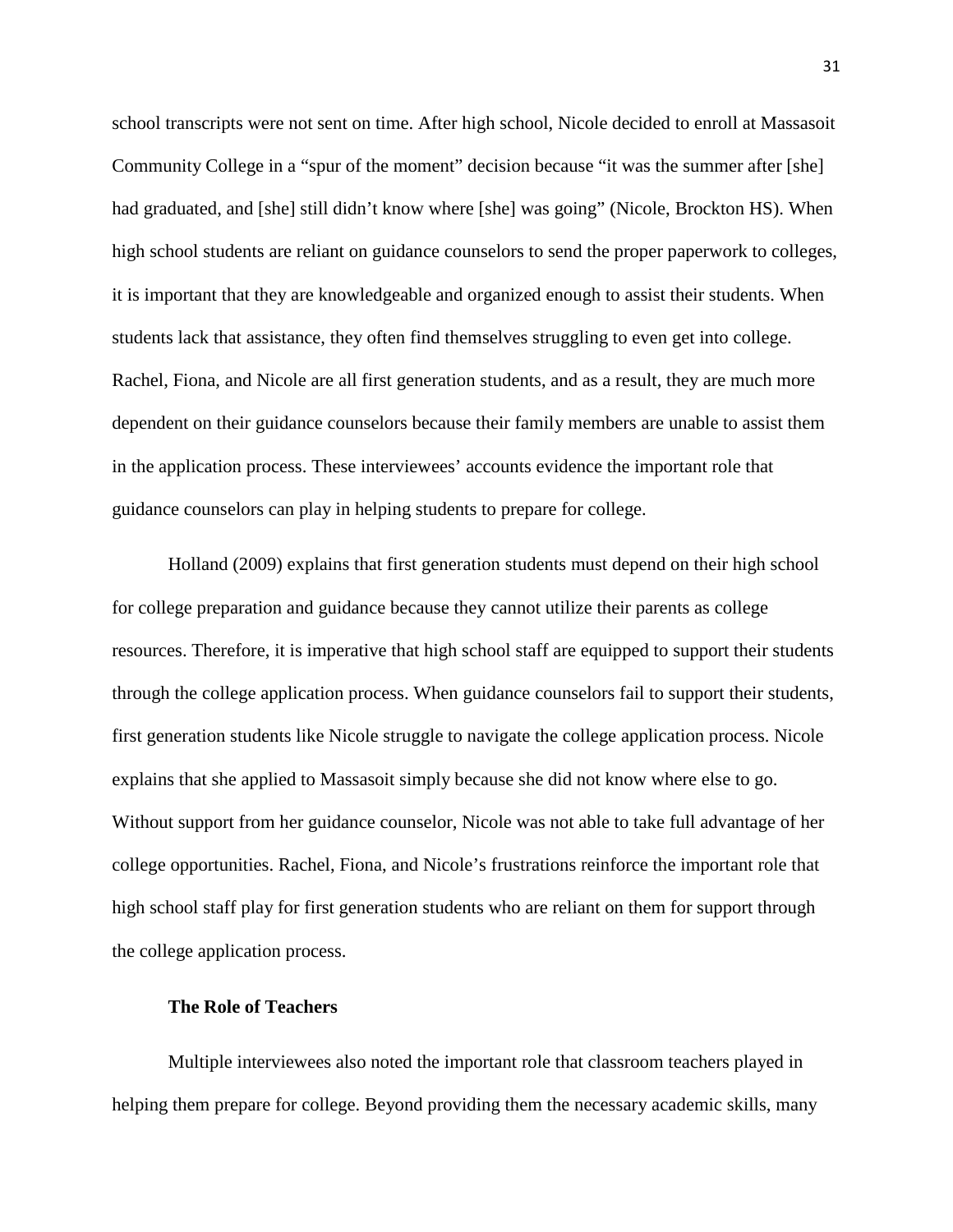interviewees reported that their teachers would invest personally in assisting their students in the college application process. When asked who provided the most assistance during the college application process, Ben from New Bedford explained that "teachers…were the ones who were driving us towards 'well, what are you going to do when you get out of here?'" (Ben, New Bedford HS). As a first generation student, Ben did not see college as a possibility until high school. When his teachers, and other staff at the school, invested in him and challenged him to think about the future, he recognized his potential. Without the support of teachers and staff, Ben may not have chosen to pursue higher education. In response to the same question, Claire from New Bedford had a similar reflection. She reported "teachers who I had a close relationship with would sit down and talk to me about money and scholarships and what they thought would be best for me career-wise…I think that was the most influential." (Claire, New Bedford HS). Claire reiterates the impact that teachers have on their students' post high school plans.

Farmer-Hinton (2008) notes the importance of mentorship in assisting students in their preparation for college. In her research, Farmer-Hinton (2008: 133) explains that many students in her focus group reported the significant role that a specific "interested adult" played in helping them to recognize college as a possibility and guiding their college planning activities. Ben's reflections mirror what Farmer-Hinton found her research as he reports that college became a real option for him as a result of the investment that his high school teachers made in his academic potential. Furthermore, Claire remembers the benefits of developing one on one relationships with her teachers as they offered her personalized guidance and support through her college application process. Therefore, the data collected in this study reinforces what previous research has shown: teachers who saw potential in their students and invested in helping them realize their academic goals were remembered by students for the positive impression that they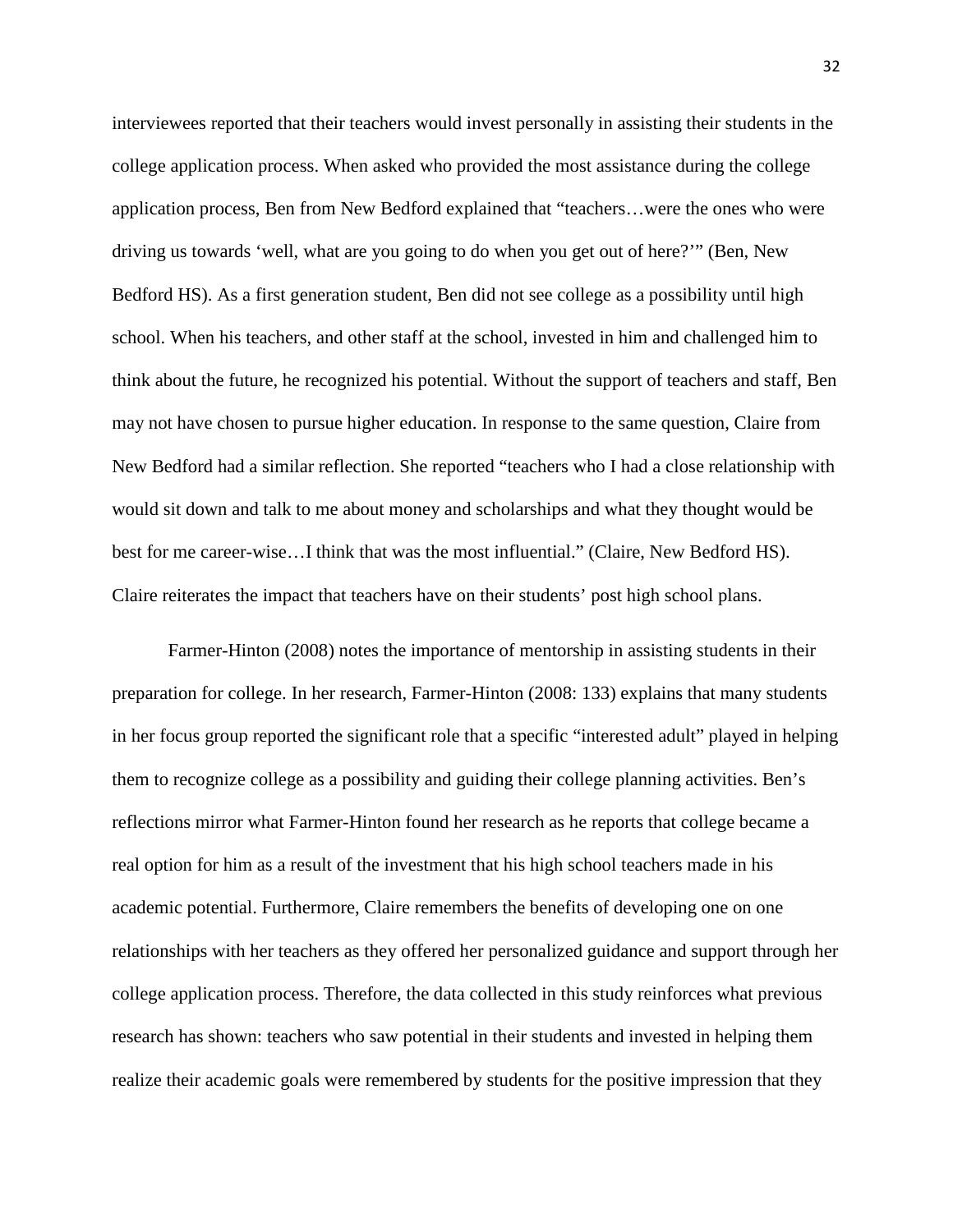had. The one on one relationships that some interviewees developed with their teachers helped them to understand the college application process more fully and facilitated their future collegiate success.

**Research Statement 3:** Students who took Honors and Advanced Placement classes as part of their high school coursework will report feeling more prepared than those who did not enroll in higher level classes.

#### **Advanced Placement (AP) and Honors Coursework**

Participants who enrolled in Honors and AP level classes in high school remembered how those advanced courses prepared them for college-level academics. Jessica, from Brockton explains: "my AP teachers would always talk about college and how important AP was because it could help us in college" (Jessica, Brockton HS). Jessica reported that she felt adequately prepared for college-level course work because she was exposed to college-level classes in high school and her teachers helped her to succeed at that level. Teachers who saw academic promise in their students, challenged them to rise to college-level standards, and explained the significance of completing advanced coursework in high school were remembered by the interviewees for their important advice.

Previous research has shown that students benefit greatly when staff members invest in them (Farmer-Hinton 2008). Jessica's reflection on her AP experience reinforces the important role that motivating faculty can have on a student's preparation for college level academics. Jessica felt supported by her high school teachers and developed confidence in her ability to work at a college level successfully. Conley (2008:10) also notes the importance of "cognitive strategies, content knowledge, [and] academic behaviors" as components of success in college.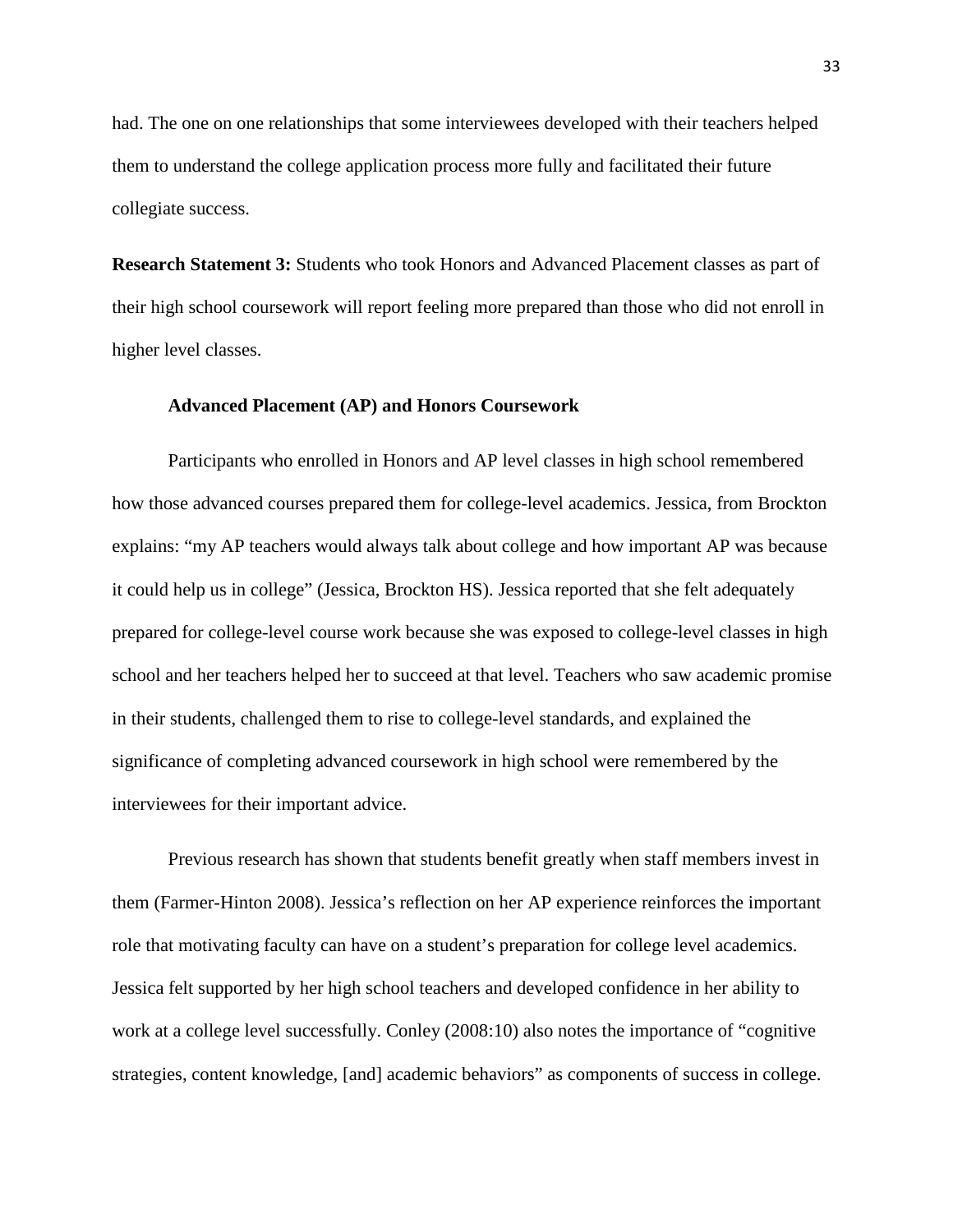Advanced Placement classes challenge students to complete academic work at the college level and instill important academic concepts and study based skills in their students. Jessica remembers her teachers discussing the importance of AP courses in high school, and looking back, she recognizes how she has benefitted academically from her experience in her AP classes. Completing college level course work in high school made Jessica develop confidence in her academic abilities and she reports feeling academically prepared for college as a result of her experiences.

Allen from Brockton also remembers being challenged by honors level work as he comments that the work load was "intense," but he appreciated that "it really gave [him] a sense of how college would be" (Allen, Brockton HS). While challenging at the time, Allen appreciates that he took higher levelled classes in high school because the work was similar to what he would be asked to do in college. Allen felt that the transition to college academics was fairly smooth because he had worked at that level before. Ruth from Brockton reiterated a similar sentiment: "based off of what I had to do in high school, I was prepared [for] what I have to do in college. I know I can manage it because I've done something similar before." (Ruth, Brockton HS). Both Allen and Ruth felt that taking Honors level courses was an important part of their preparation for college because the work load was similar to that of a college class. Therefore, they were able to gain some experience working at a college level and as a result, they felt more confident transitioning into higher education.

Conley (2008:3) defines college preparedness as the "degree to which previous educational and personal experiences have equipped [students] for the expectations and demands they will encounter in college". Students who enrolled in Honors and AP classes in high school reported feeling prepared for college level academics. By exposing students to college level work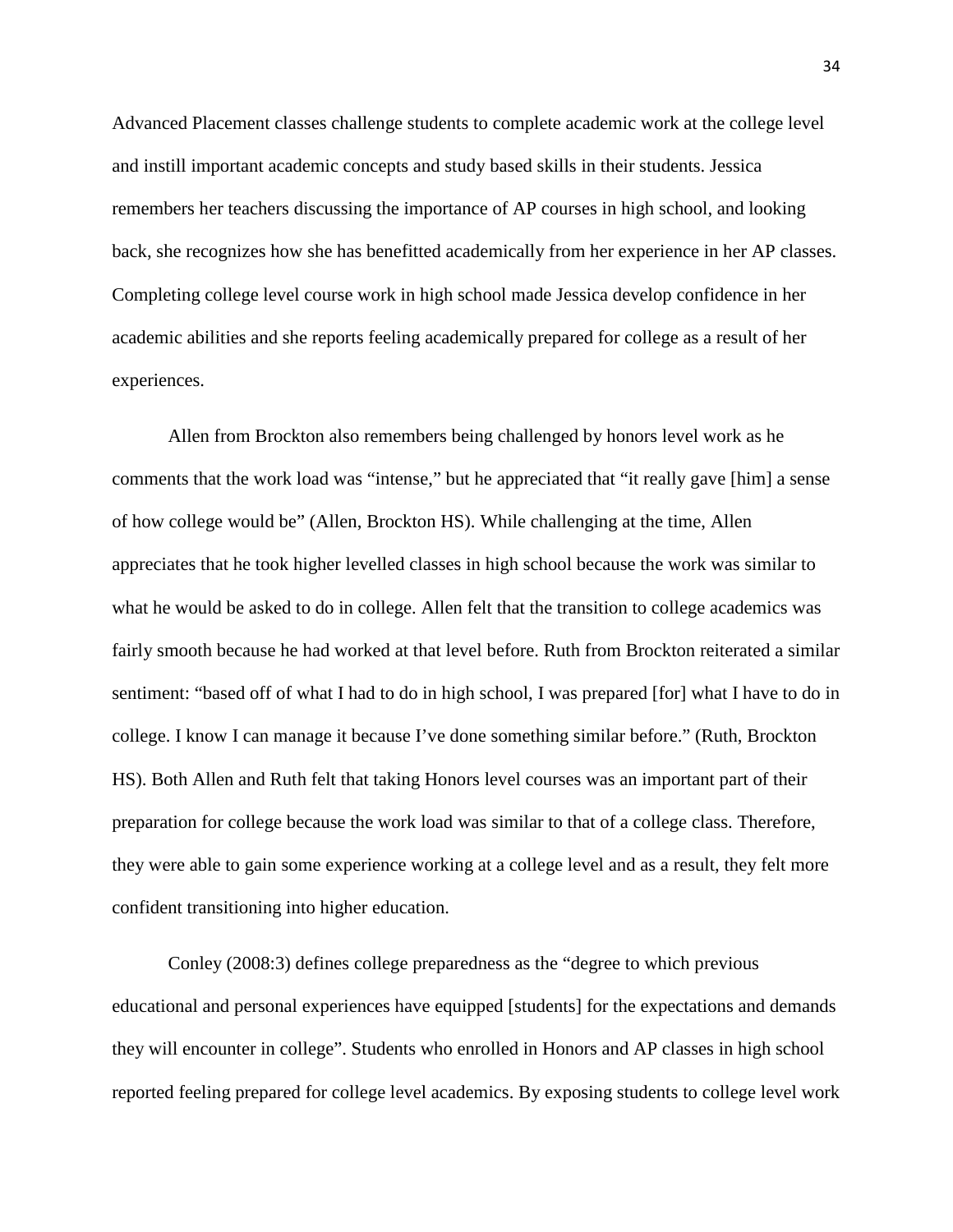in high school, these classes help to prepare students for the academic demands they will encounter in college.

# **Lack of Investment in High School Academics**

Some interviewees regretted not taking their high school academics seriously. Kim from Fall River enrolled in AP classes, but she did not invest in them. She comments that her AP teachers "didn't really stress how important it would be to pass the [AP] exams, and how it would help you in college" (Kim, B.M.C. Durfee HS). Because Kim did not understand the benefits that she could receive from her AP courses, she did not take the courses very seriously. Now that she is in college, she expresses regret as she recognizes how much AP credits could have helped her academically. Kim explains that she "had a lot of friends that passed the exams and are really [academically] advanced. [For example, her] roommate went to a different high school, but she was almost done with her freshman year when she came. And I think, if I would've known how advanced I would've been, it would've helped me (Kim, B.M.C. Durfee  $HS$ ).

Reid and Moore (2008) note the importance of both academic and social supports for students preparing for college. Because Kim did not understand that her AP exam scores could be used as college credit, she did not invest in those courses. Kim regrets not taking her AP classes seriously because she reports feeling as though she missed out on an opportunity to get ahead academically. Therefore, the data collected from this study reflects Reid and Moore's (2008) findings as Kim wishes she had been more supported academically in high school so that she could take full advantage of the opportunities offered by her AP courses.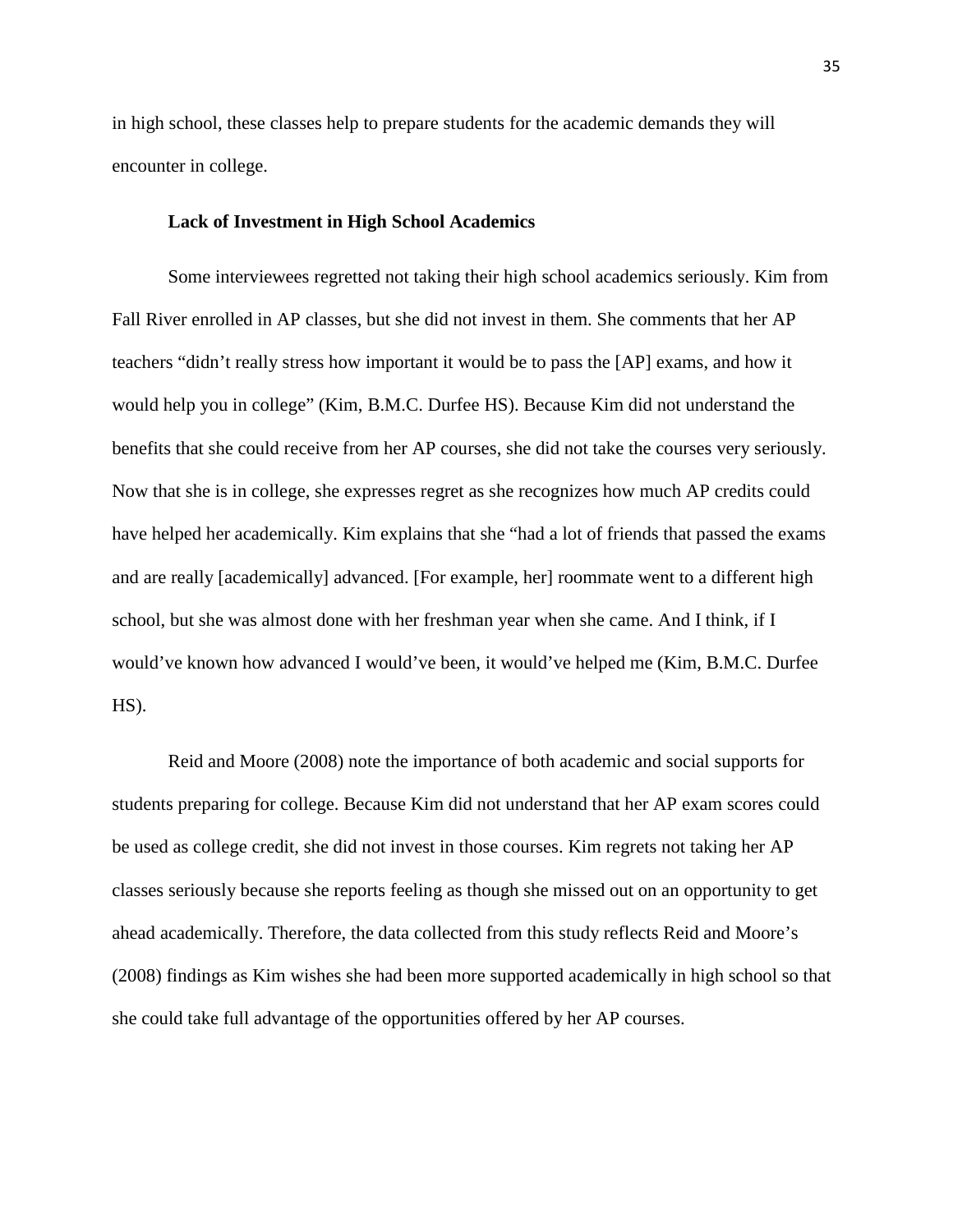Other interviewees felt the repercussions of not investing in high school coursework when they got to college. Megan from New Bedford explains that "high school was very social" for her (Megan, Greater New Bedford Reg. Voc. Tech HS). She explains that she "did not pay attention and [she] did not like to do work" which is why she had to "go to a community college" because her "grades were not that great" (Megan, Greater New Bedford Reg. Voc. Tech HS). As a college student, Megan recognizes how her low grades in high school limited her collegiate opportunities. Kaitlyn from Brockton also faced challenges because she did not invest in her coursework in high school. She explains:

I was not your top notch student. If anything, I was lazy and I cut corners. When I brought that over to my college career, it was not cutting it…. I got on academic probation my freshman year (Kaitlyn, Brockton HS).

Kaitlyn struggled to keep up with college academic work because she did not invest in her high school coursework either. She explains that her lazy attitude prevented her from doing well in high school, and in college it got her into more serious trouble. Kaitlyn later elaborates saying that if she had established better study skills in high school then she believes she would have performed better in her first year of college, and she would be happier with her overall GPA. Megan and Kaitlyn's regret reinforces the important role that high school coursework can play in preparing students to transition to college level academics.

Megan and Kaitlyn report not taking their high school academics seriously and not recognizing the implications of their actions until they got into college. Conley (2008) notes that the academic culture in college is different from high school as students are expected to complete work at a higher level and with more independence. Therefore, students such as Megan and Kaitlyn who do not develop important study based skills while in high school can fall behind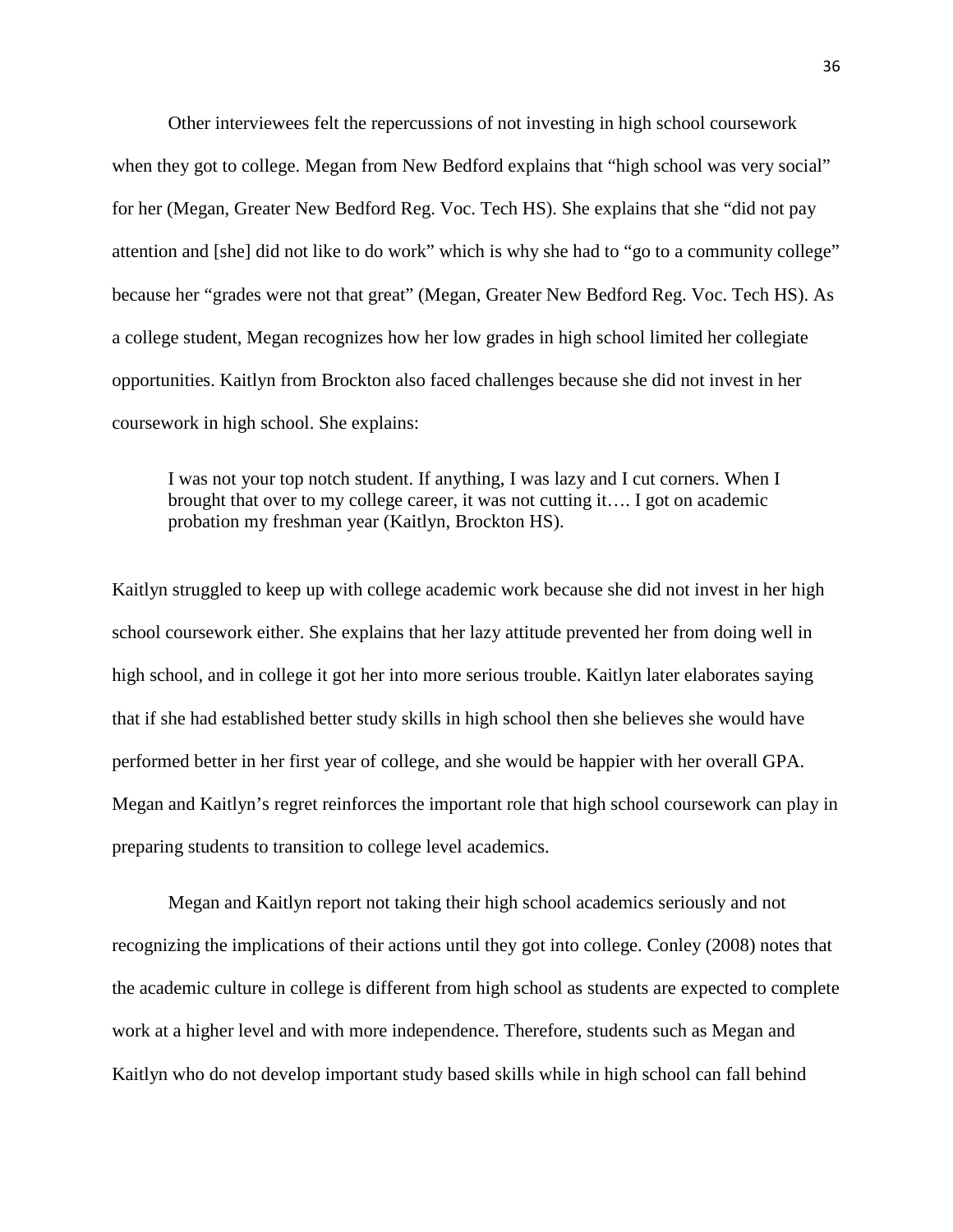academically in college. Conley (2008) also argues that developing study based skills is an important part of an individual's academic preparation for college. Therefore, it is important that students understand the importance of high school academics as a pathway to academic success in college.

**Research Statement 4:** Students who were involved in college preparation organizations will report feeling more prepared to transition into college than those who did not join such organizations.

#### **College Preparation Organizations**

Some high schools offer clubs that focus solely on preparing their students for college. Because first generation students do not have parents who have attended college, and because low income families may not have the finances to send their children to college, it is important for these students to gain access to college information and resources from their high schools. Gullatt and Jan's (2003) research on college preparation organizations shows that these programs can offer low income and first generation students both the academic and social support that they need to succeed in college. These programs help students to recognize that college is an option for them and they provide guidance to students throughout the college planning and application process. Interviewees who participated in college preparation organizations recounted the many programs that these clubs offered that were able to help them learn more about how to matriculate and succeed in college.

Dianne, from Brockton, reflects on her involvement in Brockton Talent Search, an organization that provided her academic assistance, as well as information about college applications and college life. Dianne describes: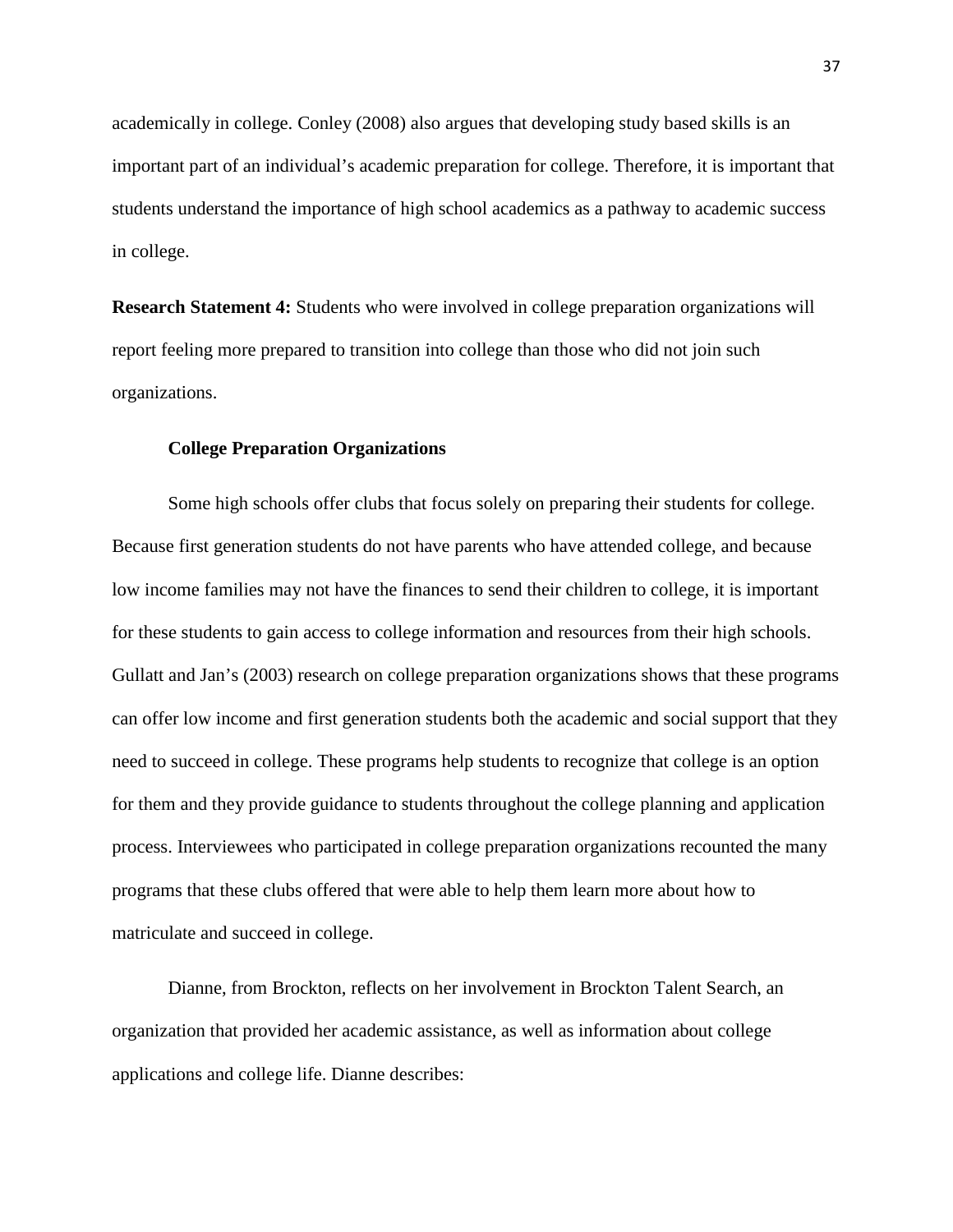They have waivers to apply for college. They help with filling [out] the FAFSA. [They] give [school supplies], SAT Prep, college [tours] etc. [And] people that participate in the program that go to college can come and tell those high school students about their college experience, and what they should expect, what they should know (Dianne, Brockton HS).

Dianne recalls that her experience with Brockton Talent Search was instrumental in her preparation for college. Dianne is a first generation immigrant, so she was reliant on her high school to provide her academic and social support so that she could get accepted and succeed in college.

Ryan from Brockton was also involved with the Brockton Talent Search program. He remembers that his involvement with the organization helped him to make "a lot of contacts... [he] got to know a lot of people that knew more about colleges than [he] did." (Ryan, Brockton HS). Ryan's involvement with Brockton Talent Search provided him the opportunity to build relationships with people who had college experience and could assist him through his application process. For many first generation students in this study, college preparation organizations are what made higher education a real possibility for them.

Gullatt and Jan (2003) argue that one of the main benefits of college preparation organizations is that they provide students with access to college. These programs provide students with the opportunities to visit campuses, to hear from college students about their experiences, and to connect with those who have more knowledge about college than they do. These programs are particularly beneficial to first generation students as their parents often do not have enough information about college to offer their children the experiences that these programs are able to offer. First generation students such as Dianne and Ryan benefit greatly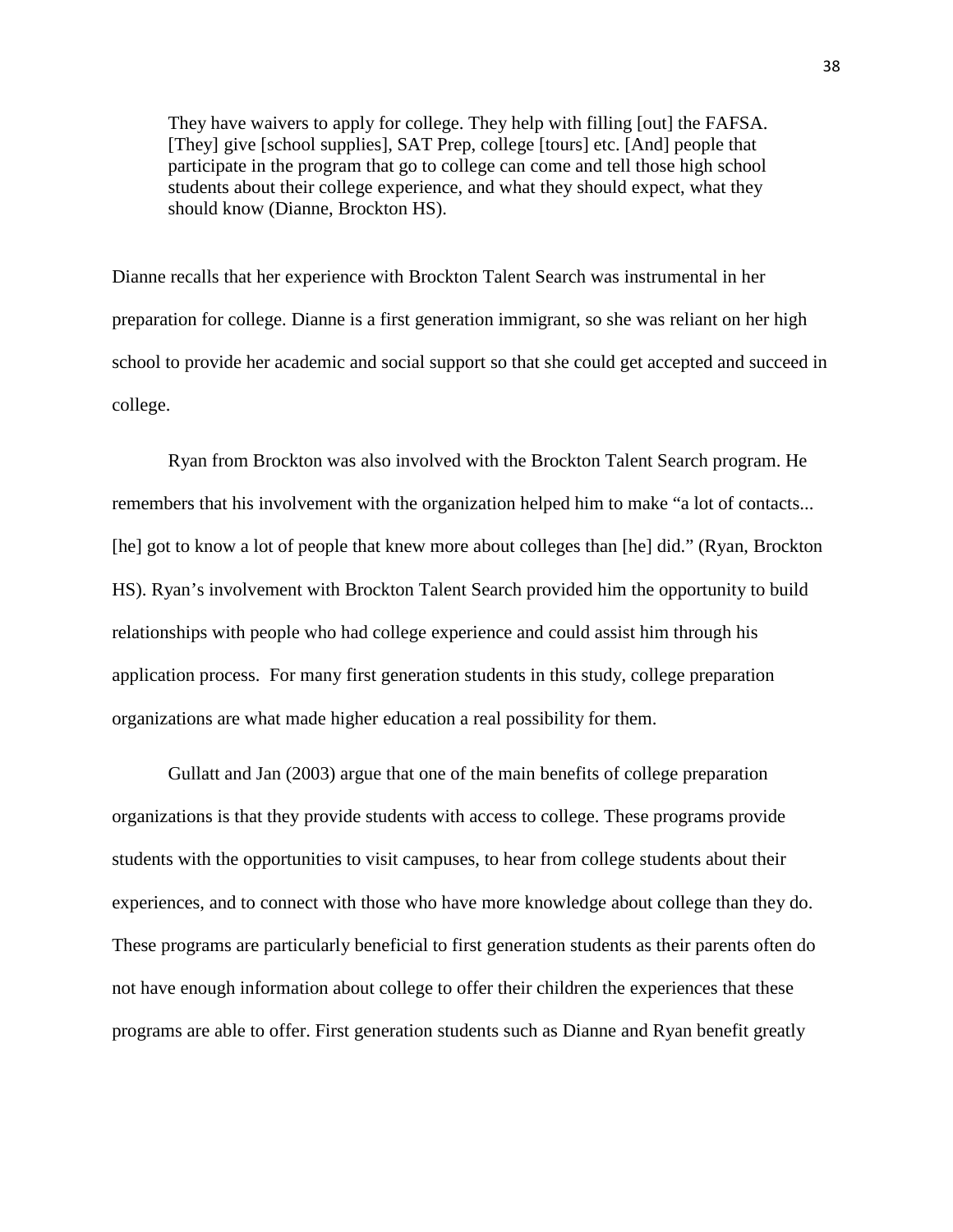from these college preparation programs as they offer them the chance to visit colleges, learn more about college life, and receive assistance with the college research and application process.

Another college preparation organization that interviewees from Fall River referenced was Upward Bound. Lawrence describes all that the organization provided students:

During the school year, they would offer after school tutoring sessions. They would offer that once a week; I would attend that. And then during the summer, they select a college campus, and we would kind of see [what] it would be like to live on campus, and also at the same time, we were doing a lot of activities that were really preparing us for college. We had to do practice applications, filling out waivers… practice SAT, and we also were taking classes. At the senior level in high school, you were able to take a class that would count towards your [college] credit (Lawrence, B.M.C. Durfee HS).

Upward Bound offered a myriad of academic supports for their students. Lawrence commented later in the interview that a majority of the information that he learned about different college opportunities was through his involvement with Upward Bound. Gullatt and Jan (2003) explain that exposure to college campuses can be a crucial part of preparing a first generation student for college as their experience on campus can help them envision themselves succeeding as a college students. For first generation students who may not know anyone who has attended college, it is important for them to recognize that college is an attainable option for them, and these college preparation programs offer students the chance to see that.

Claire from New Bedford discussed how Gear Up, a college preparedness organization, "opened [her] eyes to many possibilities" for college (Claire, New Bedford HS). She explains that Gear Up focused on helping students:

writing essays… applying to college…applying for SAT's and prep SAT classes…[They] brought us on college tours… We had guest speakers from colleges and they'd bring back kids who graduated from New Bedford High who went to college or graduated from college and just had them talk to us and they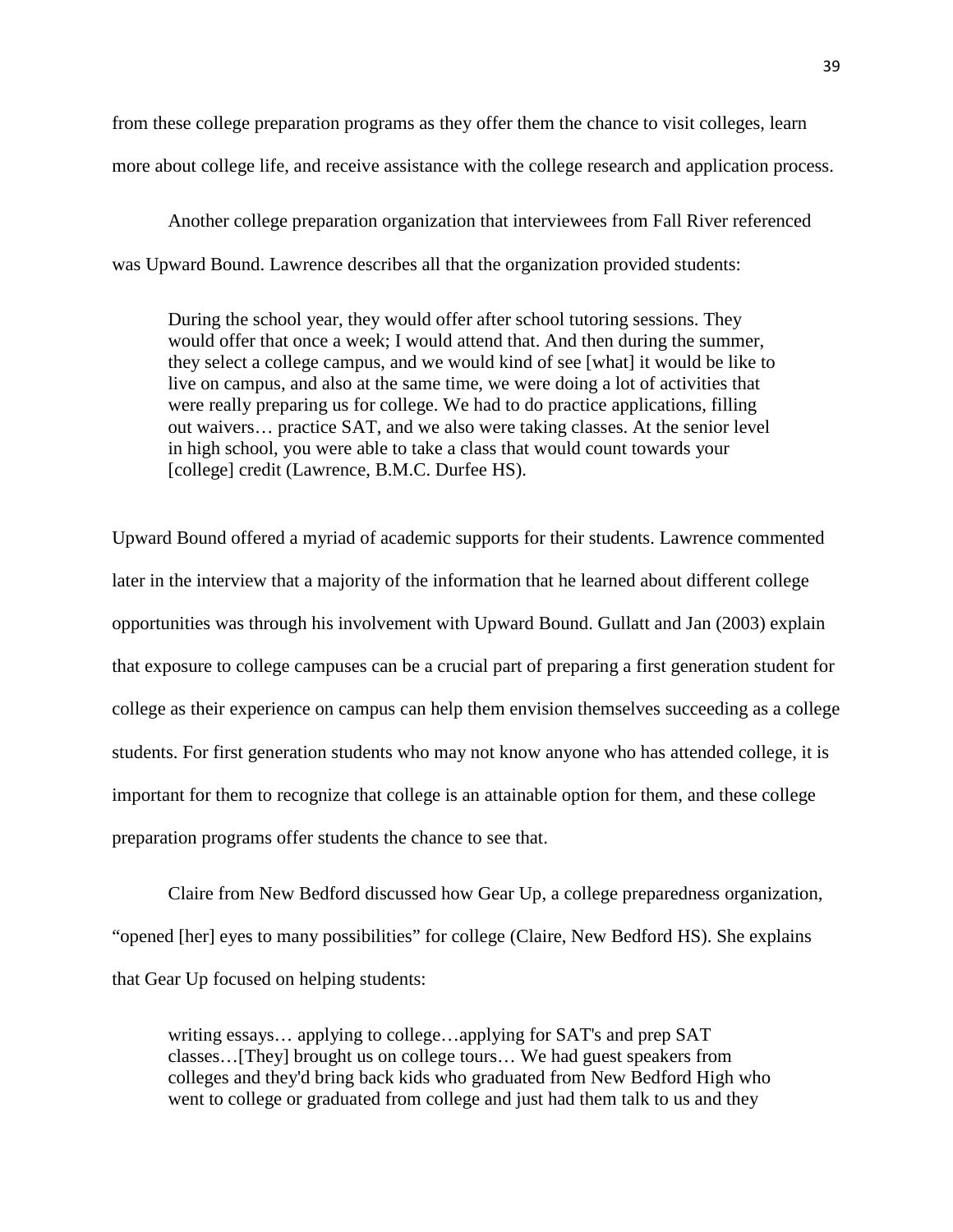had people who didn't go to college and then later on in life went to college come back and talk to us….[and] they offered a scholarship (Claire, New Bedford HS).

Claire references the importance of hearing from people who attended New Bedford High School and then went on to attend college. Hearing from college students helped Claire and her peers recognize that college was an option for them as well. The program educated her about the benefits of earning a college education and provided her the academic and financial support she needed to apply and be accepted into a university.

Glennie *et al.* (2015) examines the role that college preparation organizations have on student success and finds that these programs offer students the opportunity to learn more about college and receive support throughout the application process which facilitates their future successes in college. These programs provide first generation students the support and guidance that they need to make college a reality. Because first generation students cannot utilize their parents as college resources, these college preparation organizations are invaluable resources that guide students through a variety of aspects of college planning and application processes.

#### **Lack of Social Preparation**

Looking back, some participants also felt that while they may have been academically prepared for college, they lacked the social skills necessary for the high school to college transition. The culture in a college setting is very different from what many students experience in high school, and first generation students especially noticed that they did not have the preparation they needed to succeed socially in this new culture because their parents could not advise them.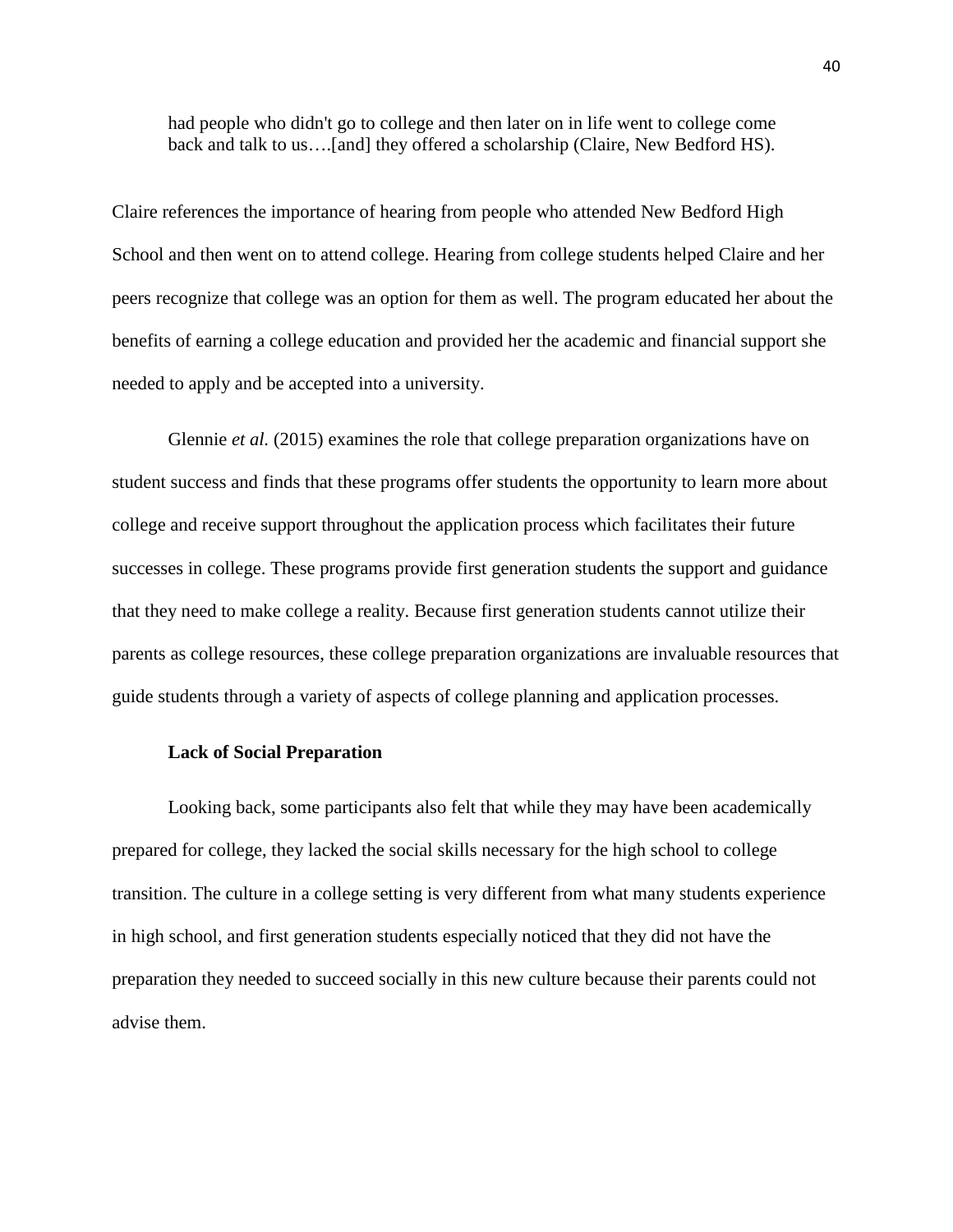Conley (2008) notes that college culture is different from what many students experience in high school. He argues that students are expected to handle a heavier course load in college and complete their work without as much assistance. Therefore, it is important that high school students understand what will be expected of them academically in college. First generation students particularly need to be educated about college culture because they cannot rely on their parents to provide them advice or information. Beyond the application process, students also require support in preparing for the higher demands and expectations of college.

Liam, from Brockton, remembers that the staff at his high school "didn't really tell us what to expect, and what college was about" (Liam, Brockton HS). Liam explained in his interview that he felt that without this it was difficult to develop the social skills necessary to successfully navigate collegiate academics. He explained the significance of understanding how to access college academic resources, as well as knowing how to converse with professors. While he felt that having these social skills was an important part of his academic success, Liam expressed that he did not learn about the social expectations of college until he had enrolled. Liam further explained that if he had received more information about college culture from his high school experience, he would felt more prepared for the high school to college transition.

Ruth from Brockton shared a similar sentiment: "high schools would be better if they helped not just preparing [students for] school work, but help[ed] students with adapting to college life, and [had] more people come into speak about it." (Ruth, Brockton HS). While a majority of the interviewees in this study felt that their high school offered academic programs and application assistance which helped prepare them for college, some noted the lack of social support. First generation students especially may not have an understanding of what college is like because they do not have family members who have attended college. Therefore, it is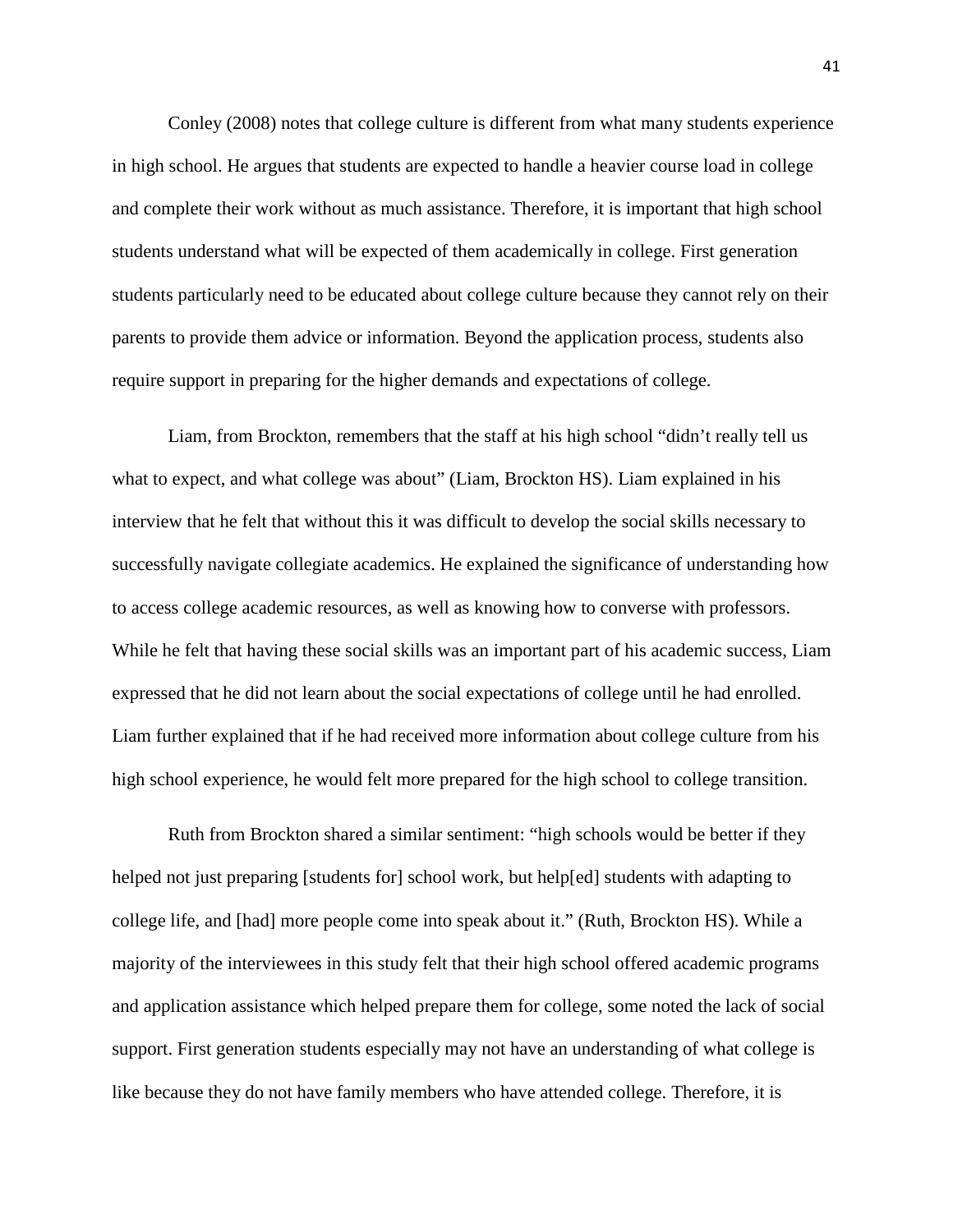important that high schools work to prepare their students both academically and socially for the transition into college.

Reid and Moore (2008:243) identified the importance of "providing students with the social capital the will need for academic transition". First generation students may not understand how college is structured or what social skills are necessary to navigate college life and access academic resources in college. Therefore, it is important that high schools educate first generation students and their families about the social skills that students will need to succeed in college. Liam and Ruth recognized the importance of this education when they enrolled in college, and they expressed frustration that their high school did not prepare them to succeed in college beyond the application process. Liam and Ruth's frustrations reinforce what Reid and Moore (2008) found in their study: social capital is an important component of college preparedness for first generation students as they need to understand how to navigate college culture once they are enrolled.

# **CONCLUSION**

This research sought to understand whether or not Bridgewater State University students felt adequately prepared for college by their experience in an urban high school in either Brockton, Taunton, Fall River, or New Bedford. Based on previous research, this study examined interviewees' involvement in extracurricular activities and college preparation organizations in high school, their high school course work, and their knowledge about the college application process as well as the overall culture of college as indicators of college preparedness (Conley 2008; Farmer-Hinton 2008; Gullatt and Jan 2003; Reid and Moore 2008).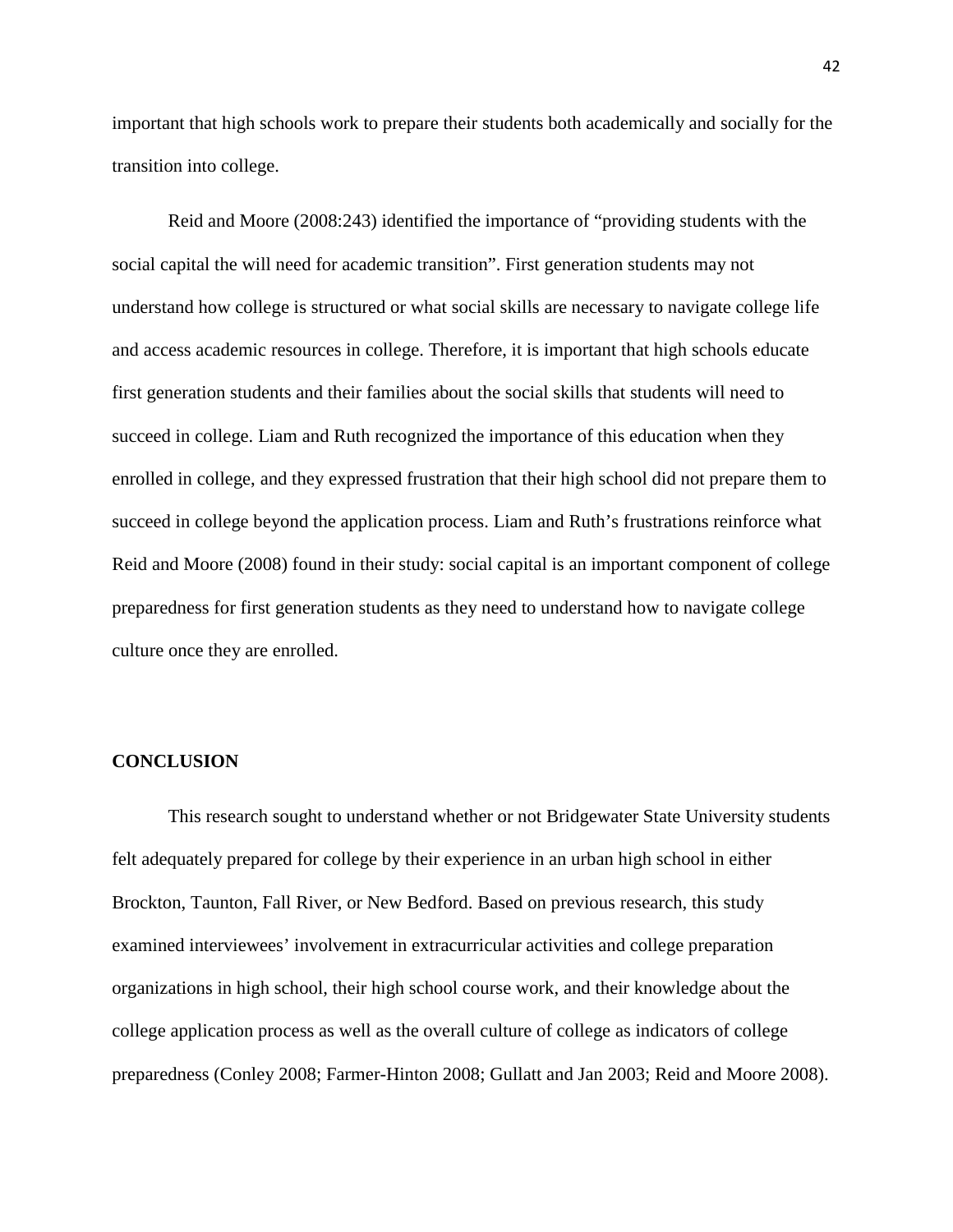The first research statement that this study aimed to address was the role that an individual's involvement in extracurricular activities has on their preparedness for college. The data collected in this study supports the hypothesis that those who are involved in clubs and organizations while in high school will report feeling more prepared for the transition into college than those who were not involved. Interviewees reported that their involvement in extracurricular activities in high school facilitated their success in college because it gave them the opportunity to develop one on one relationships with club advisors, and it taught them time management skills.

First generation students in particular benefitted from being involved in clubs and organizations in high school because it helped them to foster one on one relationships with the faculty and staff of the high school. Participants reported that these mentors were often instrumental in assisting the students with the college application process. First generation students reported feeling comfortable using a club advisor as a college resource and appreciated having someone to go to with questions and concerns about college when they could not rely on family members to provide the same information. This data reflects what previous research has found in terms of the mentoring role that high school staff and faculty can provide for first generation students preparing for college (Farmer-Hinton 2008; Holland 2009; Reid and Moore 2008; Wimberly and Noeth 2004).

Interviewees also noted the importance of time management and referenced learning that skill through their involvement in extracurricular activities in high school. Conley (2008) argues that time management is a foundational skill that students need in order to be successful academically in college. Participants in this study reported that being involved in clubs and organizations while in high school taught them how to manage their academic and social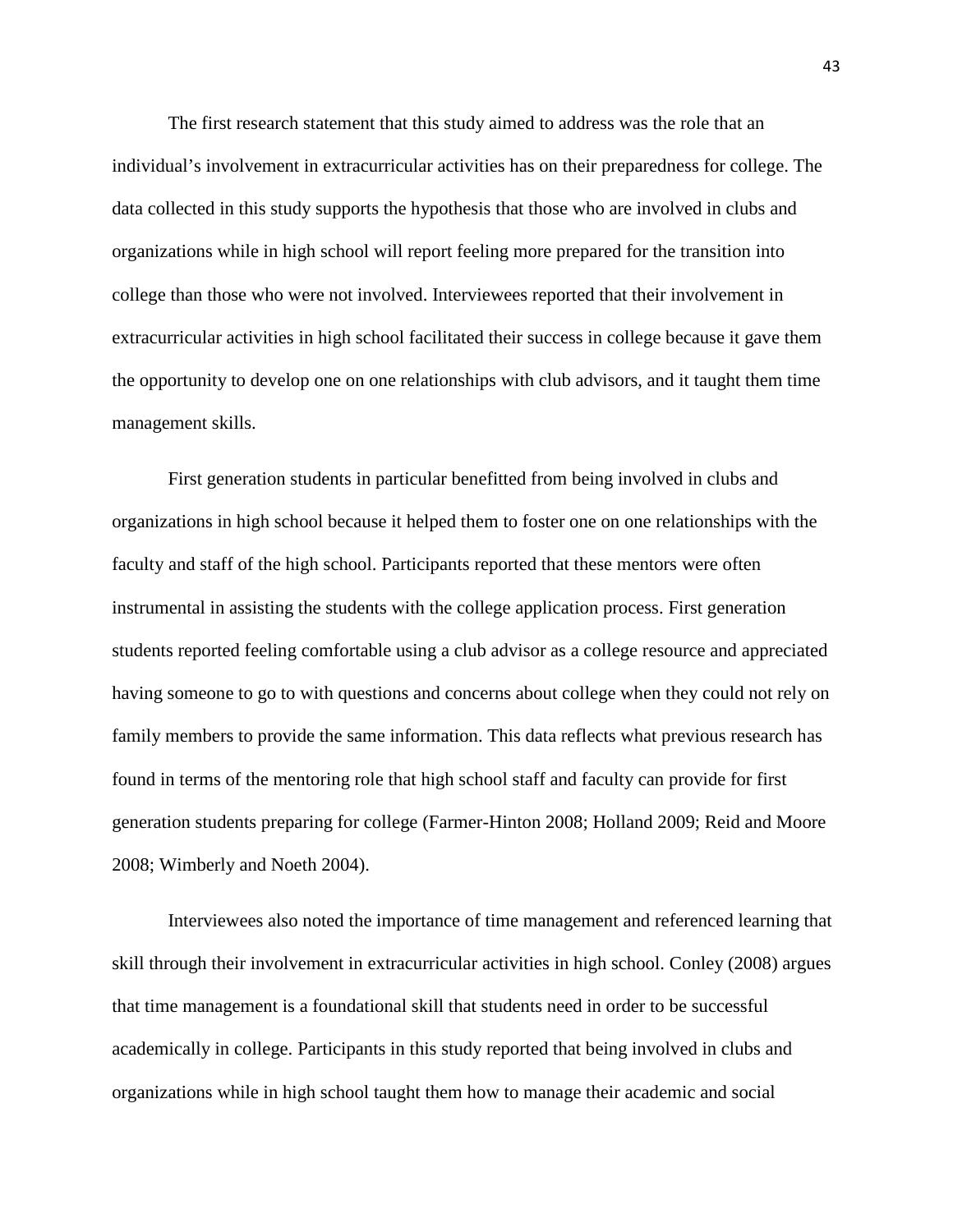responsibilities. Therefore, they reported a smoother transition into college because they had already developed important skills that would facilitate their ability to manage their time and balance a heavy college-level course load. Interviewees in this study reported that their extracurricular involvement was an important part of their college preparation as it gave them the opportunity to develop relationships with high school staff who would become mentors, and it helped them to develop important time management skills.

The second research statement that this study addressed was the importance of college knowledge for students who were preparing to transition into post-secondary education. Interviewees in this study reported that guidance counselors and teachers were often mentors throughout the college application process. Many of the interviewees identified as first generation students who were dependent on their high schools to provide them with the information that they needed about the college application process. Students who felt that their high school provided them with the proper support through this process often noted a specific teacher or guidance counselor who was able to provide one on one assistance. For first generation students, these mentors were invaluable resources. Because first generation students could not utilize their parents as college resources, it was crucial that their high school provide them with support and guidance throughout the college application process. The data collected in these interviewees mirrors what previous research has found concerning the significance of mentorship for first generation students. Farmer-Hinton (2008) notes that first generation students are particularly reliant on academic and social support offered through their high school because they often do not have family members who have had experience with the college application and enrollment process. Therefore, it is crucial that high schools are equipped to support first generation students through the college research and application processes.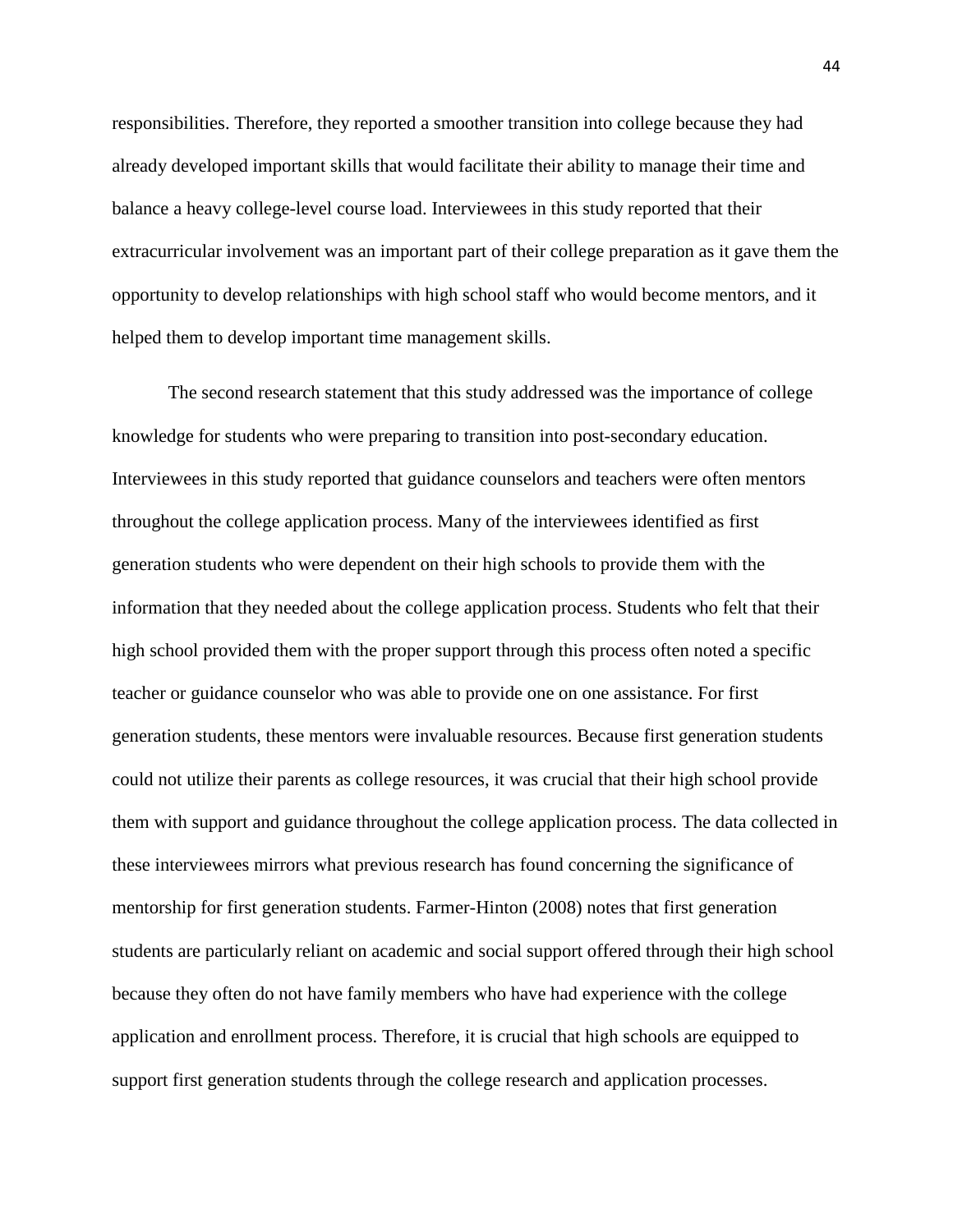Some interviewees reported experiencing a lack of support from high school guidance counselors. These students subsequently felt frustrated, lost, and discouraged throughout the college application process. The interviewees reported that they did not feel educated enough to navigate the college application process without assistance, and they expressed frustration when that support was lacking. Without adequate support from their high schools, these interviewees reported feeling as though they did not make educated decisions about college. Their frustrations reinforce the importance of mentorship as a path to collegiate success for first generation students.

The third research statement that this study sought to understand is the role that an individual's high school coursework played in their preparation for college. Interviewees who enrolled in Advanced Placement and Honors classes reported feeling academically prepared for college because these classes challenged them to work at a college level while in high school. Interviewees reported feeling confident in their ability to succeed academically in college as a result of their course work in high school. Gullatt and Jan (2003) note the importance of first generation students being able to envision themselves succeeding in college. Interviewees who reported taking college level classes while in high school felt empowered to succeed academically in college as well. The first generation students in this study who enrolled in Advanced Placement and Honors classes while in high school reported that these classes helped them to prepare for college as it showed them what college courses would be like and helped them to develop the skills that they would need to succeed.

Some interviewees regretted not investing in their high school academics when they struggled to transition into more challenging college academics. Some students reported that going into college they lacked the study skills that they needed to succeed academically. Conley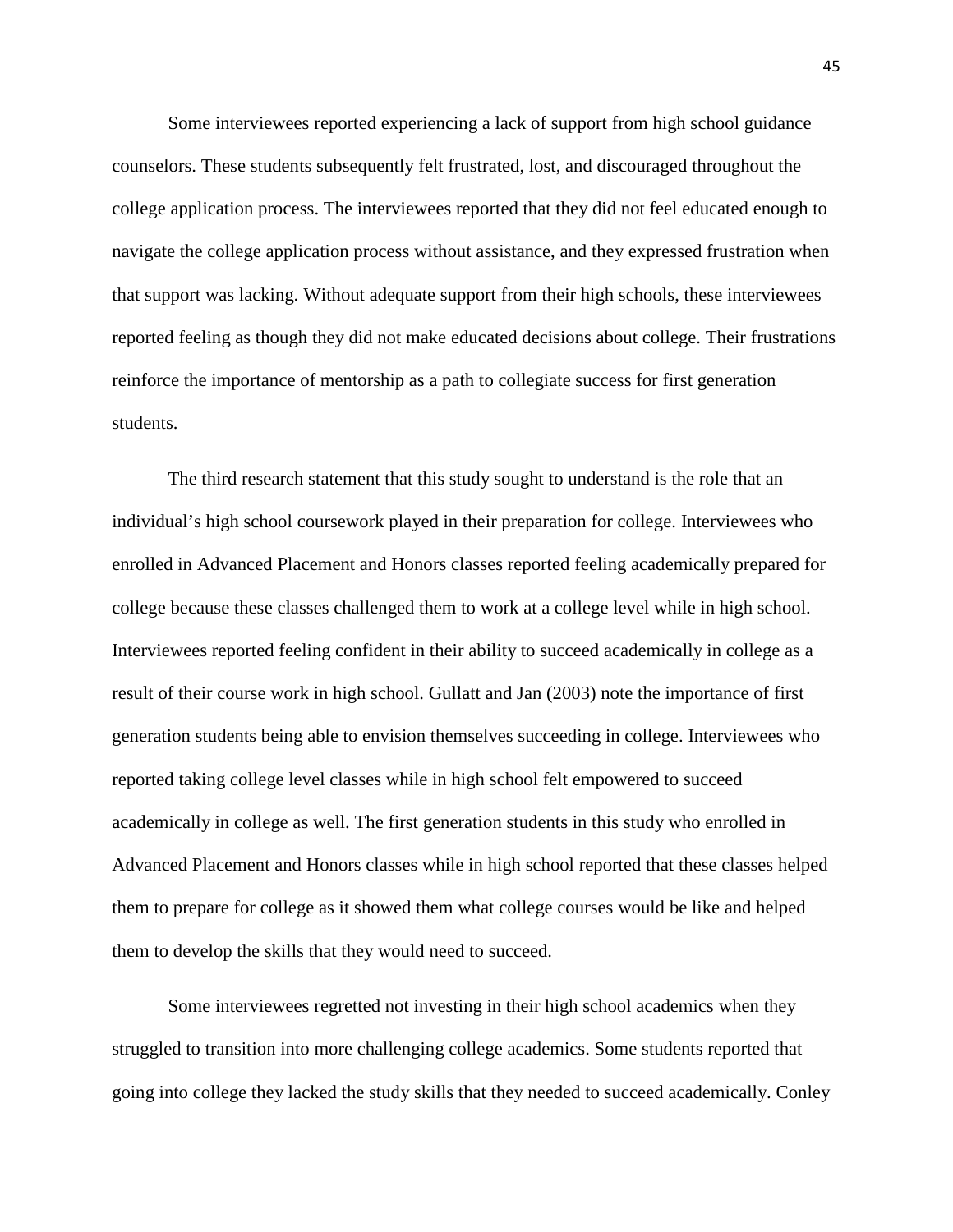(2008) argues that study based skills and academic behaviors are an integral part of academic success in college. Therefore, it is important that students recognize the importance of high school academics and learn important study based skills while in high school so that they are prepared to succeed academically at the college level.

Finally, this study sought to understand the role that college preparation organizations played in helping first generation and low income students transition to college. Previous research has shown that college preparation organizations are particularly beneficial for first generation students as they provide them with the academic, social, and financial advice that they need to succeed in college (Glennie *et al.* 2015; Gullatt and Jan 2003). First generation students cannot utilize their family members as college resources, so these college preparation organizations provide students access to important information and aid. In this study, interviewees who were involved in college preparation organizations noted the significant impact that it had on their preparation for college. Students reported that they received academic assistance, support through the college research and application process, and opportunities to visit college campuses and converse with college students. Interviewees reported that all of these opportunities made college more attainable for them, and they felt the transition from high school to college was smoothly because of the supports that were available to them in these college preparation organizations.

The data collected in this study shows that college preparedness is a multifaceted concept that includes an individual's academic and social preparedness as well as their overall knowledge about the college application process and college culture. Furthermore, the data collected in these interviews supports all of the research statements in this study and reinforces the important role that high schools play in preparing students for college. Previous research has argued that high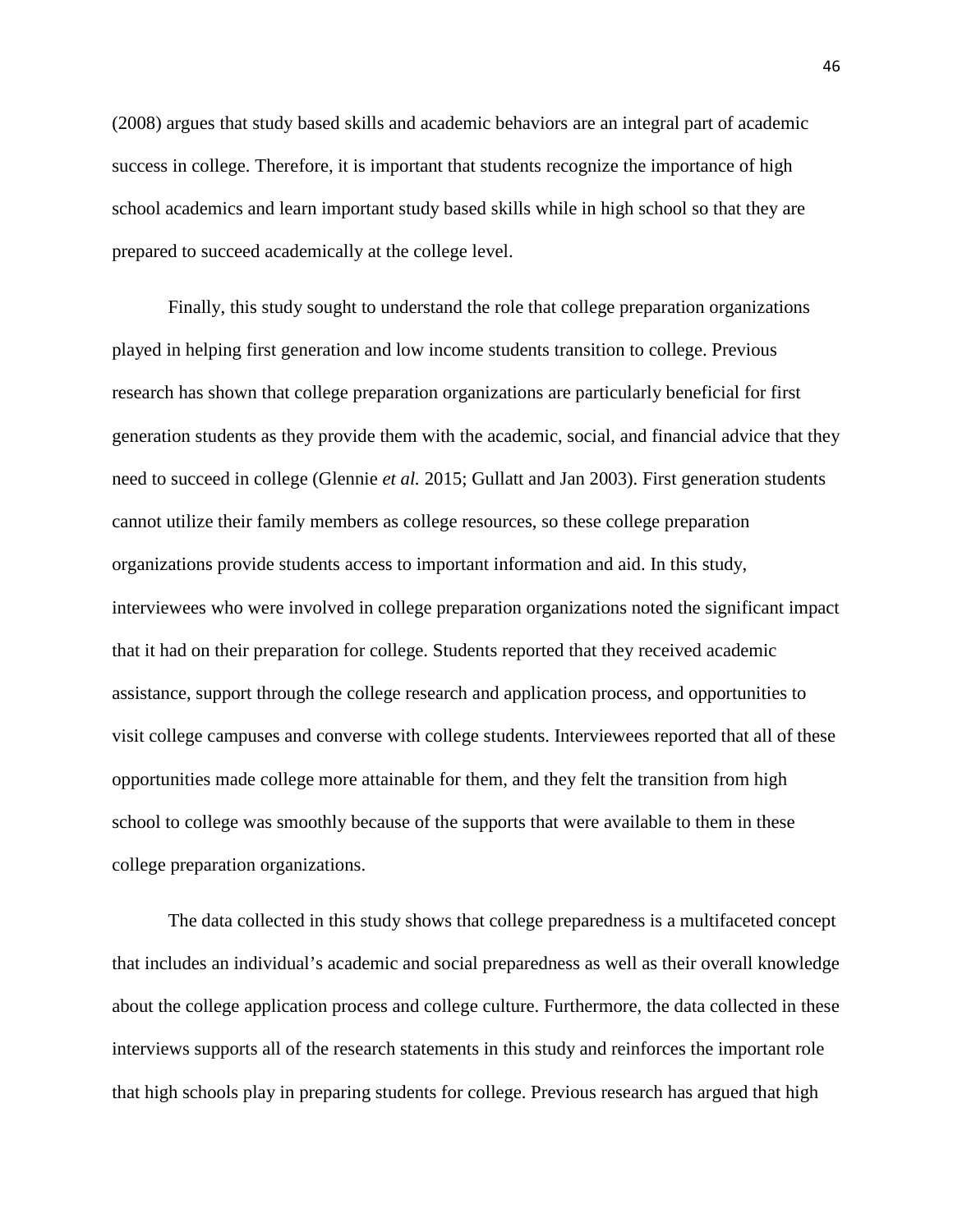schools are responsible for providing students and their families with the educational resources that they need to develop educational and career plans (Wimberly and Noeth 2004), and the data collected in these interviews shows that students recognize the importance of college readiness resources in high school and rely on them as supports as they prepare to transition to college. Many interviewees also noted the integral role that high school mentors played in assisting them in their preparation for college. Mentors provided students with knowledge about college, advice in the application process, as well as academic and social skills which facilitated their success in college.

Participants who did not feel adequately prepared for college as a result of their high school experience, often referenced specific individuals who failed to support them, or opportunities that they were unable to take advantage of. Those who did not get involved did not have the opportunity to develop one on one relationships with faculty and staff who could have provided them information and advice about college. Other students felt that their guidance counselor did not provide them the information or support that they needed to fully understand the college application process and the opportunities that were available to them. Interviewees who did not invest in high school academic work also faced additional challenges as they transitioned into more demanding collegiate academics. Although these interviewees did not feel adequately prepared for college by their high school experience, their testimonies still evidence the important role that high schools can play. All of the interviewees who felt underprepared noted a lack of support somewhere in their high school experience as a reason they were illequipped for college.

Therefore, the data collected from these interviews suggest that there should be additional investment in high schools' college preparation efforts. Because so many participants in this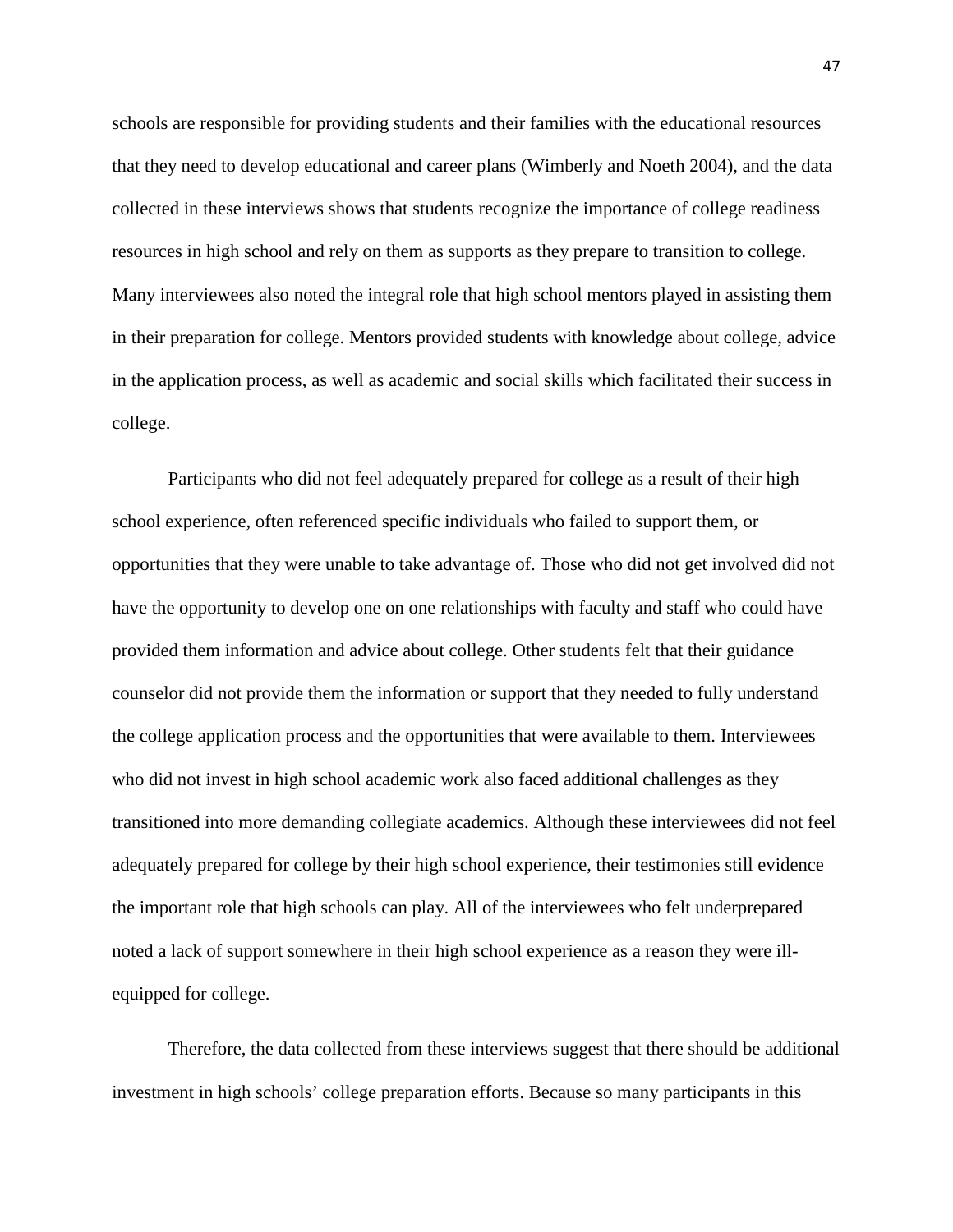study were first generation college students, they were particularly reliant on their high schools to provide them information and access to college resources. High schools in urban areas with a high proportion of first generation students should invest in providing their students programs to educate them about college options and the college application process. High school staff and faculty should be knowledgeable about college and equipped to assist their students as they prepare to transition into college. All students should be knowledgeable about how to matriculate and succeed in college and what steps need to be taken in high school to ensure that collegiate success is attainable.

#### **Future Research**

This study has demonstrated the significant role that high schools can play in helping low income and first generation students prepare for college. Future research should continue to examine college preparedness so that we can better understand what supports students need in order to successfully transition to college. Potential future research could examine the college preparation services offered by high schools in areas beyond urban southeastern Massachusetts. Specifically, it would be interesting to contrast the experiences of students in urban high schools to those in suburban or rural schools. Furthermore, it would be interesting to also consider the experiences of those who attended community college before enrolling in a 4 year college or university. Exploring how college preparation is different for students who did not enroll directly in a 4 year college or university would expand our understanding of college readiness as a concept as well as our understanding of what support systems students rely on to prepare for college.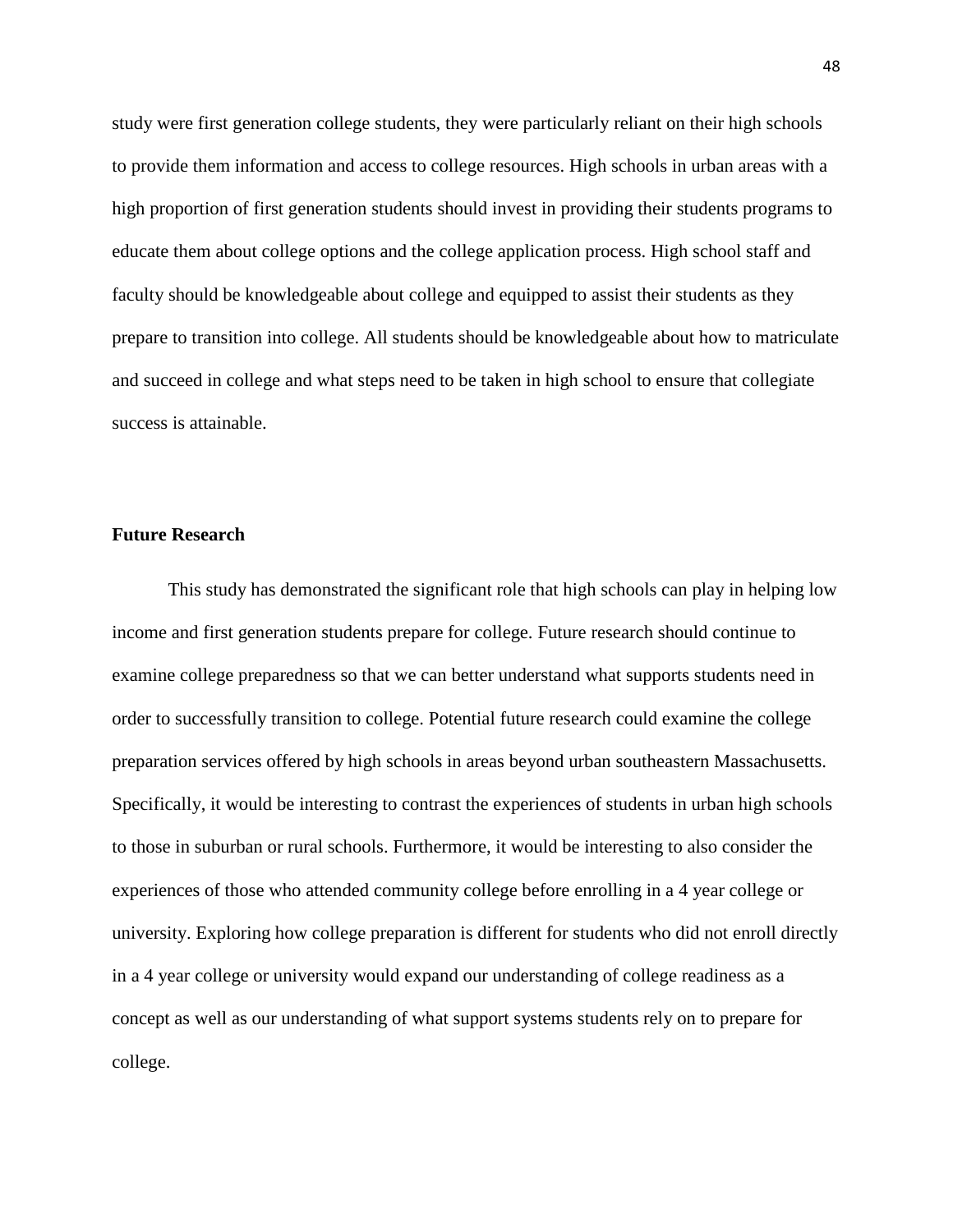It would also be important to further analyze how school funding impacts the resources that are offered to students. Many students in this study referenced their experience with a college preparation organization as an integral component of their college preparedness. Therefore, further research could investigate the impact that these programs specifically have on the students who are involved with them. It would be interesting to further examine how these organizations are funded and how students gain access to them. Additionally, high school funding could be analyzed more broadly. Gaining an understanding of how school and district budgets can promote or limit the college readiness resources offered to students would add important information to the growing conversation surrounding college preparedness. Overall, college preparedness is certainly a topic which should be researched furthered so that we can understand how to provide students with the experiences, skills, and supports that they need to enroll and succeed in college.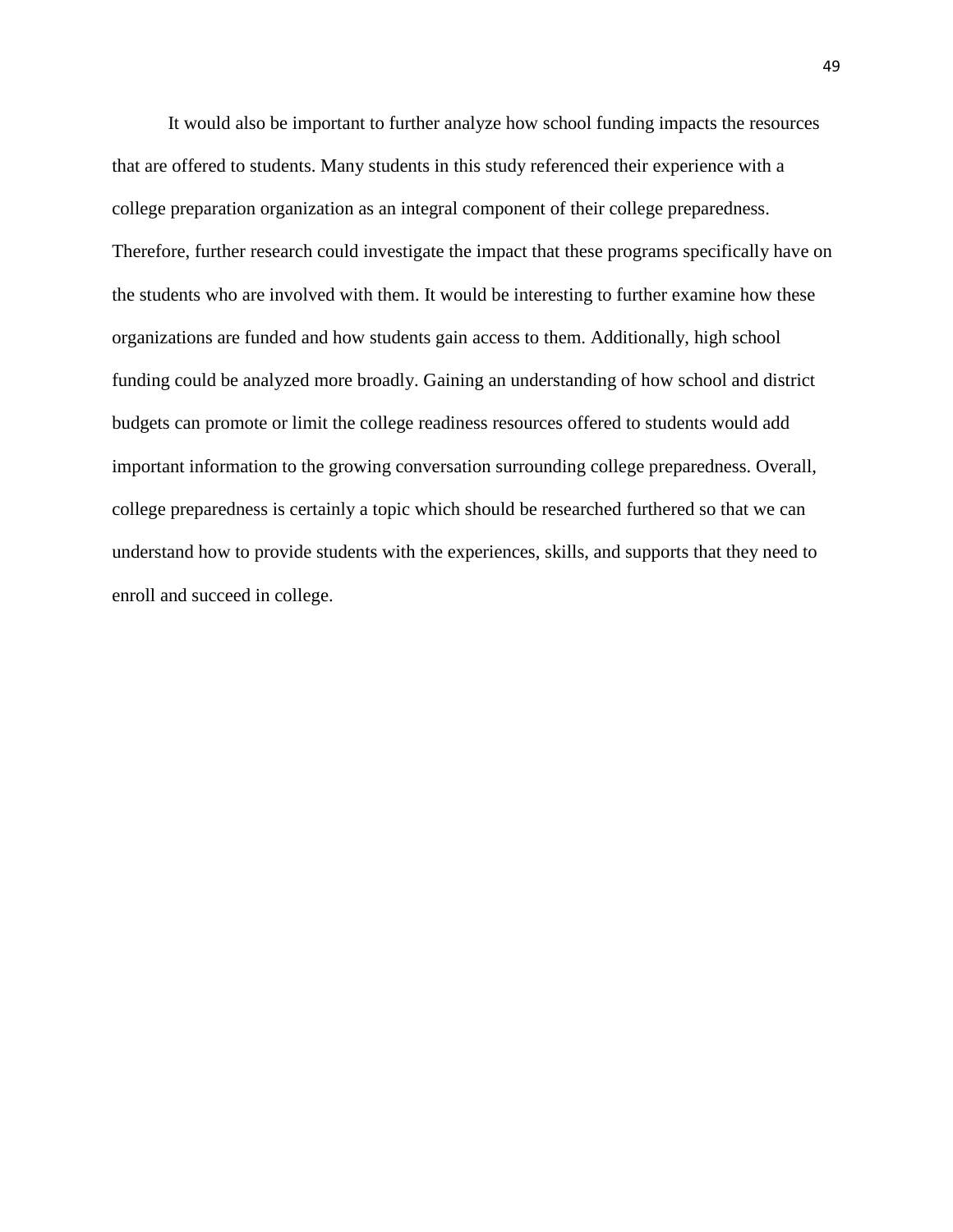#### **References**

- Arnold, K. D., Lu, E. C., Armstrong, K. J. 2012. "The Ecology of College Readiness." *ASHE Higher Education Report, 38*(5), 1-59.
- Bourdieu, P. (1986) "The Forms of Capital." in J. Richardson (Ed.) *Handbook of Theory and Research for the Sociology of Education* (New York, Greenwood), 241-258.
- Conley, D. T. 2008. "Rethinking College Readiness." *New Directions for Higher Education*, *2008*(144), 3-13.
- Farmer-Hinton, R. L. 2008. "Social Capital and College Planning: Students of Color Using School Networks for Support and Guidance." *Education and Urban Society, 41*(1), 127- 157.
- Glater, J. D. 2016. "Debt, Merit, and Equity in Higher Education Access." *Jonathan D. Glater 79*, 89-112.
- Glennie, E. J., Dalton, B. W., & Knapp, L. G. 2015. "The Influence of Precollege Access Programs on Postsecondary Enrollment and Persistence." *Educational Policy*, *29*(7), 963- 983.
- Gullatt, Y., & Jan, W. 2003. "How Do Pre-Collegiate Academic Outreach Programs Impact College-Going among Underrepresented Students?" *Pathways to College Network,* 1-32.
- Holland, N. E., & Farmer-Hinton, R. L. 2009. "Leave No Schools Behind: The Importance of a College Culture in Urban Public High Schools." *High School Journal*, *92*(3), 24-43.
- Holles, C. P. 2016. "Chapter 9: Student Perceptions of Preparedness for College." *Curriculum & Teaching Dialogue*, *18*(1/2), 119-137.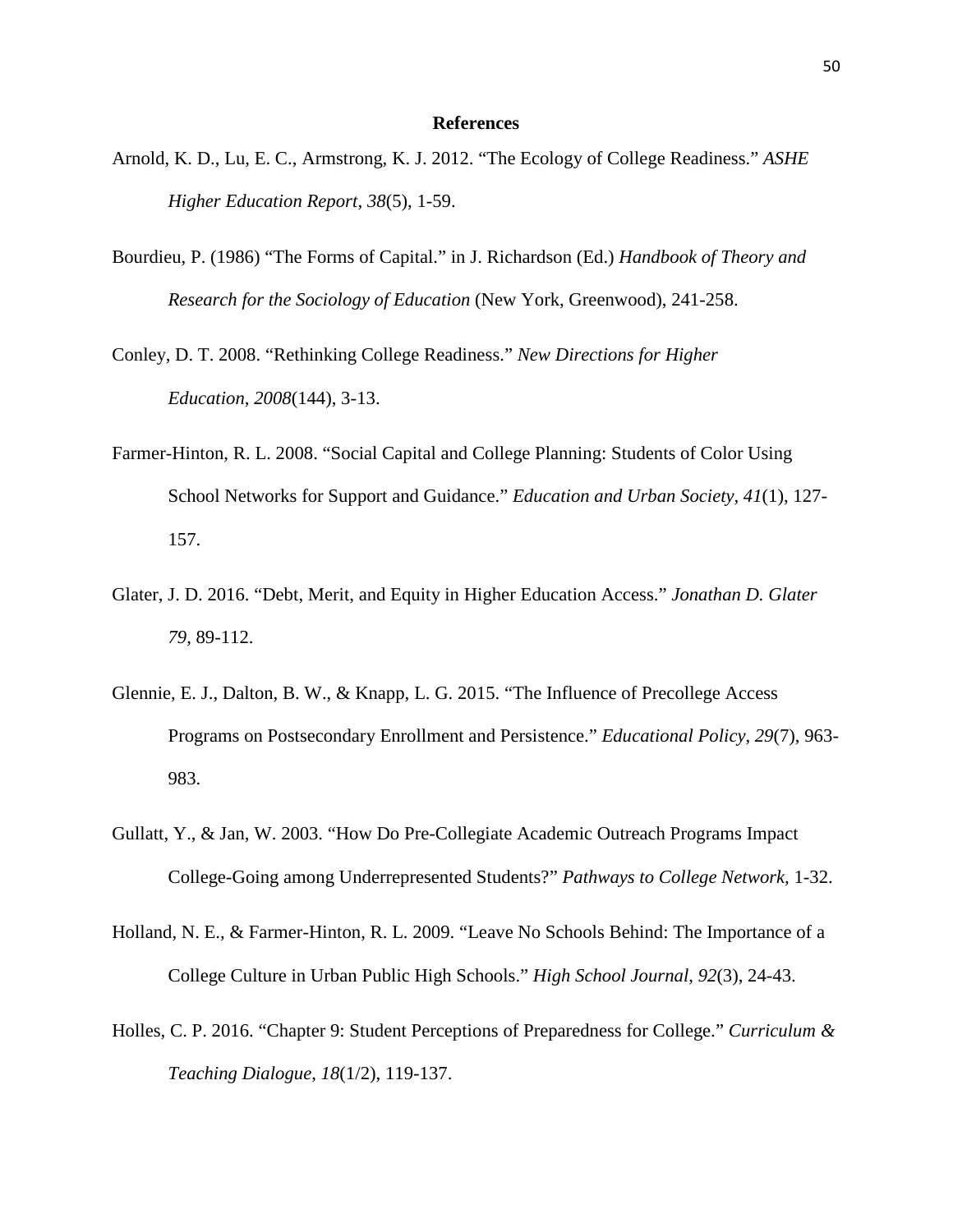- Malterud, K. 2001. "Art and Science of Clinical Knowledge: Evidence beyond Measures and Numbers." *Lancet*, 398.
- Office of Postsecondary Education. 2017. Federal Trio Programs. <https://www2.ed.gov/about/offices/list/ope/trio/index.html>
- Reid, M. J., & Moore, J. I. 2008. "College Readiness and Academic Preparation for Postsecondary Education: Oral Histories of First-Generation Urban College Students." *Urban Education*, *43*(2), 240-261
- Wimberly, G. L., & Noeth, R. J. 2004. "Schools Involving Parents in Early Postsecondary Planning: ACT Policy Report." Iowa City, IA: ACT.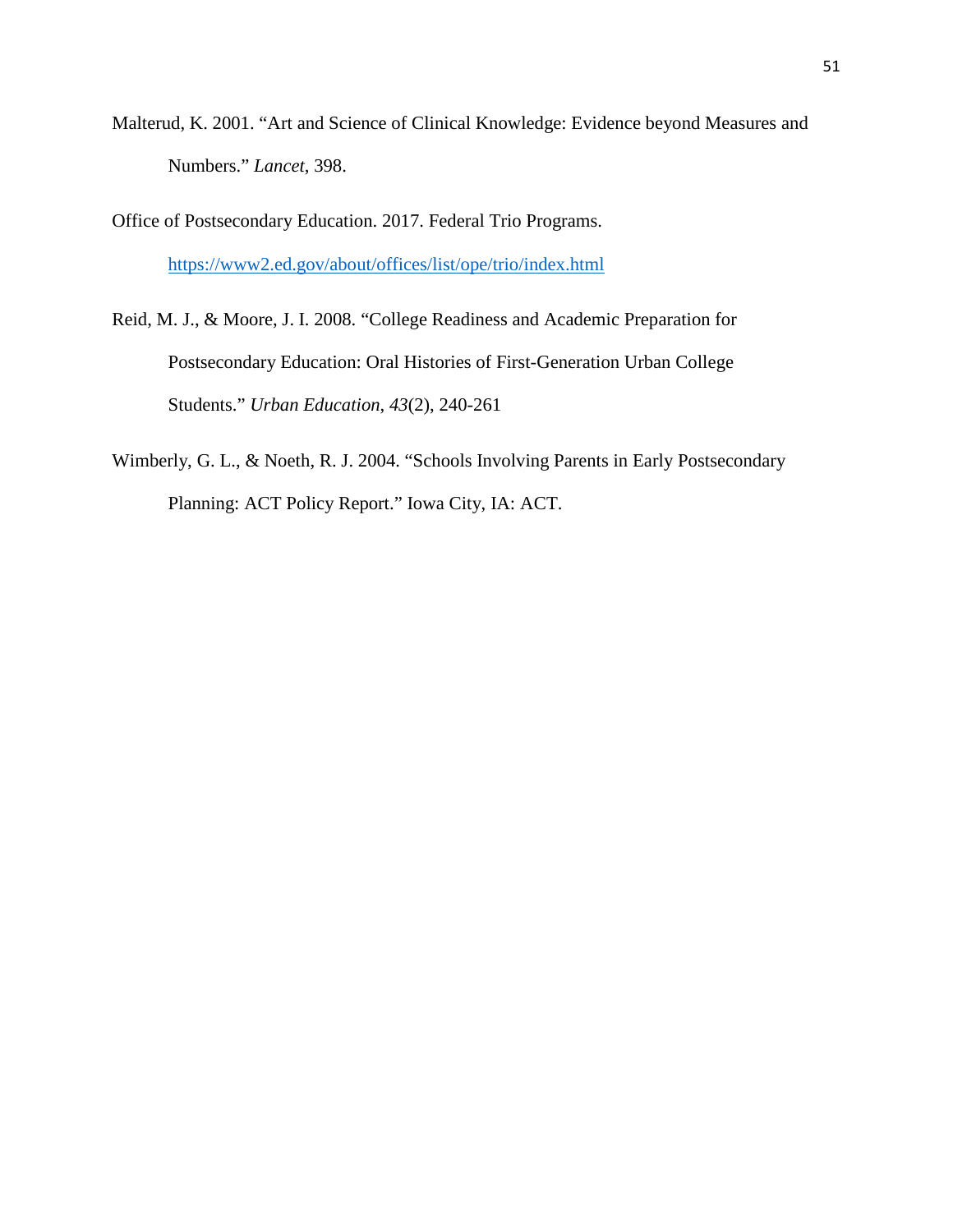# **APPENDIX**

**1. Interview Guide**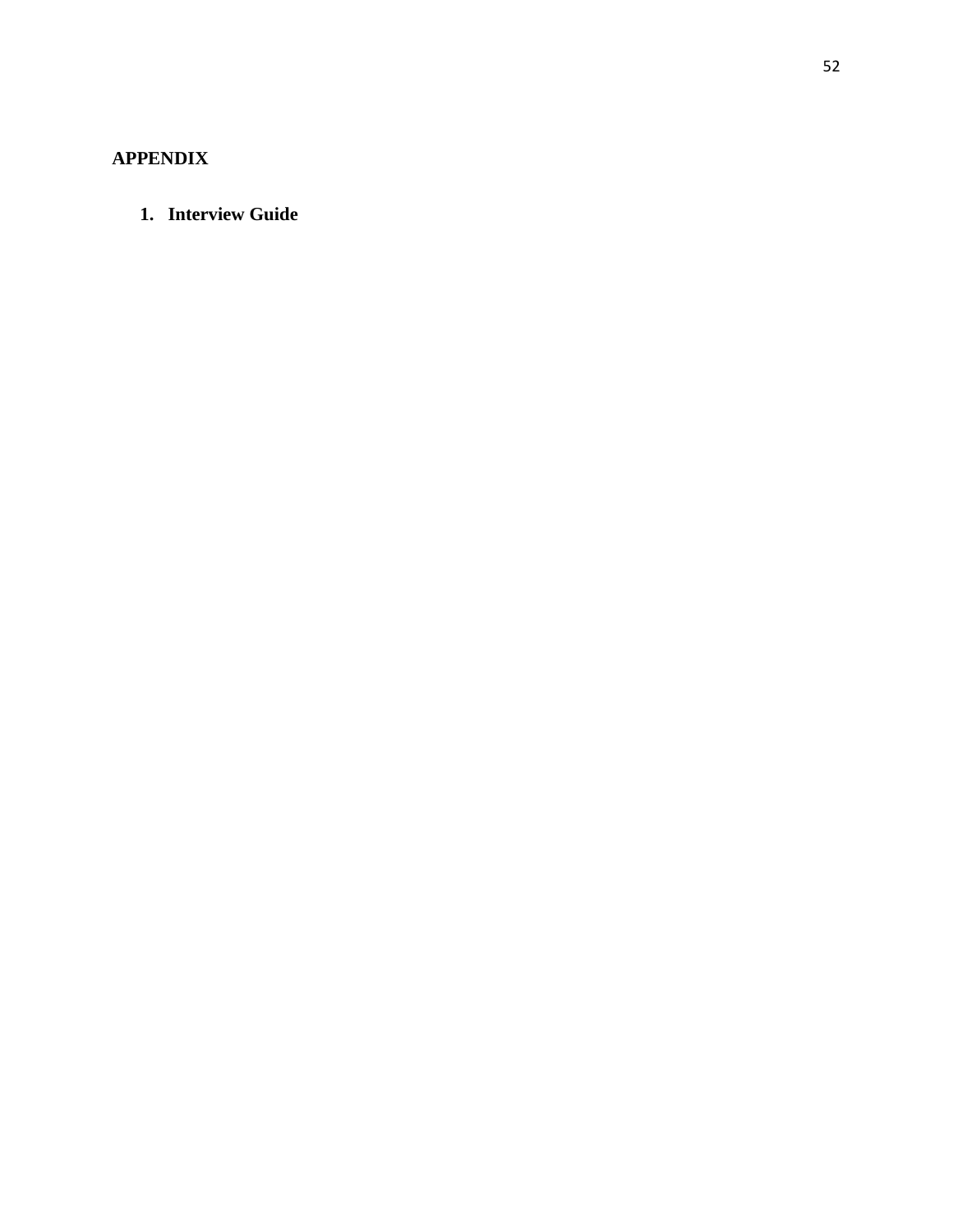Interview Guide:

#### **Demographics:**

Are you (based on credits) a freshman, a sophomore, a junior, or a senior?

How many semesters have you attended Bridgewater State University?

Have all of those semesters been as a full time student?

If no, how many semesters did you attend part time?

What is your current major?

Is this the same major as when you first enrolled?

If no, what was your original major?

Do you live on campus?

If yes, how many semesters have you lived on campus?

If no, do you live with your parents/guardians, siblings, family; do you live with friends; do you live with a significant other; do you live alone?

If you commute, how long is your commute to campus?

Do you take daytime classes?

Do you take evening classes?

Have you taken any online classes?

What high school did you attend?

What town is it in?

Was it a public or private school?

Did you attend that high school for 4 years?

If no, what other high schools did you attend?

#### **Background/ Family:**

What race or ethnicity best identifies you?

Did your parents or guardians graduate high school in the United States?

If no, were your parents educated outside of the United States?

What is the highest level of education that your parents have received?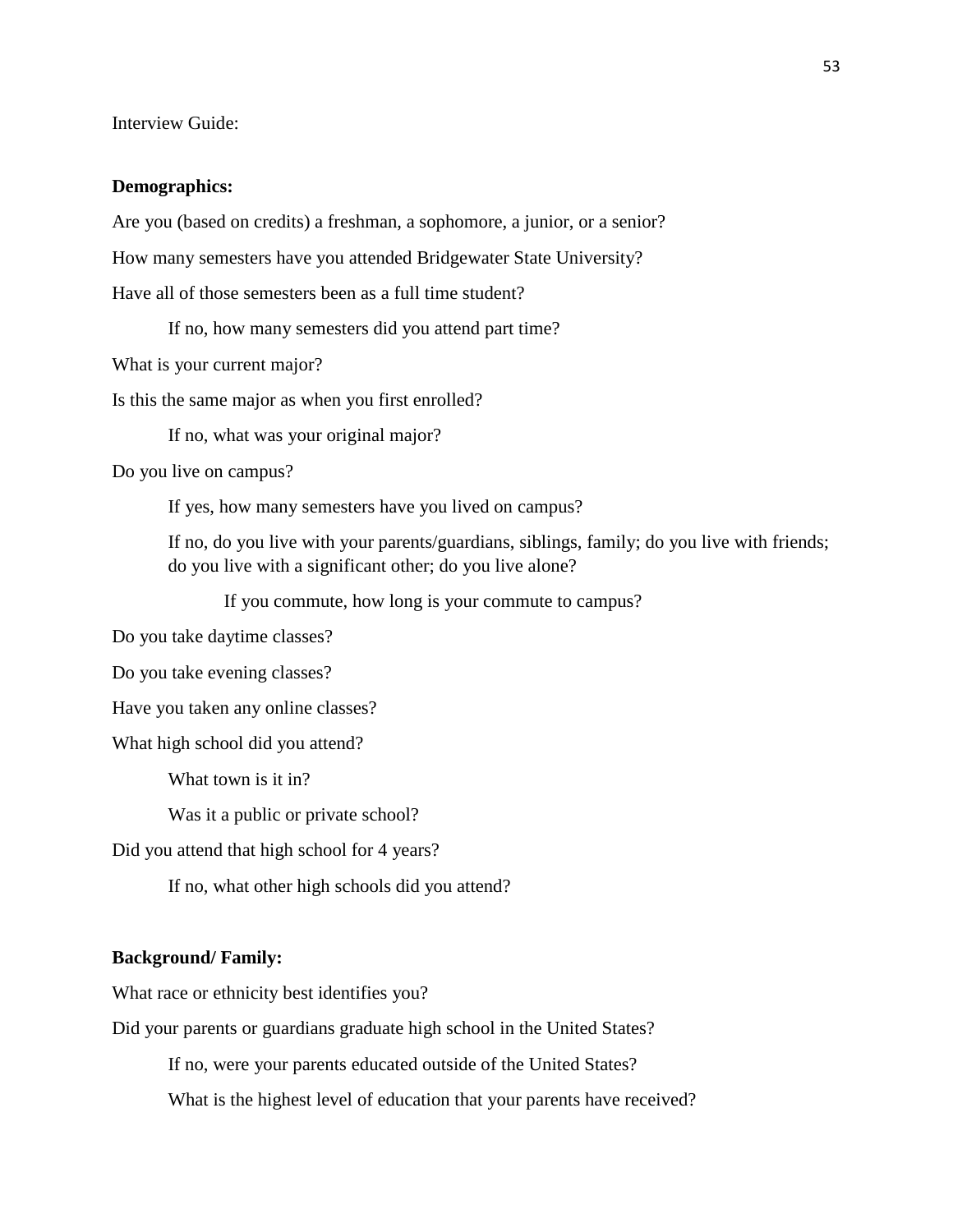Did your parents or guardians attend college?

Did your parents or guardians graduate from college?

Do either of your parents or guardians hold an advanced degree such as a Masters or a PhD?

If yes, what degree?

Do you have other family members that have attended college with whom you have contact?

If yes, whom?

Do you have other family members that have graduated college?

If yes, whom?

Do you have younger siblings?

If yes, do you believe that they will go to college?

Why or why not?

#### **Extracurriculars/ Employment in High School:**

Did you participate in extracurriculars at your high school?

If yes, what activities or teams, or clubs did you participate in, and in what years?

If you participated in activities, why did you choose them?

What did you learn from your experiences in those organizations?

Is there anything that you learned from those organizations which helped you in college?

Did your high school offer any clubs that focused on preparing students for college?

Did you join?

Why or why not?

When you were in high school did you work at a paid job?

If yes, did you work during the school year?

If yes, how many hours per week?

If yes, did you work during the summer?

If yes, how many hours per week?

Did you have family care responsibilities during the school year? (babysitting, elder care, family meal prep etc.)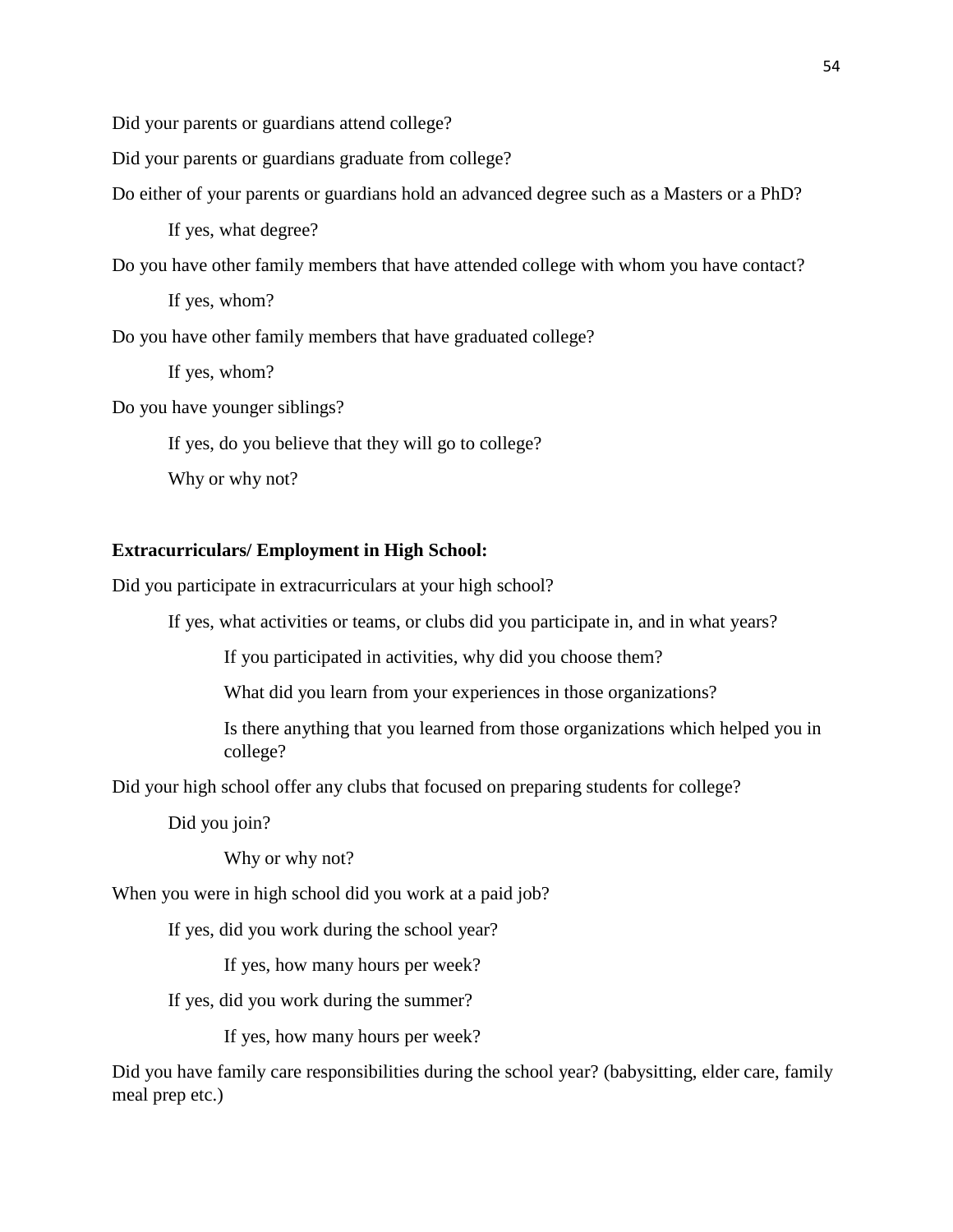If yes, approximately how many hours per week?

#### **Childhood Enrichment Experiences:**

Did you ever attend a summer camp as a child?

If yes, at what ages/ grades?

Did your family take summer vacations?

If yes, at what ages?

Did you visit museums, the library, the zoo, cultural centers, and/ or theater performances etc. during school summer vacations?

In elementary school? How often?

In middle school? How often?

In high school? How often?

Did you feel that there were a lot of books in your home as a child?

Did you have parents/ guardians/ other family member help with homework?

In elementary school?

In middle school?

In high school?

If yes, who used to help you?

Did you feel that you had enough time to complete your homework/ schoolwork in high school? How did your schedule outside of school affect your performance in school, if at all?

# **College Application Process:**

Did any family members assist you with your college application process?

If yes, how so?

Did you attend any college fairs when deciding where to apply?

Did you attend any college information sessions, or go on a college tour at any institution?

Did your high school offer any programs or informational sessions that discussed college information and options with you and your peers?

Why did you choose to apply to Bridgewater State University?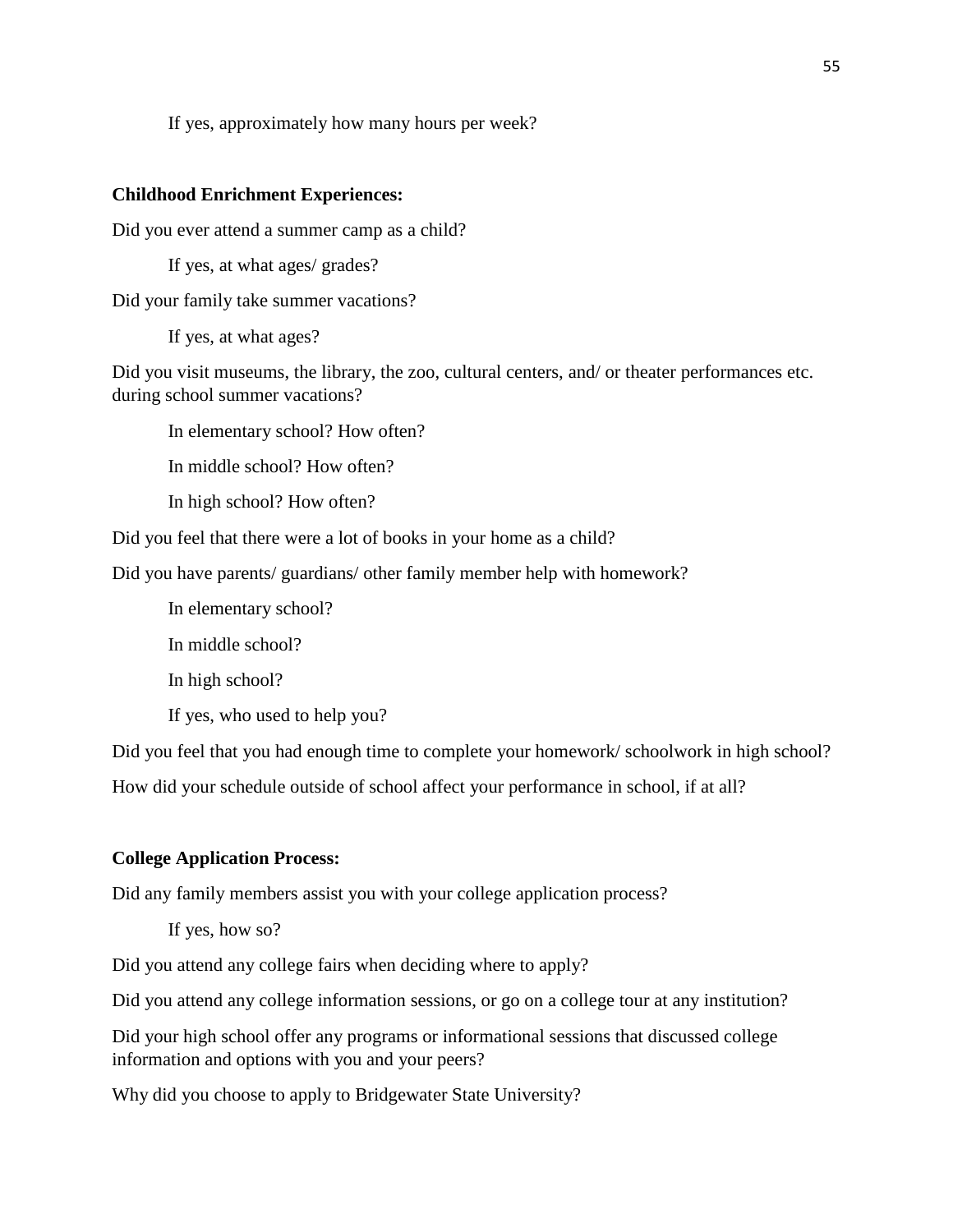Why did you choose to attend Bridgewater State University?

What other schools did you apply to?

What other schools were you accepted into?

What worried you most during your college application process?

# **College Expectations and Concerns:**

If your parents or family members have attended college, what did they tell you about their experience, if anything?

Did you always plan on attending/ always expect to attend college?

Did your parents or family members expect you to go to college?

Did you parents or family members have any concerns about you going to college?

If yes, what concerns did they have?

How do you pay for your college education? (Loans, other financial aid, parents, a full or part time job, scholarships etc.)

Do you have any scholarships that require you to maintain a certain GPA?

If yes, does that concern you?

# **College Employment:**

Do you work any on campus jobs, work-study jobs, and/ or jobs off campus?

Do you work a paid job while taking classes?

If yes, how many hours per week?

Do you work a paid job during school breaks?

If yes, how many hours per week?

Does your work schedule ever interfere with your school work?

Have you ever skipped class to go to work?

Have you every skipped work because of a school assignment or exam?

# **High School Curricula:**

Did your high school offer advanced placement classes?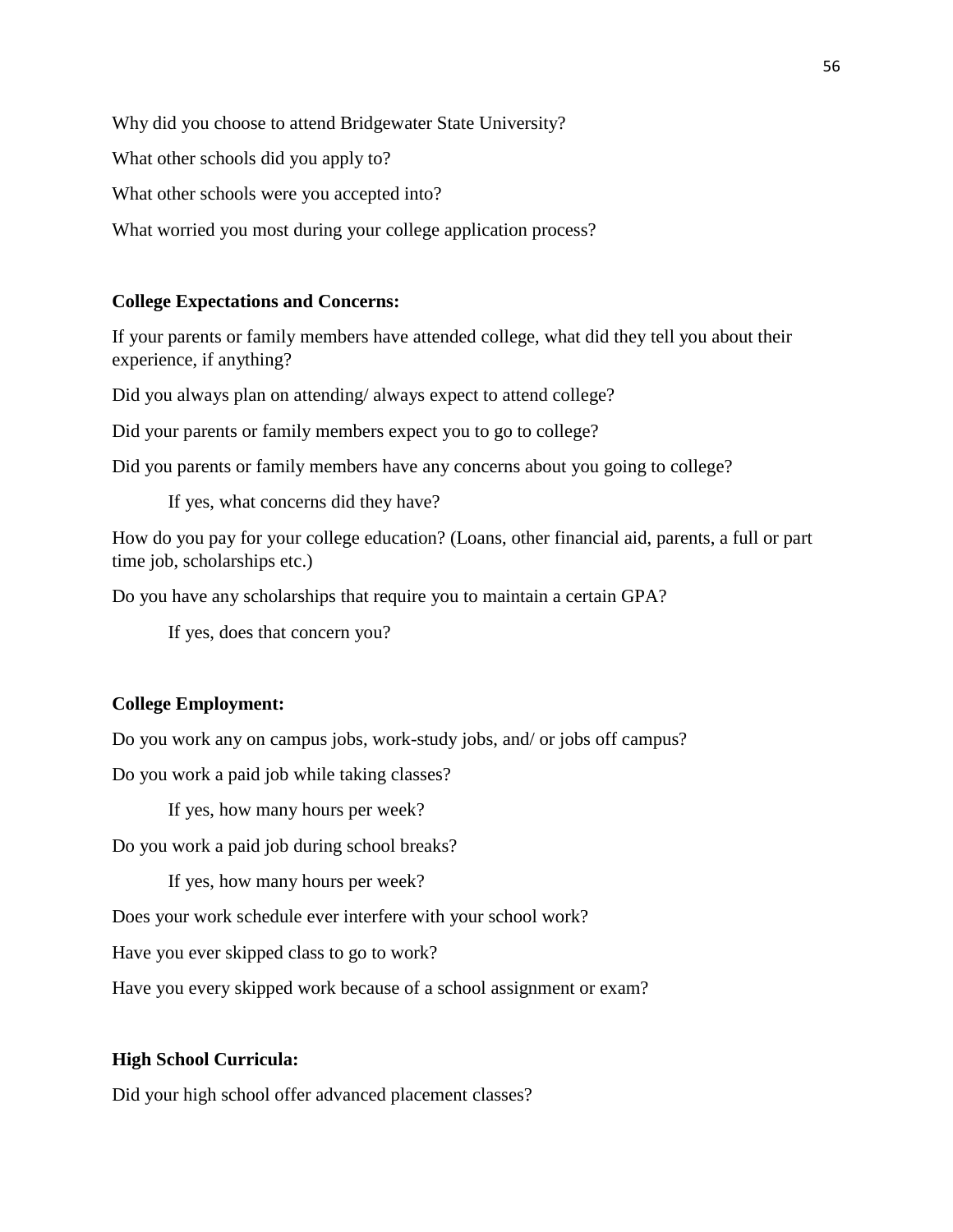Did you take any of them?

If yes, what courses did you take? In what year?

Did your high school offer honors level classes?

Did you take any of them?

If yes, what courses did you take? In what year?

If yes, did you feel prepared for the advanced classwork in honors and AP classes?

If yes, did these classes help you to foster skills that you needed for college? What skills?

If you did not take honors or AP classes, did your classes help you to foster any skills that you needed for college?

What skills?

# **College Academic Experience:**

Looking back, do you feel as though your high school courses helped you develop the skills you needed for college level work (such as time management and critical thinking skills)?

Why or why not?

Did you receive all passing grades in your first semester of classes at Bridgewater State University?

If no, what prevented you from receiving passing grades?

Do you believe that you will retake any failed courses?

Why or why not?

If yes, looking back, what was the most important thing that you needed to do in order to pass your classes?

Where did you learn that skill?

Have you used any academic assistance programs at Bridgewater State University such as tutoring, disability services, writing lab, math lab, departmental programs etc.?

If yes, what services did you access?

Were they helpful? How so (how not)?

If you did not access services, do you believe you will in the future?

Why or why not?